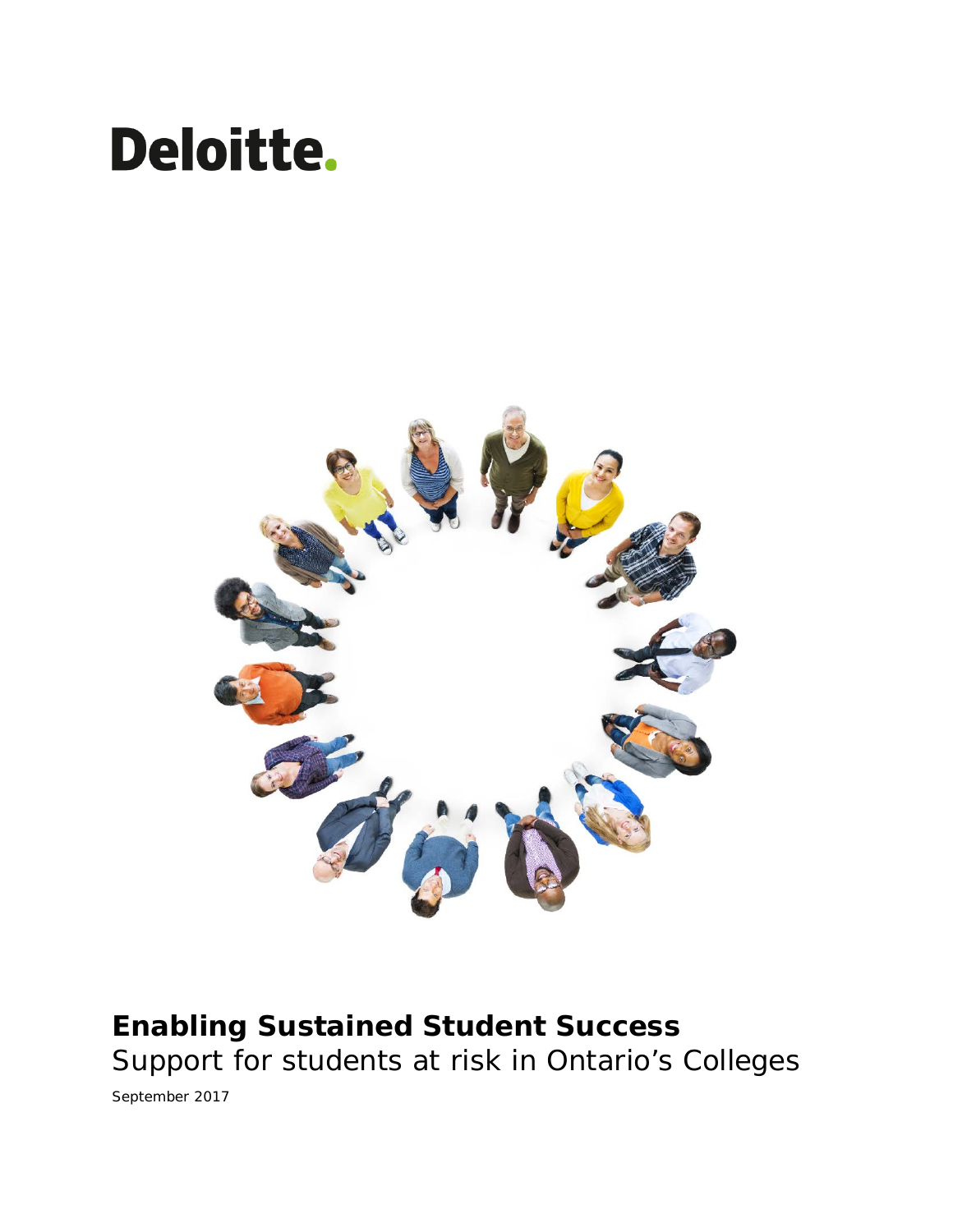# Contents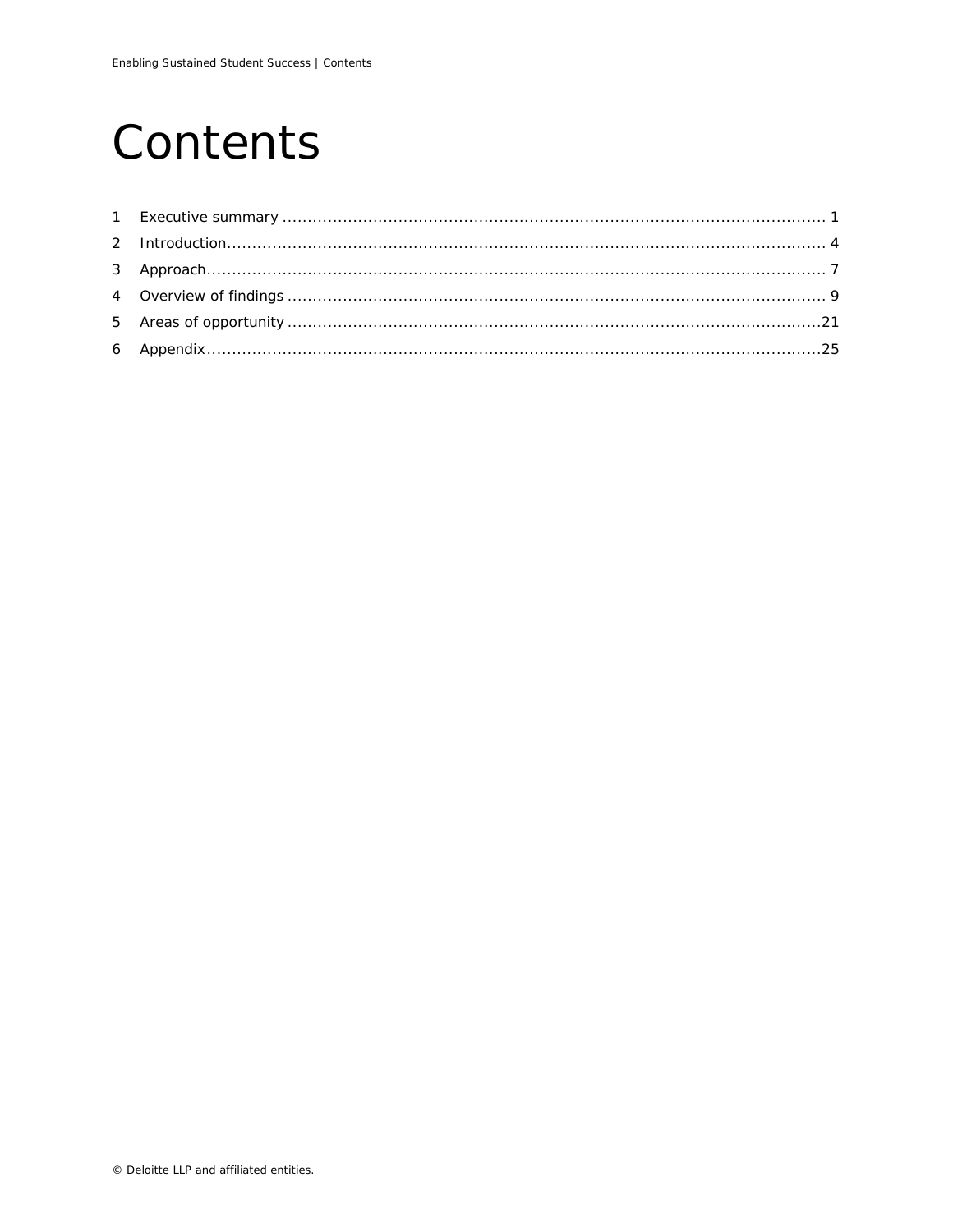# <span id="page-2-0"></span>1 Executive summary

Ontario's public colleges play a vital role in the province. Each year, a diverse group of more than 500,000 students and clients are served by Ontario's colleges of applied arts and technology[1.](#page-2-1) Over time this student population has become increasingly populated by non-traditional students at risk of not completing postsecondary education. These include for example students with disabilities (including learning and mental health), indigenous students, recent immigrants, mature or delayed entrance students, first generation students and underprepared students<sup>2</sup>. Colleges are expanding support to these student groups at risk to steady enrollment and to fulfill their mandate to provide access to career training and education for the province. As a result, the colleges perceive that their governing mandate has expanded to include a large social component. This has important implications as these efforts are not without cost.

Deloitte was hired by Colleges Ontario to conduct a cost benefit analysis of the support provided to students at risk and to develop a report that explores key trends and offers a way forward. To explore this topic, Deloitte gathered financial data from all 24 public colleges in Ontario and researched statistics from reliable sources to be used in a cost benefit model. Deloitte also conducted 9 in depth interviews with a cross section of VPs of Student Services from colleges across the province.

# 1.1 Key findings

The research conducted for this report clearly demonstrated that:

- **The need and expectation for colleges to support students at risk is increasing**: Ontario's colleges are facing increased needs across most student groups at risk, especially for students with disabilities (including mental health), indigenous students, recent immigrants and mature learners. Combined with demographic changes, this is leading to larger aggregate student at risk numbers relative to general enrollment. As a result the proportion of students at risk is estimated to include 35% of all enrolled postsecondary college students. Increasing complexity of student needs and higher expectations for student support within these at risk groups are also contributing to the growing pressure on colleges.
- **The cost of supporting students at risk is also increasing**: Direct spending by colleges on programs and services for students at risk was \$165 million in 2015-2016. The net cost of these programs and services, including overhead, was \$206 million in 2015-2016. These costs are largely being funded through diversions from general operations and academic programing, with \$45 million being paid for through targeted government funding and the remaining \$161 million, or 78%, being absorbed by colleges from general revenues. Key drivers of these growing costs are greater demand for services and increasing compliance related efforts mandated by the provincial government (see Figure I below). This is a significant challenge as past research has demonstrated that a growing cumulative funding deficit of \$1.9 billion may already be accrued by Ontario's public colleges by 2024-2025[3](#page-2-3).

<span id="page-2-1"></span><sup>1</sup> (Colleges Ontario 2017)

<span id="page-2-2"></span> $2$  See appendix 6.4.3 for a more in depth definition of students at risk

<span id="page-2-3"></span><sup>3</sup> (PwC 2017)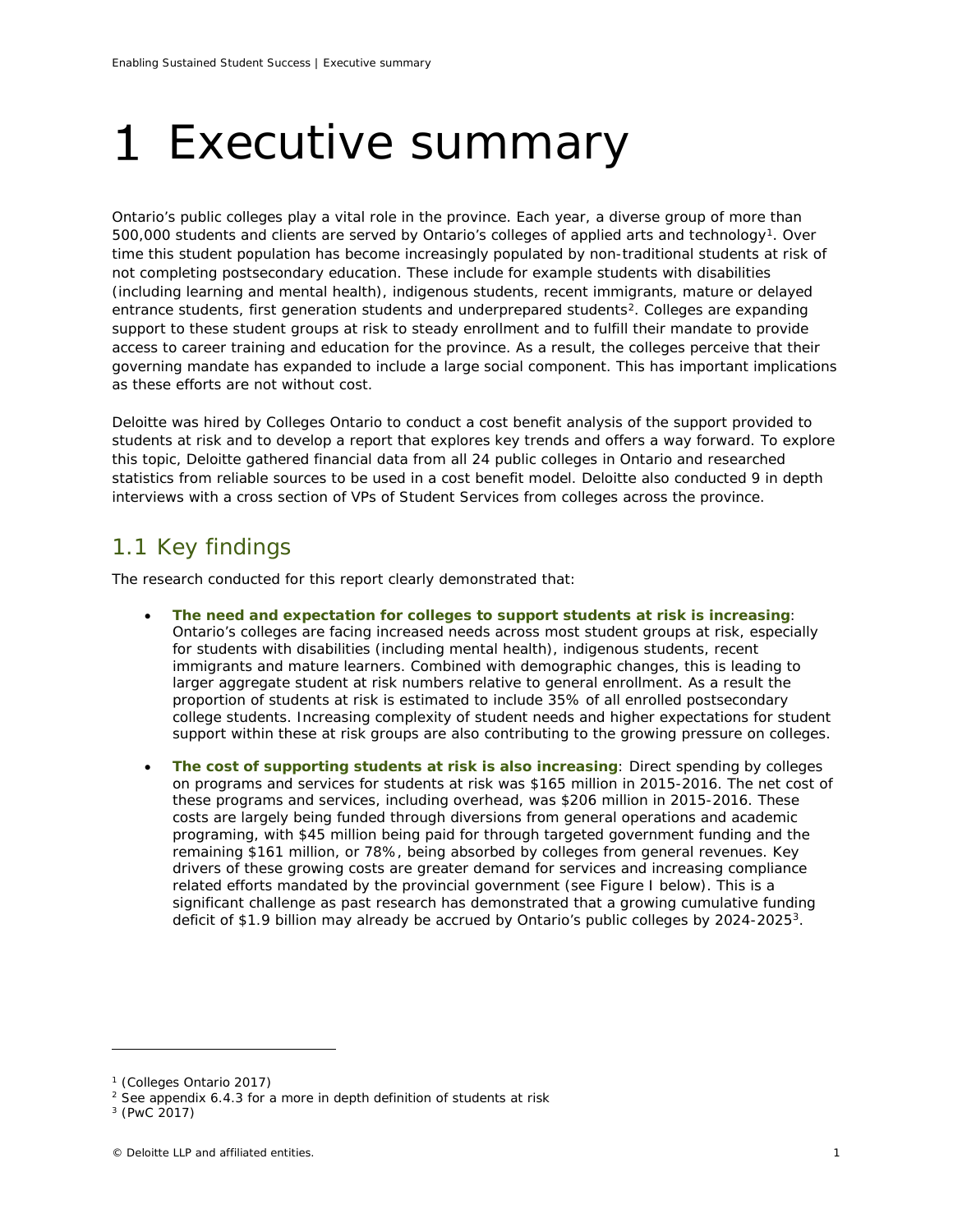



- **Colleges face funding pressures for student at risk programs, even as outcomes improve**: Total MAESD operating grant funding per enrolled college student declined from \$7,000 in 2010-2011 to \$6,400 in 2015-2016[4](#page-3-0). In addition, funds are increasingly tied to specific at risk groups. This is limiting the flexibility of colleges to make decisions regarding the allocation of resources according to the specific needs of their students. Meanwhile, the gap in student success between at risk and other students appears to be narrowing. Driven by improved employment outcomes for students at risk graduating because of these programs, investments for postsecondary funded student at risk programs address an important social priority, while also providing a clear economic benefit through a strong estimated 13% public rate of return.
- **Many initial innovation opportunities are already being pursued**: Colleges are currently diverting significant funds from general operations and academic programing to provide student at risk support programs and services. This approach is not sustainable. As a result, colleges have pursued a number of innovations aimed at doing more with less. These include shifting towards more proactive and holistic student support to address problems before a crisis occurs, expanding faculty and staff involvement, adopting new technological solutions, and building community partnerships that share resources and knowledge.

# 1.2 Areas of opportunity

Through this analysis it is clear that Ontario's public colleges are under increasing pressure regarding support for students at risk, even though these programs represent a strong public investment. In response, a few potential areas of opportunity have been suggested that highlight important innovations and opportunities identified during the interviews. It is important to note that many of these areas of opportunity came from colleges themselves, who proposed that these could alleviate some pressure, improve sustainability and enhance student success – to the benefit of students, colleges and the province.

<span id="page-3-0"></span><sup>4</sup> Based on 2010-2011 and 2015-2016 MAESD funding to colleges (not adjusted for inflation), provided by Colleges Ontario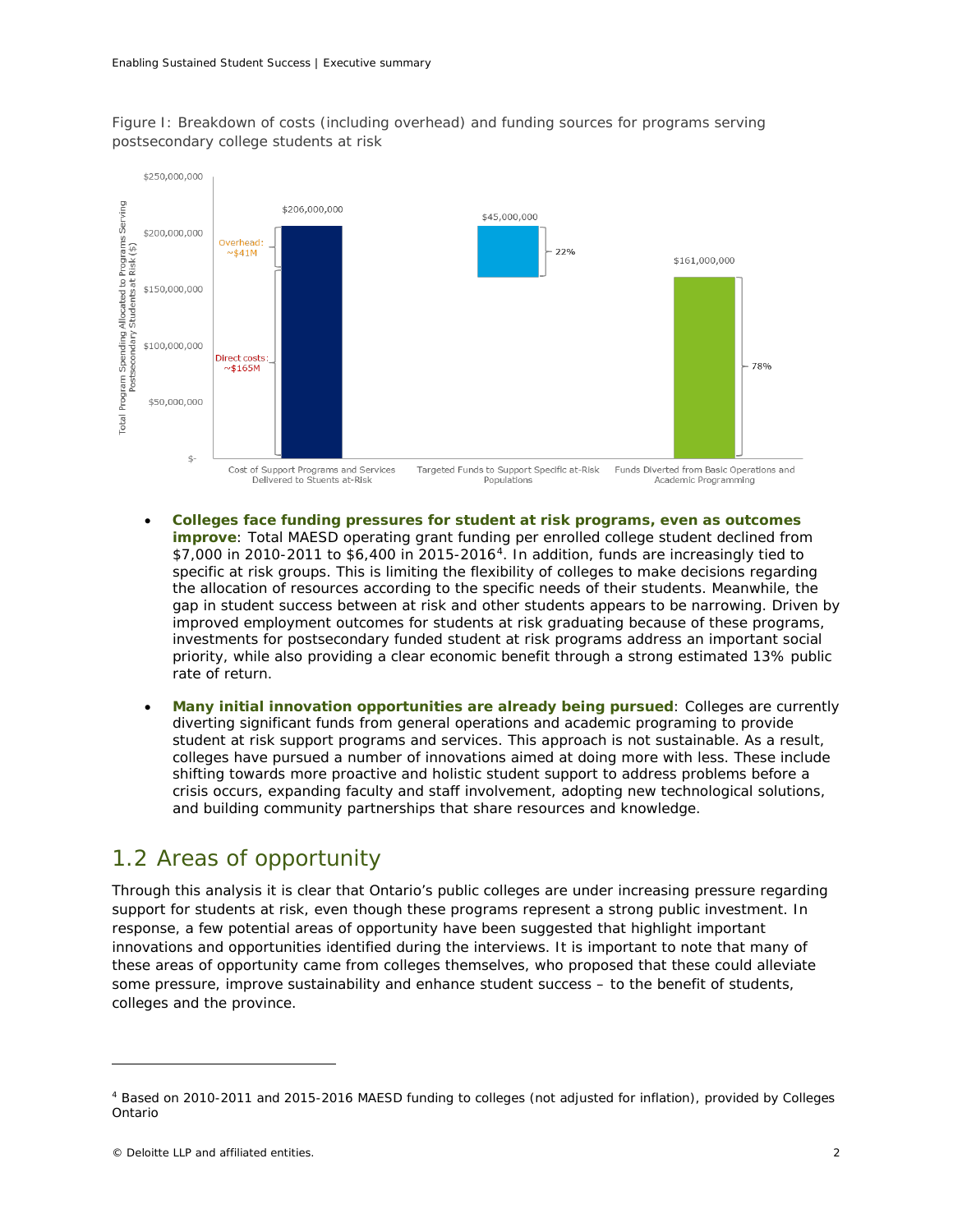These opportunity areas are organized into four themes:

- **Improve collaboration to manage colleges' complex mandates** by expanding collaboration with colleges, MAESD, other ministries and community groups, establishing pilot projects to test new approaches and sharing resources between postsecondary institutions
- **Engage key stakeholders proactively regarding policy changes** by involving colleges in government policy development and engaging faculty and staff in expanded student support
- **Focus on proactive care and sustainable funding models** by advocating for proactive student care and promoting greater continuity of funding
- **Streamline transitions into postsecondary education** by encouraging the Ministry of Education to modify high school programs to better meet college requirements

A frequent question raised during this research was "is this different than before". It is clear that some of these challenges are not new, but that colleges are facing significant sustainability issues regarding their support for students at risk. Many student at risk groups are from the fastest growing populations, such as First Nations and recent immigrants. The ability of these students to attain the required skills to succeed in the college environment and the economy of the future is dependent upon receiving significant non-academic support. Ontario's public colleges see an opportunity, with greater support, to sustainably serve these groups as the province drives towards creating a knowledge based, innovative and inclusive economy. This report has aimed to highlight important opportunities for key stakeholders, including government and college administrators, to collaborate in order to address these challenges and prepare for the future.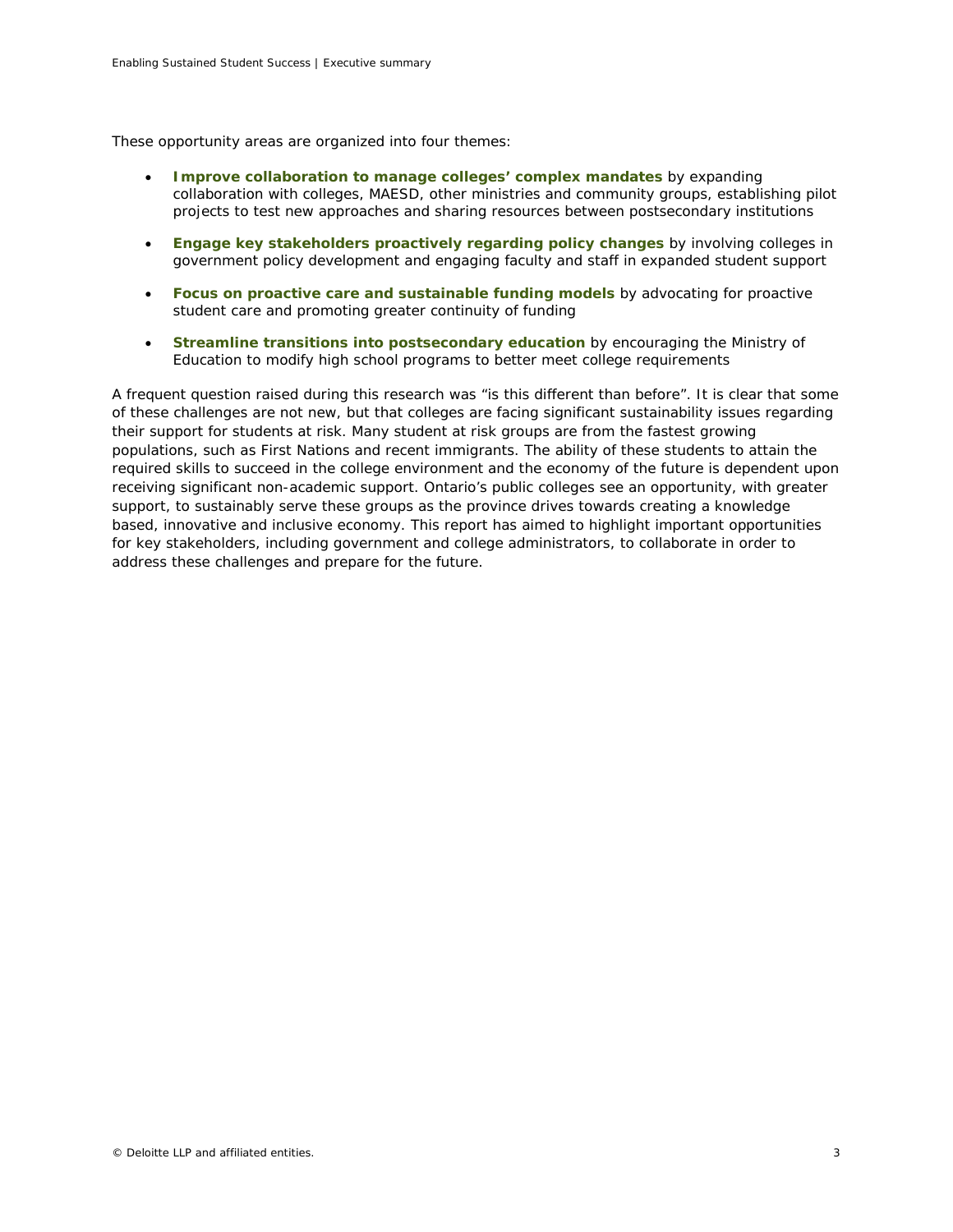# <span id="page-5-0"></span>2 Introduction

# 2.1 Background

In the September 2016 Ministry of Advanced Education and Skills Development (MAESD) mandate letter, Ontario's Premier, Kathleen Wynne, declared job creation and inclusive growth as the provincial government's primary policy objectives. Two key priorities related to this have been making postsecondary education more affordable and more accessible. The first priority has been tackled through the Ontario Student Grant, aimed at providing free tuition for tens of thousands of Ontario students. The second priority however has required, and will require, significant effort from postsecondary educational institutions to attract and retain student groups at risk of not completing postsecondary education[5.](#page-5-1)

As the primary traditional provider of career training and certification, Ontario's public colleges are expected to be a key driver of education for these under-represented student at risk populations<sup>[6](#page-5-2)</sup>. In particular, the Ontario government has directed Ontario's colleges to enhance educational access for people from low-income backgrounds, students with disabilities, mature students and indigenous students. Meanwhile, MAESD has established stronger requirements on postsecondary educational institutions regarding accessibility and accommodation for students with disabilities<sup>7</sup>, sexual assault policy and reporting<sup>[8](#page-5-4)</sup> and enhanced mental health services for students. These policy changes are perceived to have broadened the mandate and expectations placed upon Ontario's public colleges.

Furthermore, the complexity of individual student needs are increasing. According to the VPs of Student Services interviewed as part of the research for this report, many students arriving at college are lacking the basic math and literacy skills that are required to be successful. Colleges also report that they are grappling with lower resilience and independence in new students. External research supports this, with Ontario ranking below the country average results for resilience according to the 2012 Program for International Student Assessment (PISA) results<sup>9</sup>. Other research has also highlighted troubling trends in Canadian literacy and numeracy skills, including students attending postsecondary education in Ontario<sup>10</sup>. The number of postsecondary college students with disabilities has increased by 41% over the past five years, with an increasing number of these students having cognitive disabilities<sup>[11](#page-5-7)</sup>.

Ontario's colleges have responded over time to these evolving demands by making concerted efforts to support students at risk of not graduating from their programs. These efforts include recruitment and outreach programs that work with community partners to help students decide whether to apply and accept entrance offers, orientation programs to ease the transition into college and learning supports to make college more accessible to students from all backgrounds. Colleges have also focused on enhancing the retention and intervention services provided to proactively address barriers to student success.

Targeted government grants have been provided to colleges to focus on specific student at risk populations, however the majority of the costs of these programs and services are funded through

<span id="page-5-1"></span><sup>5</sup> (Ontario 2016b)

<span id="page-5-2"></span><sup>6</sup> See definition of students at risk in Appendix 6.4.3

<span id="page-5-3"></span> $7$  (Ontario 2015)

<span id="page-5-5"></span><span id="page-5-4"></span><sup>8</sup> (Ontario 2016b)

<sup>&</sup>lt;sup>9</sup> (The Conference Board of Canada 2017)

<sup>&</sup>lt;sup>10</sup> (Dion and Maldonado 2013; Dion 2014)

<span id="page-5-7"></span><span id="page-5-6"></span><sup>&</sup>lt;sup>11</sup> Data provided by Colleges Ontario and the year-end reports from college disabilities offices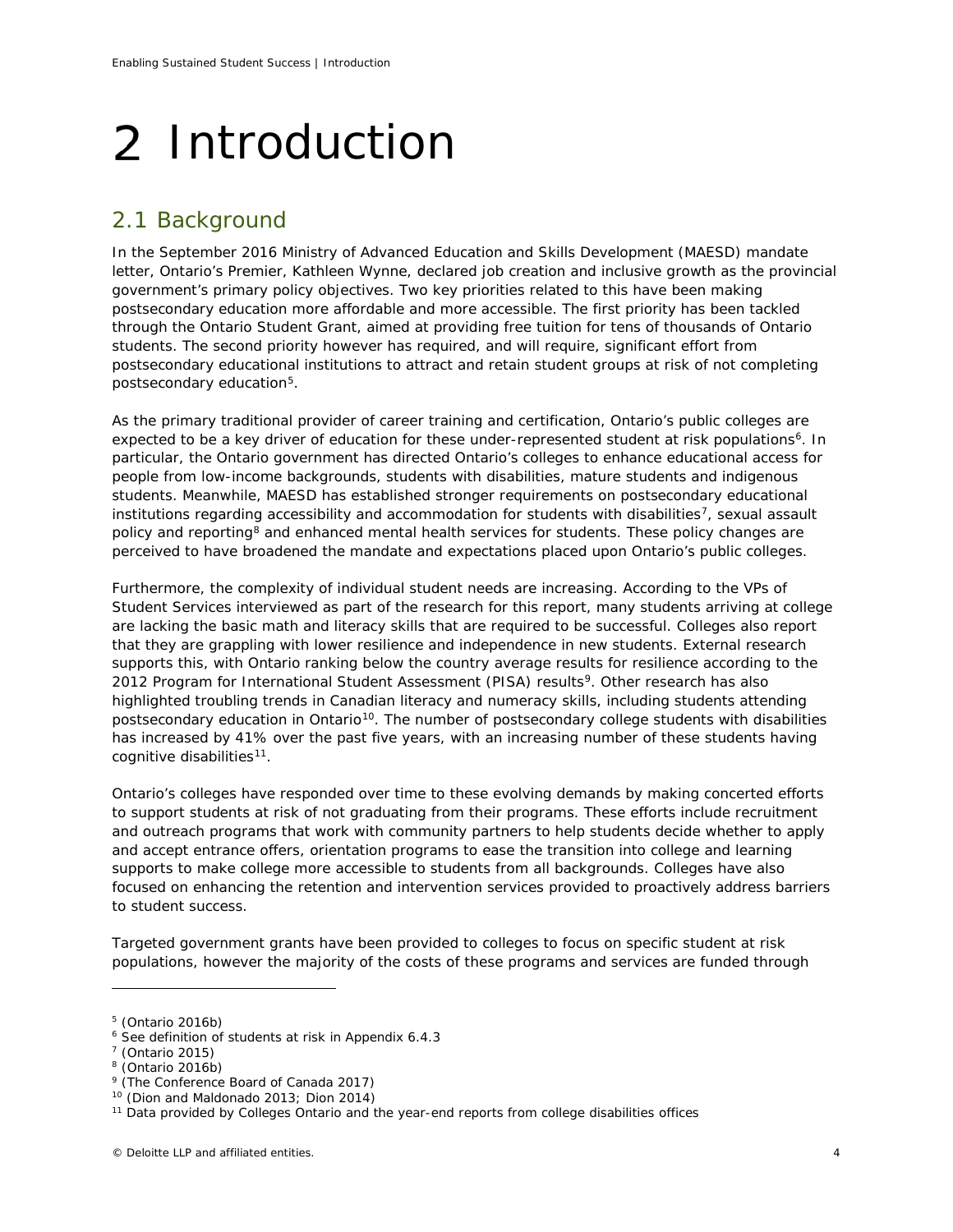diversions from core programing budgets. Additionally, some of these grants were provided on a onetime basis and require applications that may not initially be offered to all colleges (e.g., Mental Health Innovation Funding<sup>12</sup>). While MAESD is responding by providing stable funding for some at risk groups (i.e., ongoing funding through the Accessibility Fund for Students with Disabilities), significant gaps remain. As a result, colleges are diverting substantial funding from core programing. Past research has demonstrated that a continuation of these status quo patterns of funding to Ontario's colleges may lead to \$1.9 billion in cumulative debt by 2025, with proportionally larger deficits in small or rural colleges[13](#page-6-1). Ontario's quickly aging demographics also suggest that the traditional pool of college-age population will decline, forcing these institutions to broaden their recruitment efforts<sup>[14](#page-6-2)</sup>. The provincial government has acknowledged this, with deputy Premier and Minister Deb Matthews saying: "The issue of demographic change is real…the changes to [financial aid] mean there is a huge potential…for more participation from indigenous students, from mature students"<sup>15</sup>. However, the capacity to continue this expansion without diverting resources from the core mandate may be limited.

As a result, Ontario's colleges are raising concerns over their ability to sustainably fulfill both their core educational access mandate and the broader mandate they have evolved to take on.

# 2.2 Scope of the analysis

This analysis focused on the role of Ontario's 24 public colleges in enabling students at risk to successfully achieve their educational and career goals. Specifically, this analysis focused on identifying key trends related to students at risk, estimating the cost of providing an evolving portfolio of student at risk supports and estimating the resulting benefits provided to government and society. Through this research areas of opportunity were developed for the Ontario government and college administrators.

# 2.3 Purpose and objectives

Deloitte completed this study on behalf of Colleges Ontario to explore the role of Ontario's colleges in serving students at risk of not completing college studies (see Appendix **6.4.3** for a definition of a "student at risk"). This analysis will be an update of a Deloitte study completed five years ago to assess the number of students at risk, the range of programs to help them and the incremental costs involved<sup>16</sup>. The original report found that colleges were diverting funding from other purposes to provide support services to students at risk, and that these support services had become part of the core business of the colleges. The report also found that the skilled labour supply produced by colleges, in particular through the enhanced success of students from at risk groups, is integral to ensuring that Ontario's economy remains robust<sup>17</sup>.

The updated analysis in this report focused on three key areas:

- Surveying colleges to understand the costs incurred by colleges to help students at risk
- Interviewing select Vice Presidents of Student Services, from both English and Francophone colleges, to assess whether pressures to attract, retain and graduate students at risk have changed in the past five years or are expected to change in the next decade

<span id="page-6-0"></span><sup>&</sup>lt;sup>12</sup> (Ministry of Advanced Education and Skills Development 2017)

<span id="page-6-1"></span> $13$  (PwC 2017)

<span id="page-6-2"></span><sup>14</sup> (PwC 2017)

<span id="page-6-3"></span><sup>15</sup> (Simona Chiose 2017)

<span id="page-6-4"></span><sup>16</sup> (Deloitte 2012)

<span id="page-6-5"></span><sup>17</sup> (Deloitte 2012)

<sup>©</sup> Deloitte LLP and affiliated entities. 5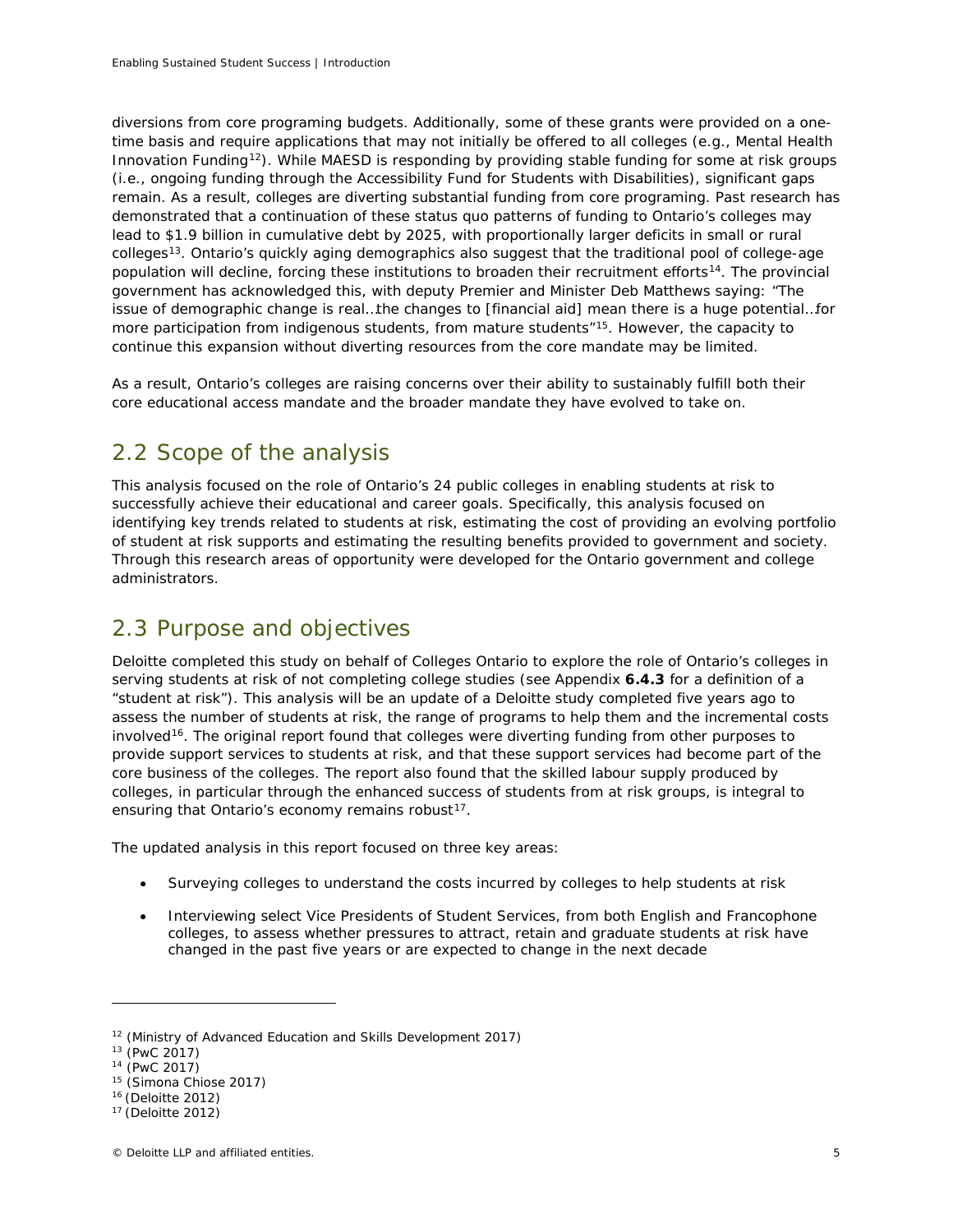• Analyzing the growing student demand for mental health services and the increasing complexity of their needs.

This research aimed to provide critical information required to illustrate the implications and costs associated with raising the province's educational attainment rate, especially for under-represented groups, in order to enable the inclusive growth the province seeks.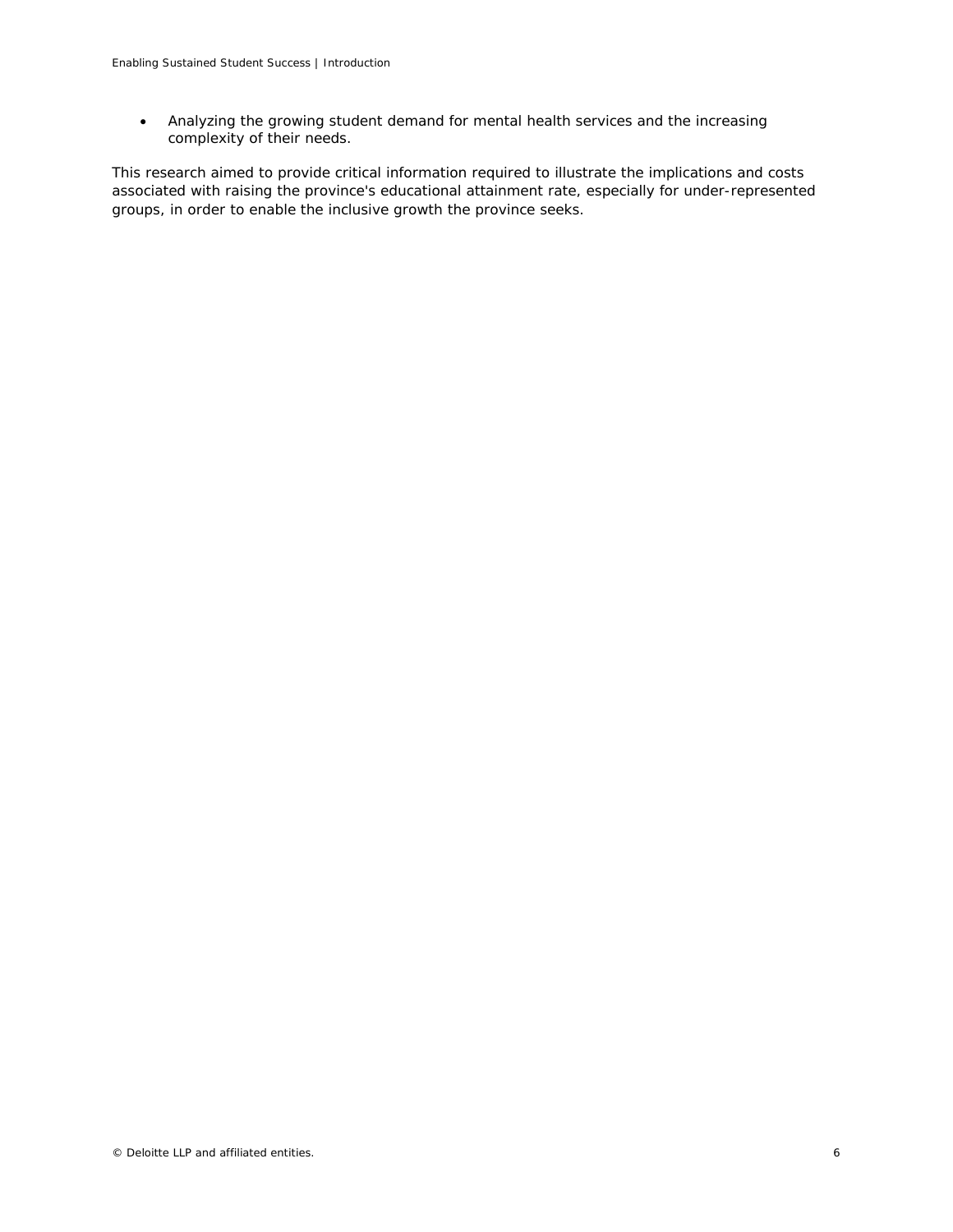# <span id="page-8-0"></span>3 Approach

Deloitte leveraged previously completed research<sup>[18](#page-8-1)</sup> and collaborated with Colleges Ontario to guide the overall research direction and to gain connections to each of the 24 colleges contacted for the study.

# 3.1 Public (government) cost benefit approach

To analyze the costs and benefits of programs and services to support students at risk, Deloitte administered a financial cost survey to all 24 of Ontario's public colleges (see Appendix 6.4.1 for a sample financial survey). The response rate was 100%. To calculate the additional costs and public benefits from these programs and services, Deloitte leveraged statistics from reliable sources, such as Statistics Canada, and the expertise of college administrators. Due to limitations in available data required to project future costs and benefits, reasonable assumptions were made as necessary. The majority of assumptions within the analysis remained consistent with past research, while most data inputs were updated using newer, comparable data from reliable sources (see Appendix 6.4.2 for a full list of sources and assumptions). Overall assumptions regarding the number of full time equivalent students, the number of students at risk served and the improved graduation rate for these students due to the programs and services were developed using pre-existing research and verified through collaboration with Colleges Ontario.

This analysis aimed to understand the total costs involved with supporting students at risk and to estimate the benefits to society due to an increased graduation rate and educational attainment for these groups. The financial costs associated with this investment relate to the direct program costs of the services provided, the additional retention costs associated with the college grants required for the additional students commencing and completing college, and the lost tax revenue due to students stopping or reducing their working hours while attending college. Governments receive a benefit from these investments through increased tax revenue, reduced employment insurance spending and reduced social assistance spending for these additional college graduates<sup>19</sup>. This analysis does not include the benefits such as economic growth spillover effects, health benefits, civic participation benefits and intergenerational benefits. Each of these cost-benefit areas and approaches are explained in more detail in Appendix 6.4.2.

Note that to better understand the actual investment made by the colleges into these programs, an estimated overhead rate was developed with each of the colleges. Since many Ministry grants are not eligible to cover these indirect expenses, overhead was excluded from the net present value and internal rate of return figures. The applicable programs and services for inclusion in these program costs are included in Appendix 6.4. Funding related to financial support was purposefully excluded from these totals as it is considered a core function of the college that would still exist otherwise.

# 3.2 Stakeholder consultations

To better understand the evolving nature of support for students at risk, interviews were conducted with the VPs of Student Services from 9 colleges in March of 2017. The interviewees shared both perspectives from their experience and through particularly impactful stories from individual students.

<span id="page-8-1"></span><sup>18</sup> (Deloitte 2012)

<span id="page-8-2"></span> $19$  These benefits from additional college graduates may accrue to both Federal and Provincial governments, although the funding for students at risk programing is primarily received through the Provincial government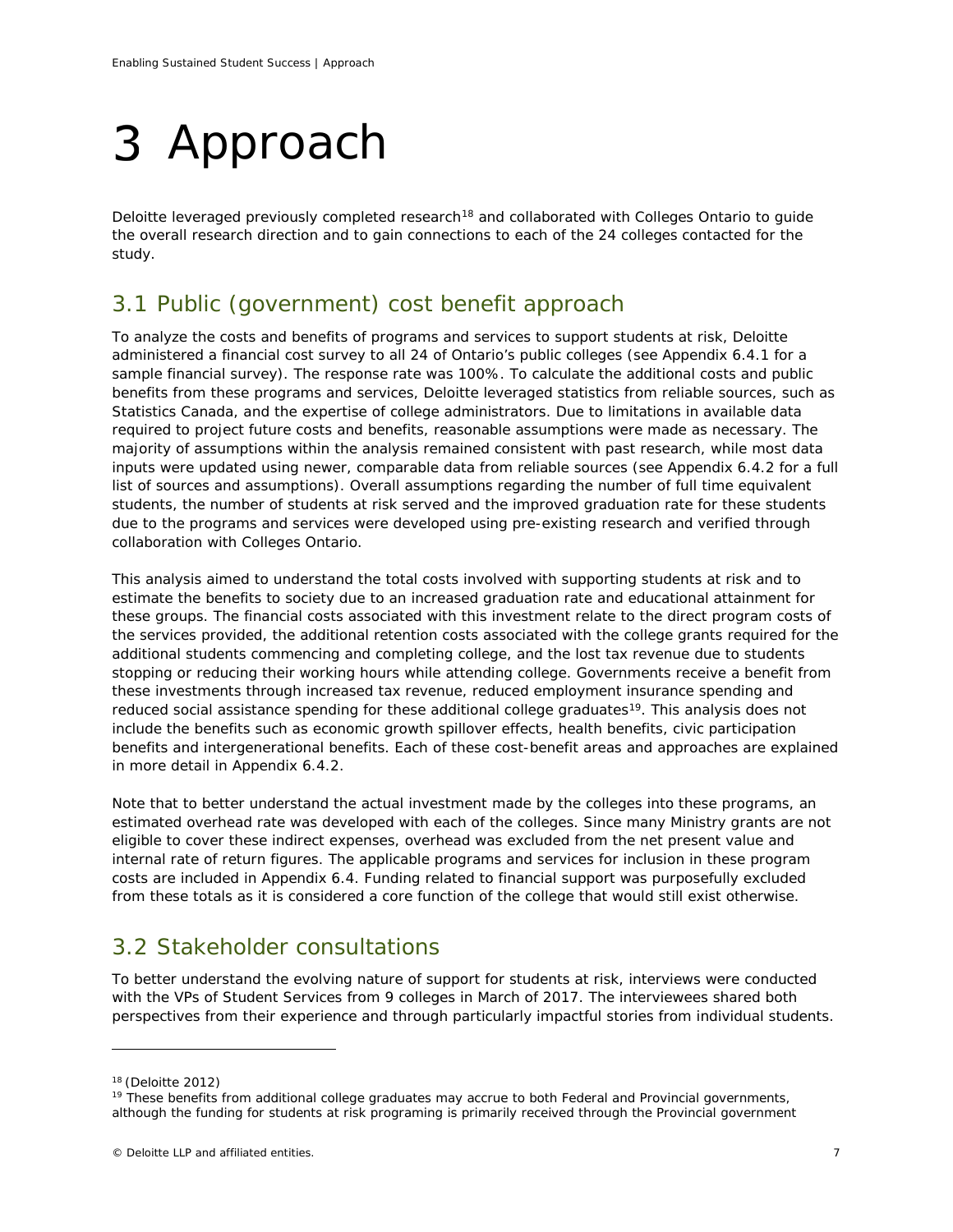The colleges were chosen to provide a representative mix of geography, size, and language. Each interview lasted approximately one hour, with an interview guide distributed to the interviewees in advance (see Appendix 6.2 for a copy of the interview guide). To ensure accuracy and appropriate representation of these interviews, specific quotes or figures referenced during these interviews were verified through follow-up communication.

# 3.3 Areas of opportunity

Based on these findings and conclusions, some initial insights and areas of opportunity have been identified for government and college administrators. A key emerging theme was an opportunity for greater collaboration and communication between stakeholders. This report therefore aims to address this gap by encouraging sector wide collaboration to better understand the needs of student groups at risk and the support network required to enable their success. These insights are aimed at enabling the inclusive growth the province seeks.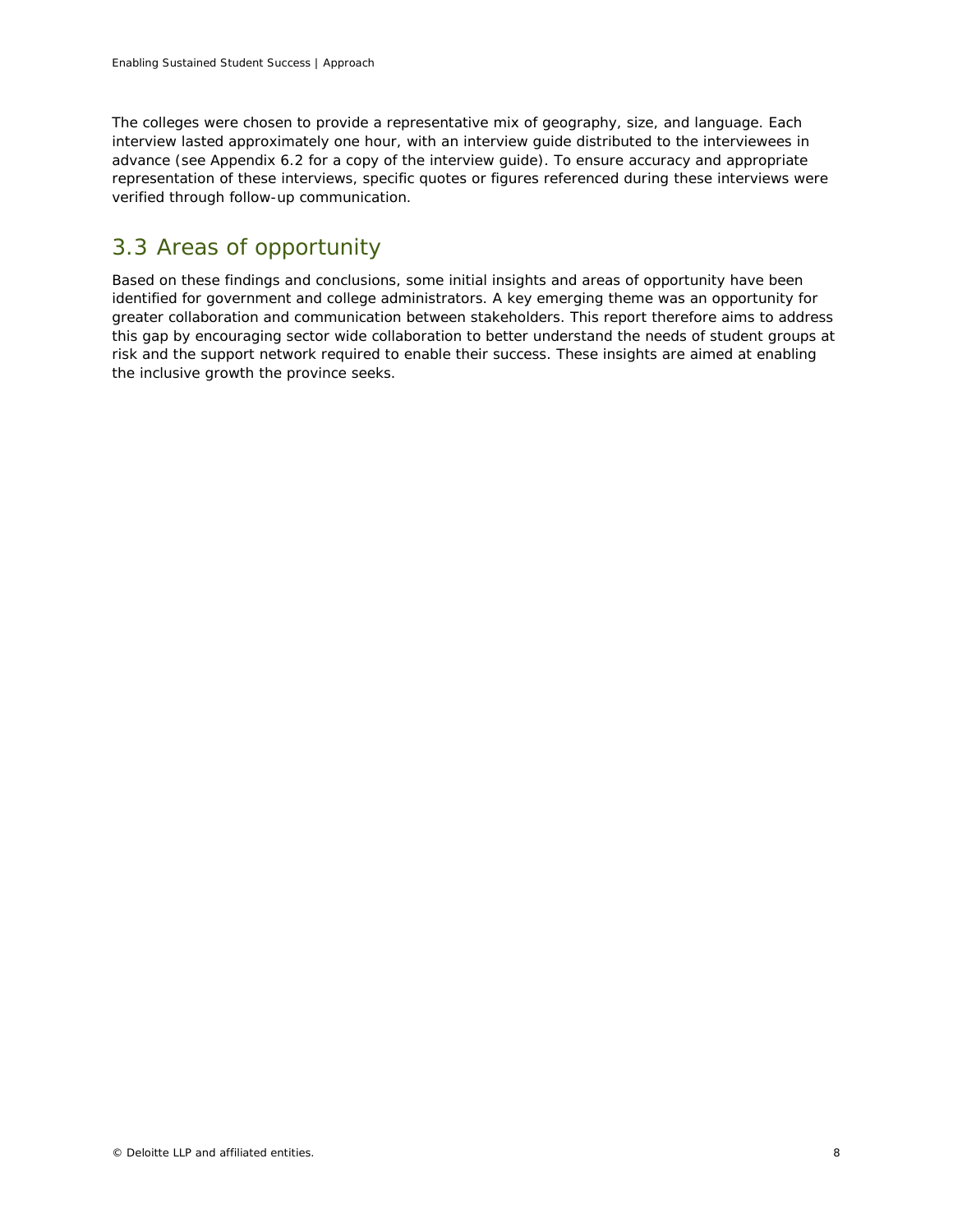# <span id="page-10-0"></span>Overview of findings

Colleges in Ontario are raising sustainability concerns regarding their ability to fulfill an ever growing mandate without corresponding funding increases. This has important implications not only for the provincial economy, but also for the individual students who depend upon these services on a daily basis. These findings emerged from four overarching trends with respect to students at risk in Ontario:

- 1. The need and expectation for colleges to support students at risk is increasing
- 2. The cost of supporting students at risk is increasing
- 3. Colleges face funding pressures for student at risk programs, even as outcomes improve
- 4. Many initial innovation opportunities are already being pursued by the colleges

These trends are expected to have important implications for our province and the economy. Based on the financial analysis conducted for this report, **colleges spend \$165 million (not including overhead) on student at risk programs and services** funded through MAESD Post Secondary grants. This is paid for primarily through diversions from general operations and academic programing with only **\$45 million being supported through targeted MAESD funding**. These investments address an important social priority while also providing a clear economic benefit through an estimated **13% public rate of return**. This is generated through increased tax revenue, reduced employment insurance and reduced social assistance requirements resulting from the additional college graduates produced because of these programs<sup>20</sup>. If the trends mentioned above continue, students from at risk groups could face the risk of significant reductions in the support services provided by colleges. In turn, this will result in a reduced ability to fulfill the broader mandate of the colleges and potentially the externalization of the costs of supporting these students from the colleges onto society.

# 4.1 The need and expectation for colleges to support students at risk is increasing

Ontario's colleges are facing increased needs across most, if not all, student groups at risk. It has reached the point where some colleges feel that the majority of their students are at risk and require specialized support. For example, one VP of Student Services claimed that "when you are talking about students at risk, you are talking about our students". Specifically, growth has occurred within the populations of students with disabilities (including mental health related issues), indigenous students, recent immigrants and mature learners. A feedback loop appears to be developing as

*"We have a mandate to ensure that the student is not only academically ready for the marketplace, but the community is also now expecting us to include helping the at risk student population in our mandate…to help these students integrate into the community and into the workplace" Renée Hallée, Director of Student Services, Boréal College*

colleges have become more successful with specific student groups at risk, leading to higher enrollment from these groups. Overall, this is leading to larger aggregate student at risk numbers relative to general enrollment. Increasing complexity of student needs and higher expectations for student support within these groups are also contributing to the growing pressure on colleges. For example,

<span id="page-10-1"></span> $20$  This rate excludes overhead from program costs. See Appendix 6.4 for more in depth methodology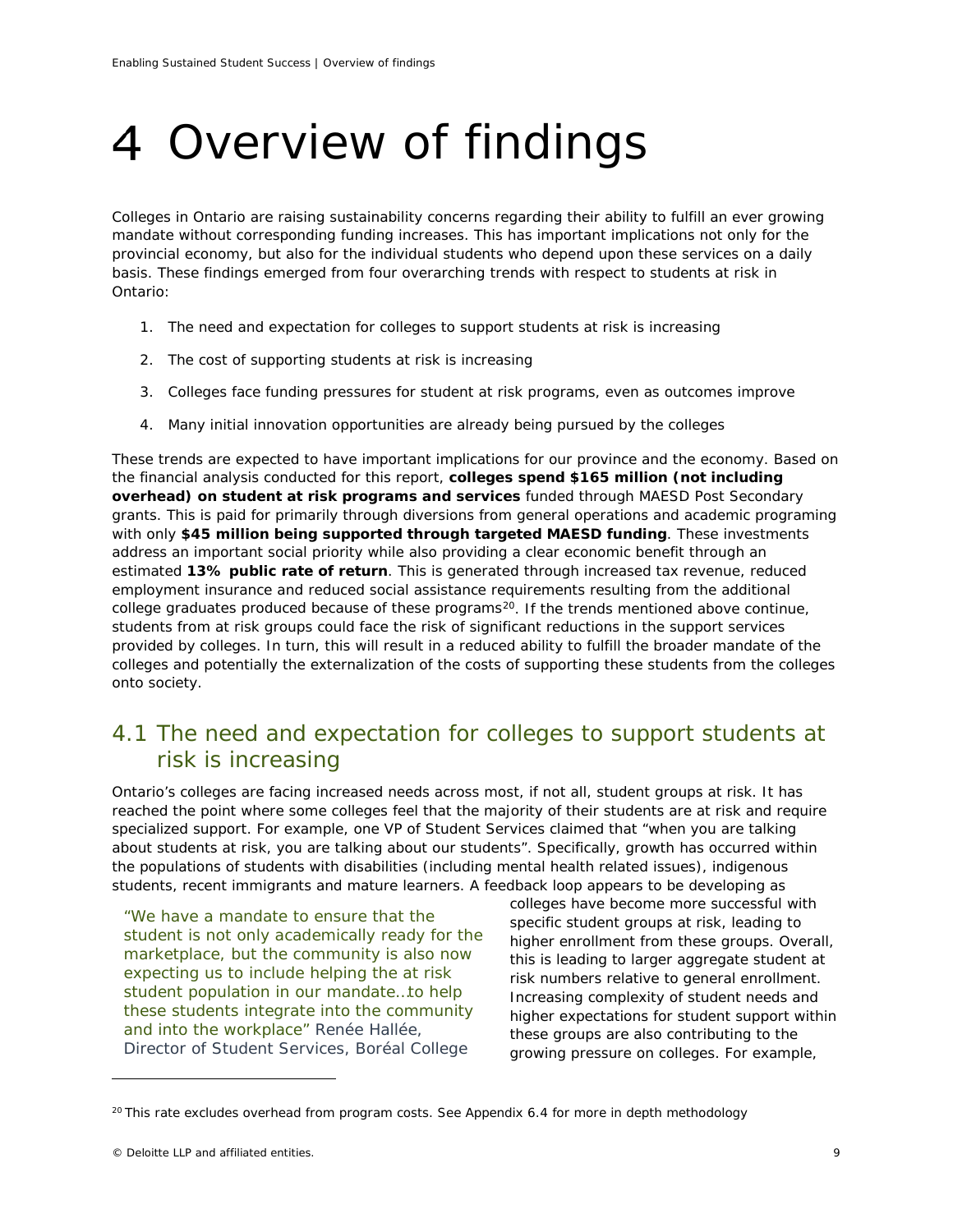more students are arriving at college with personalized learning plans created in high school. These students may expect that student services in college will also offer personalized learning plans, although resources are not necessarily available for individualized programming.

Due to these factors, interviews with colleges revealed that they are experiencing a growing tension between supporting increased numbers of students at risk that require higher levels of support and upgrading, and producing highly qualified, capable graduates that will uphold the reputation of the colleges and their graduates.

Recent immigrants are one example of an at risk student group, as colleges continue to be a frequent destination for recent immigrants. The proportion of students who do not speak English or French as a first language has increased from 18% of the college student population in 2010-2011 to 23% in 2015- 201[621](#page-11-0). These students often require significant

*"We have been accepting more displaced persons that before, such as a group of Syrian refugees…these students are smaller in numbers, but require much more significant support." Craig Stephenson, VP of Student Services, Centennial College*

orientation support to ease the transition into postsecondary education. Many also require substantial academic upgrading and language support. Research has suggested that first generation immigrants, who made up approximately 13% of college applicants in 2015 $^{22}$ , may arrive too late to obtain a correct non-visible disability diagnosis prior to postsecondary education $^{23}$ . This can create new challenges for administrators and staff. Anecdotally, many colleges reported that their recent immigrant student population was arriving from an increasingly diverse set of countries. This can create new challenges with integrating the students into the community. As a more recent development, many colleges also reported an increase in the number of refugee students. These students often have complex mental health and cultural adjustments beyond those of the typical non-Canadian born students.

*"In the Waterloo region 70-80% of new jobs require some form of postsecondary education to apply, yet Waterloo doesn't produce graduates at those rates…as a result, we are focusing on training displaced workers to rejoin the workforce…these groups have unique needs." Mike Dinning, VP of Student Services, Conestoga College*

Mature learners can also be considered an at risk group. Many colleges reported increased numbers of non-traditional learners returning to school for upskilling. This is caused in part due to disruption in the economy. For example, most colleges involved in the study are grappling with a growing number of students who have been displaced from manufacturing jobs and have been encouraged to return to school. Colleges Ontario data reveals that the

percent of college students who are older than 21 years of age was 60% in 2015<sup>24</sup>. Furthermore, the percentage of college applicants who do not apply directly from high school has increased from 63.4% in 2010-2011 to an estimated 67.7% in 2015-2016<sup>[25](#page-11-4)</sup>.

These students have different expectations and may not be used to classroom style learning. Colleges have been investing additional resources into mature-student specific onboarding and advising to proactively address concerns that may prevent these students from commencing or completing college. The need for these programs is clear. Some colleges reported offering new math "boot camps" to support under-prepared students that get filled immediately. Conestoga has created a Tech Tutors

<span id="page-11-0"></span><sup>21</sup> (Colleges Ontario 2017)

<span id="page-11-1"></span><sup>22</sup> (Colleges Ontario 2017)

<span id="page-11-2"></span><sup>23</sup> (Sweet et al. 2012)

<span id="page-11-4"></span><span id="page-11-3"></span><sup>24</sup> (Colleges Ontario 2017)

<sup>25</sup> (Colleges Ontario 2017)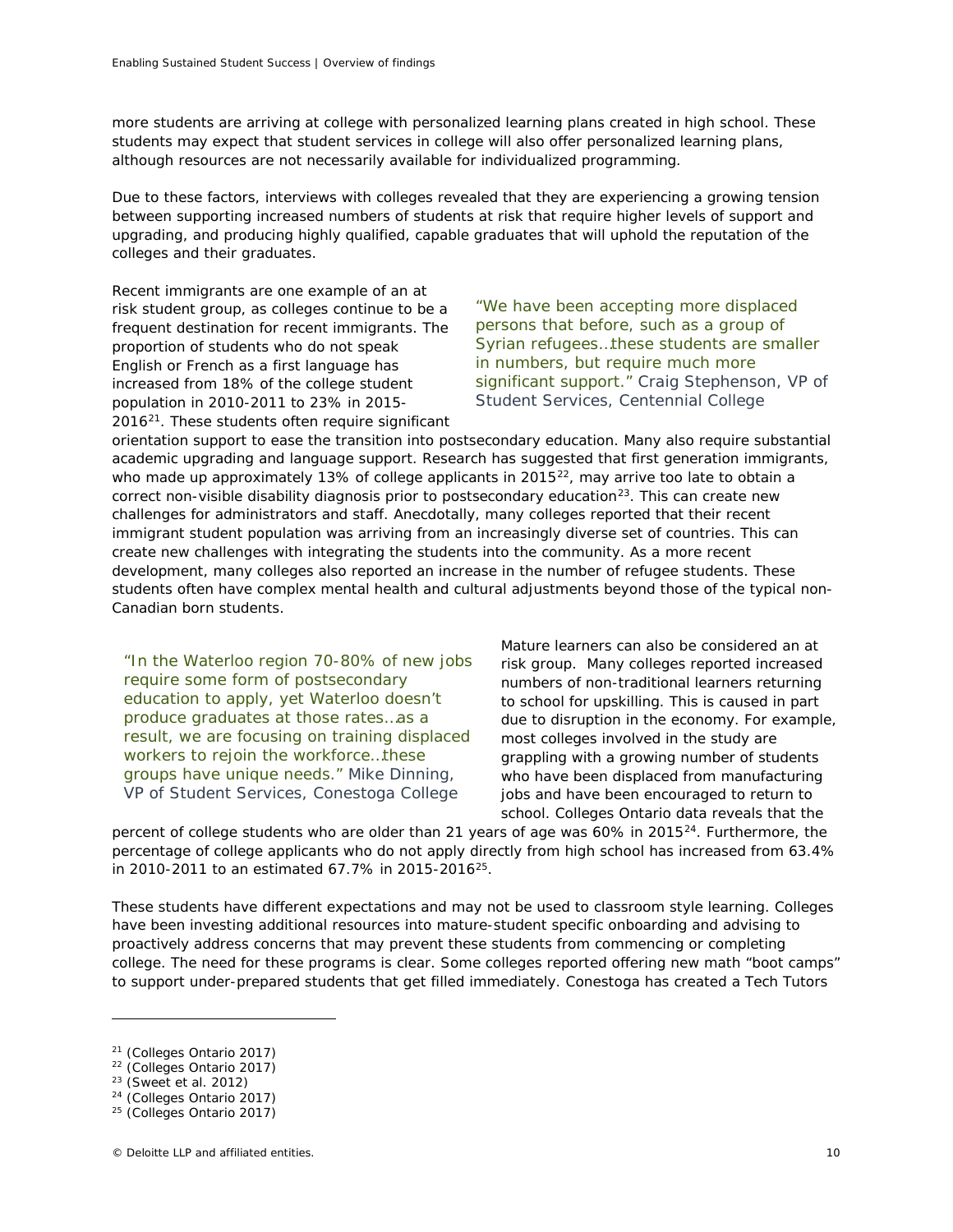program to help primarily mature students learn more about technology<sup>[26](#page-12-0)</sup>. Furthermore, increasing numbers of mature learners are attending college after university and they often expect a similar level of support as universities provide, even though colleges receive approximately half of the funding relative to universities<sup>27</sup>.

Indigenous student populations provide a third example. The numbers of indigenous students have increased at many of the colleges, with 7% of new registrants in 2015-2016 identifying as Aboriginal, relative to 3% in 2010-

*"[we] run programs for 8 aboriginal students, while the minimum size for general domestic students is at least 40 students." Wayne Poirier, VP of Student Services, Mohawk College*

2011<sup>28</sup>. Increases in the number of First Nations, Inuit and Metis who are completing high school have contributed to this growth in indigenous college student numbers, especially as university attainment rates for this population still lag behind those of the general population<sup>29</sup>. This increase has been driven in part through greater, more intentional outreach to indigenous communities, but also due to an increased willingness of individuals to self-identify. A number of colleges have reported inviting elders into residences on campus, founding aboriginal centres and holding aboriginal ceremonies throughout the year. Some colleges, such as Sault have engaged a positive mix of indigenous

*"We have started hosting more drop in events at our indigenous education centre and have been experiencing huge uptake from all types of students…we have had around 2,000 students attend these events, yet we don't have anywhere close to 2,000 aboriginal students." Janice Beatty, VP of Student Services, Sault College*

students, international students, and nonindigenous domestic students through these programs. Other colleges, such as Centennial College have developed mentorship programs for indigenous students aimed at reducing barriers to success. The release of the Truth and Reconciliation Commission report has added momentum towards these efforts.

Mental health has also been an important area of concern for colleges because a number of key, complicated mental health concerns arise most frequently during the typical ages of engaging in postsecondary education. These issues can also be enabled by the stress and lack of exercise that often occur for college students. These include but are not limited to schizophrenia<sup>[30](#page-12-4)</sup>, anxiety, depression, and mood disorders $31$ . The rates of students who are diagnosed with Attention Deficit Hyperactivity Disorder (ADHD), learning disabilities, psychiatric conditions and other disabilities have also increased dramatically in Ontario in the past three years<sup>[32](#page-12-6)</sup>. Some of these increases may be caused by higher self-identification rates and greater outreach by students with mental health concerns due to reduced stigma over these disabilities. For example, the percent of college students self-reporting the use of special needs/disability services has increased to 14% as of 2015-2016<sup>[33](#page-12-7)</sup>. Enrollment in accessibility programs has increased across most colleges interviewed for this study. Students with diagnosed disabilities and mental health concerns often require greater support than other students.

ł

 $27$  (Financial Accountability Office of Ontario 2016)

- <span id="page-12-3"></span><sup>29</sup> (Bougie, Kelly-Scott, and Arriagada 2013)
- <span id="page-12-4"></span><sup>30</sup> (Canada's Public Policy Forum 2014)

<span id="page-12-1"></span><span id="page-12-0"></span><sup>26</sup> (Woodley 2017)

<span id="page-12-2"></span> $28$  (Colleges Ontario 2017, 2012)

<span id="page-12-5"></span><sup>31</sup> (Findlay 2017)

<span id="page-12-6"></span><sup>32</sup> (American College Health Association 2016, 2013)

<span id="page-12-7"></span><sup>33</sup> (Colleges Ontario 2017)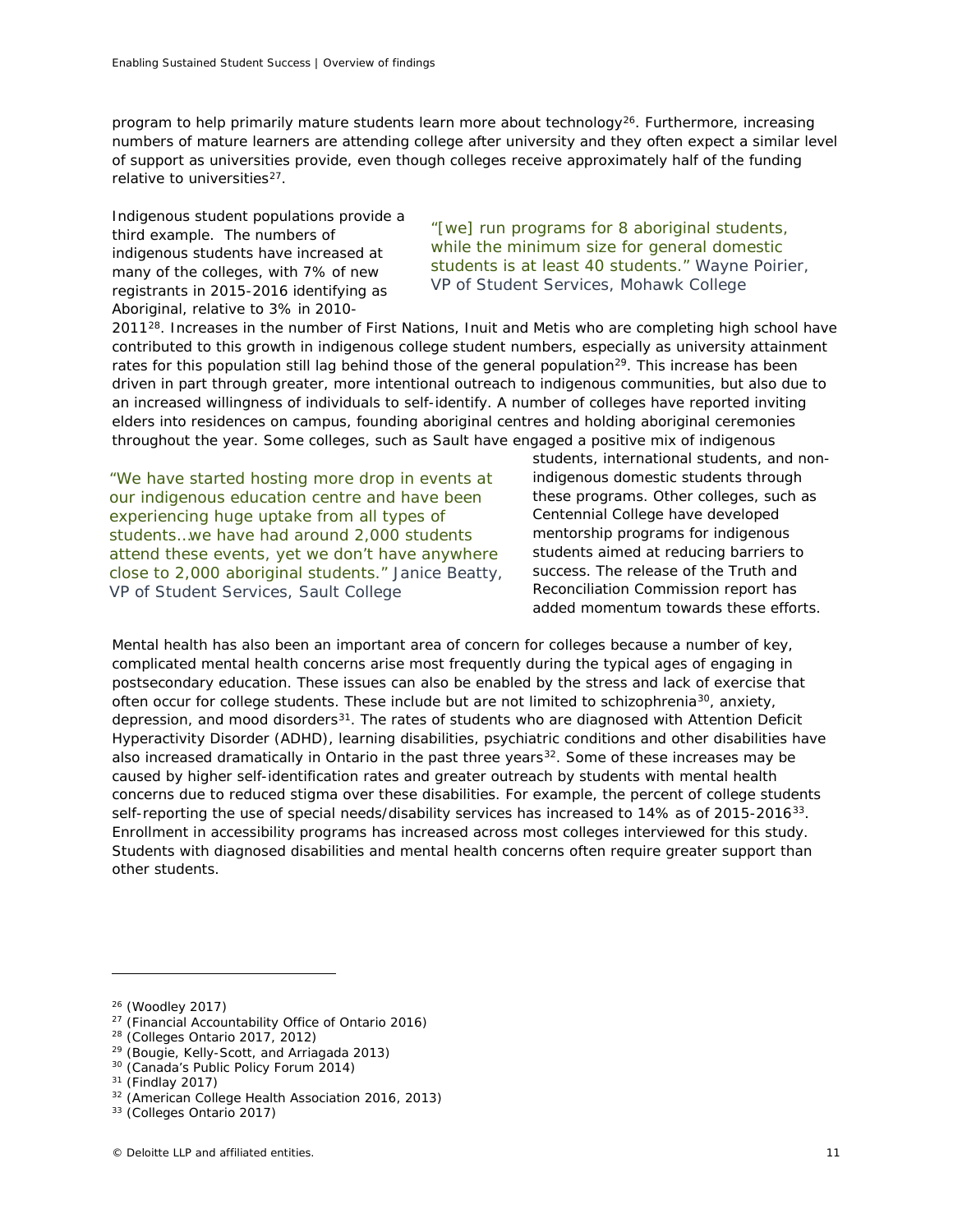

Figure 2: Number of Students with Disabilities attending Ontario's Colleges, by year<sup>[34](#page-13-0)</sup>



# *Insight Snapshot: Mental Health on Campus*

*The study was expanded to include a greater focus on mental health due to the trend towards increasingly prevalent mental health challenges for students in postsecondary education. To explore this topic, a series of follow up group interviews were organized with the same colleges interviewed for the broader report (see Appendix 6.5 for more detail).*

*These interviews suggest that Ontario's colleges are approaching a tipping point with rising demands from a growing number of students facing mental health challenges and due to an increasing complexity of cases. These cases are presenting important challenges and opportunities for the colleges moving forward. Although the challenges from increased strain on limited staff resources are real, the colleges stressed that this should not be portrayed as a purely negative story, due to reduced stigma around mental health and stronger student success rates for students with mental health challenges.*

*Data availability can be challenging due to the complicated nature of categorizing mental health, however these trends can be illustrated by the increased complexity of cases (e.g., illustrated by a 26% increase in the number of counselling visits per student at Mohawk College since 2013-2014 and an almost five-fold increase in the number of case management visits reserved for more serious cases at Centennial College since 2014-2015). This is also illustrated through the growing number of students registering with college accessibility centres and the types of diagnoses being registered. Data is limited on the underlying causes behind these mental health challenges, though many colleges specifically mentioned growing numbers of students with addictions issues and comorbidity of diagnoses, which both present new, more complex challenges. At Durham College for example, the number of students with a mental health diagnosis has risen over 69% since 2014- 2015 and the percent of students with co-morbidity of mental health diagnoses has increased from 15% in 2012-2013 to 41% in 2016-2017 (See Figure II for more details).*

*"Complex cases can be a real challenge for a college's support team. It does not take many complex cases to really burden down or overwhelm the student support services centre." Meg Houghton, Director, Student Access, Wellness and Development, Humber College*

<span id="page-13-0"></span><sup>&</sup>lt;sup>34</sup> Data provided by Colleges Ontario and the year-end reports from college disabilities offices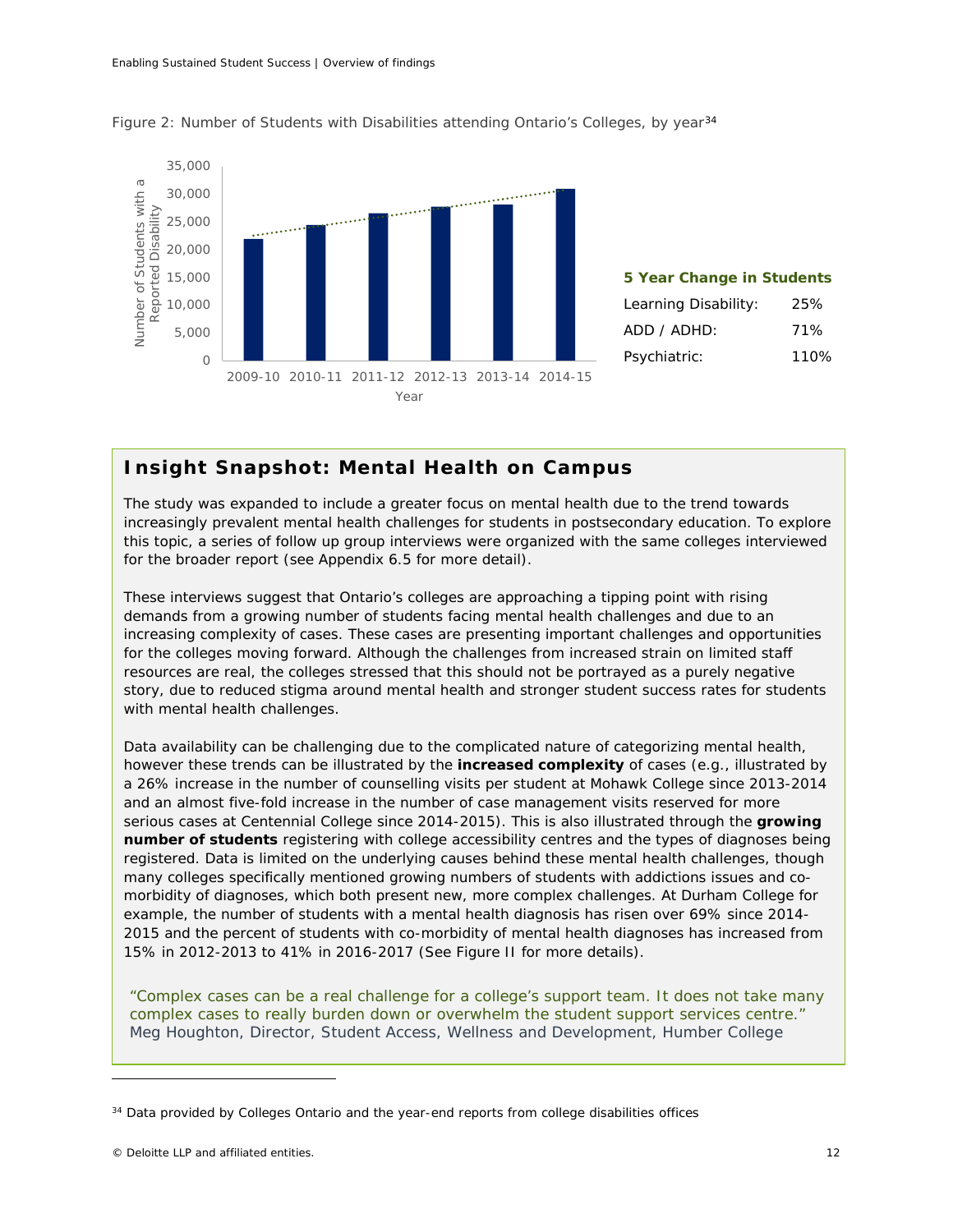

*In addition to the above trends, most colleges indicated that they are also experiencing increasingly frequent and more challenging accommodation requests from students (i.e., retaking tests, requesting extensions on project deadlines, missing class for extended periods). Some of these new challenges with accommodation are due to the Ontario Human Rights Commission (OHRC) decision in 2016 to remove the requirements to first disclose a diagnosis before gaining access to accommodation. These requests can create significant scheduling and planning challenges, and increase the need for coordination and collaboration across faculty and staff. Two case studies listed below help illustrate the highly contextual, often complex needs and accommodation requirements of students facing mental health challenges:*

### *Stories from the front line:*

- *A student with a mental health condition started at Durham College after a failed attempt at another college. The student was previously receiving accommodations through extra time on tests, but was unprepared for the non-academic demands of postsecondary education. Durham College set up ongoing Accessibility coach appointments, weekly peer mentoring appointments and connected the student with other services. As a result, the student was successful in completing the program and is thinking of continuing for further postsecondary education.*
- *A student was diagnosed with ADHD and mental health challenges regarding emotional regulation. The student is currently working through a second attempt at college and receives support through bi-weekly counselling, bi-weekly wellness coaching, crisis drop-in support, extensive use of learning skills advisors, and a mental health nurse. Some involvement by the Dean has been required given the nature of the student's requests. The student is currently progressing well, but requires ongoing emotional management support.*

*In response to these trends, colleges are developing innovative models to better triage students into the appropriate care in order to enable more proactive care while reducing the burden on the college support system. For example, Collège Boréal shifted their model to better ensure students with less complex mental health needs are being referred to appropriate counselling and provided*  with resources to help them manage their mental health. At times this involves providing informal *"compassionate chats" before initiating formal case management. Colleges are also beginning to enhance mental health education on campus to reduce stigma and enhance knowledge on the topic, while building the resiliency of graduates in preparation for life after postsecondary education.*

*Demand for campus support services has been increasing without corresponding resource increases, creating real challenges in enabling the success of these students. Nonetheless, colleges stressed that this should not be portrayed as a purely negative story. All saw positives in reduced stigma, greater understanding of mental health, and enhanced support for students. Students with more complex mental health concerns typically have been considered at risk, but the student success gap appears to have narrowed between students with mental health challenges and other students. As a result of investments by the colleges, students who previously would have struggled to integrate and contribute to the community and Ontario's economy are now able to do so.*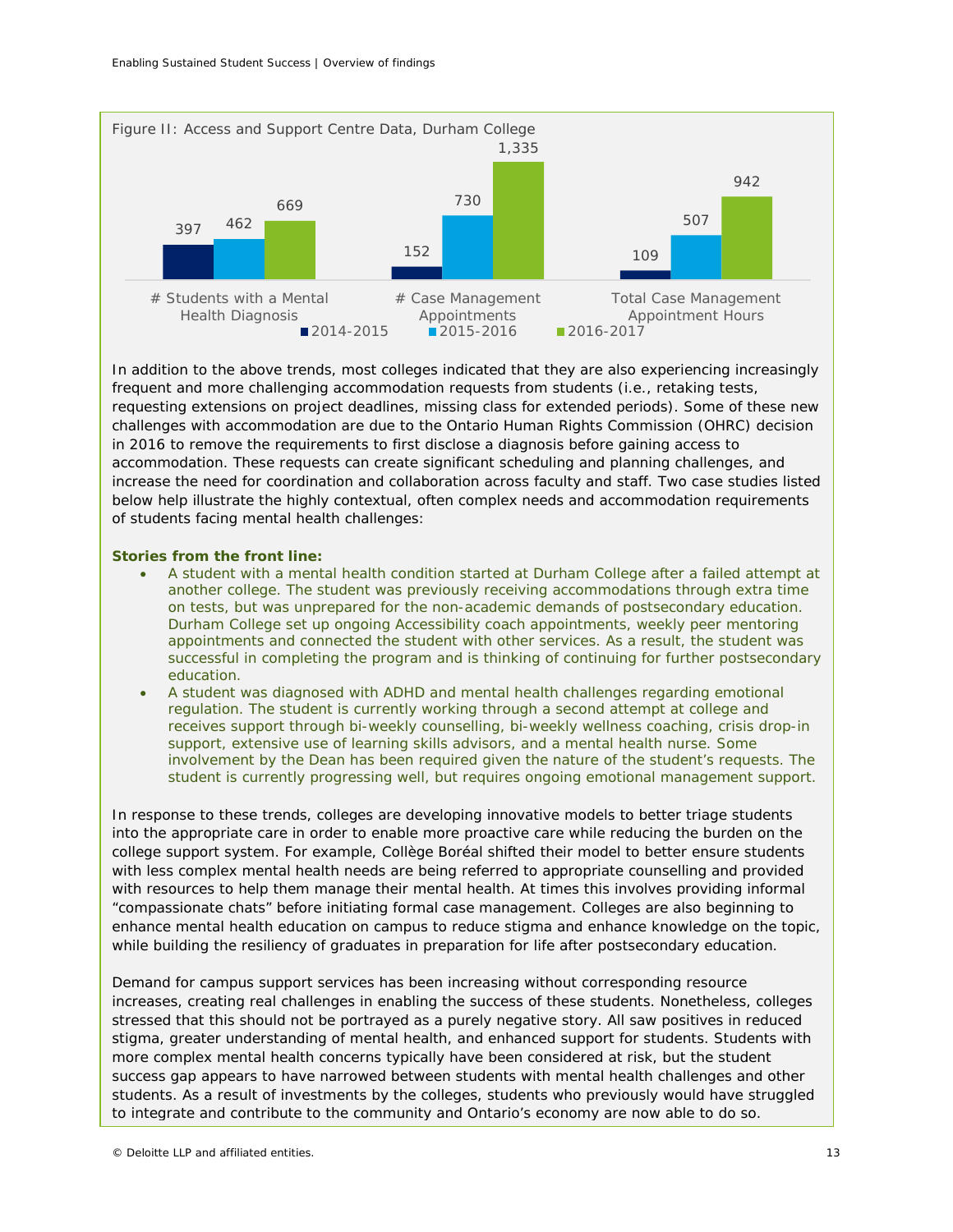Recent data from the colleges suggests that the total number of students with disabilities has increased by 41% from approximately 22,000 students in 2009-2010 to 31,000 in the 2014-2015 school year<sup>35</sup>. The growth has been fastest in psychiatric or mental health related disabilities, autism and attention deficit related disorders<sup>36</sup>. As an additional challenge, students with mental health concerns are becoming much more likely to seek out support on campus. In response, colleges have begun speaking about creating a "community based integrated model, located on campus" enabled by community level service arrangements for students to receive care and support without wait. This may be helping to drive lower stigma on campus.

It may also be caused by community partners referring more student patients onto campus to take advantage of shorter wait times. In response to growing need, some colleges have also reported launching new pilot programs specifically targeting students on the autism spectrum. For example, Durham College recently initiated a social group for residence students on the spectrum and Centennial College recently launched a career services program specifically for students with disabilities. Sault College has also developed a Mental Health Hub in partnership with Algoma University, Sault Area Hospital, CMHA Algoma, Algoma District and Huron Superior Catholic District School Boards, and St. John's Ambulance. The model aims to enhance the capacity to support student mental health and wellbeing<sup>[37](#page-15-2)</sup>. Pressure on colleges is also rising as schools are grappling with more complicated individual student needs, driven in part by students with disabilities becoming more successful in the high school system. The impact on colleges is proportionally higher than universities because some disabilities sub-categories, such as students with special needs, are much more likely to pursue college rather than university. This is often due to course restrictions placed on these students

*"There have been large increases in student response rates for stress and anxiety…even if the percentage of students being served are not growing, the same students are touching down multiple times." Wayne Poirier, VP of Student Services, Mohawk College*

in high school that limit their ability to attend university<sup>38</sup>. An implication of this has been new, challenging situations as these individual students with complex needs often require an un-proportionally higher level of resourcing and programming. This can be driven, for example, by individual student learning plans and additional direct connections to community partners and external support systems. The colleges refer to this as a holistic wraparound support model. For example, one college discussed the challenge of supporting a student

with autism who wanted to complete a degree in Engineering. Another college was working with a colour blind student who was pursuing an electrician's degree. These cases were not being seen 10 or 15 years ago. To enable these students to be successful requires close collaboration between faculty, academic advising staff, student services and potentially the student's high school. These examples illustrate the difficult decisions faced by colleges regarding the appropriate level of accessibility to provide to students. Many colleges reported greater complexity created by the Accessibility for Ontarians with Disabilities Act (AODA) regulations and Ontario Human Rights Commission (OHRC) ruling on retroactive accommodation for unreported mental health issues<sup>[39](#page-15-4)</sup>.

<span id="page-15-0"></span><sup>&</sup>lt;sup>35</sup> Data provided by Colleges Ontario and the year-end reports from college disabilities offices

<span id="page-15-1"></span><sup>36</sup> Ibid.

<span id="page-15-3"></span><span id="page-15-2"></span><sup>37</sup> (Centre for Innovation in Campus Mental Health 2017)

<sup>38</sup> (Sweet et al. 2012)

<span id="page-15-4"></span><sup>39</sup> (Ontario Human Rights Commission 2016)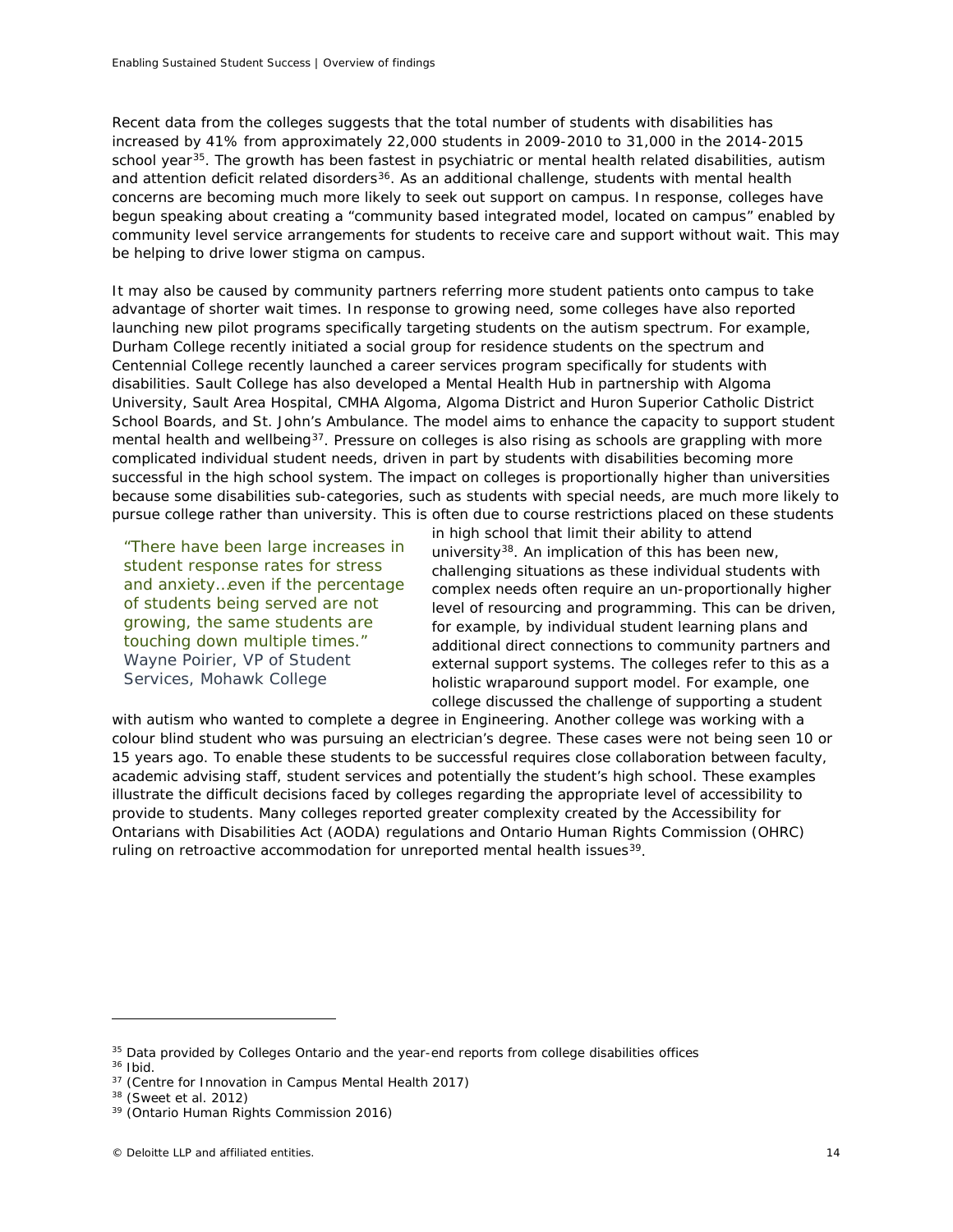# 4.2 The cost of supporting students at risk is increasing

The total annual direct cost of support for students at risk for government-funded postsecondary students, excluding financial aid, is estimated at \$165 million, or \$1,100 per enrolled student. This is an increase of 15% since 2010-2011 and now represents 11% of the 2015-2016 MAESD operating and special purpose grants received by colleges. Key drivers of this increase in cost are expanding demand for services and growing compliance related costs.

Furthermore, the colleges already cover an estimated \$41 million in indirect costs that cover expenses such as facilities, utilities, non-allocated salaries and supplies, resulting in an estimated \$206M in total cost to support programs and services delivered to students at risk. Past research has argued that these costs are rising, especially with regards to the aging facilities of Ontario's colleges<sup>40</sup>.

*"Even if we get new money for projects, we put in place services and after the project is over, it often simply increases the demand from students and the workload without allowing us to increase permanent staffing levels." Renée Hallée, Director of Student Services, Boréal College*

Targeted funds to support specific student at risk populations have in fact increased from \$37M in 2010-2011 to \$45M in 2015-2106[41](#page-16-1). These targeted funds already leave a gap of \$161M (78%) that is diverted from basic operations and academic programming[42](#page-16-2). Meanwhile, MAESD base funding within the college funding framework has remained relatively flat in the past five years. It should also be recognized that the Government has announced a further \$6M in annual funding for mental health services in the postsecondary sector.



*Figure I: Breakdown of costs (including overhead) and funding sources for programs serving postsecondary college students at risk*

<sup>40</sup> (PwC 2017)

<span id="page-16-1"></span><span id="page-16-0"></span><sup>41</sup> Based on 2010-2011 and 2015-2016 MAESD funding to colleges, provided by colleges Ontario

<span id="page-16-2"></span><sup>42</sup> Ibid. Targeted funds include Aboriginal Student Success Fund for Aboriginal Postsecondary Institutions,

Accessibility Fund for Students with Disabilities, Interpreters Fund, Support Services for Hearing Impaired, First Generation Institutional Grants, Autism Spectrum Disorder Pilot, Child and Youth Mental Health, Aboriginal targeted initiative fund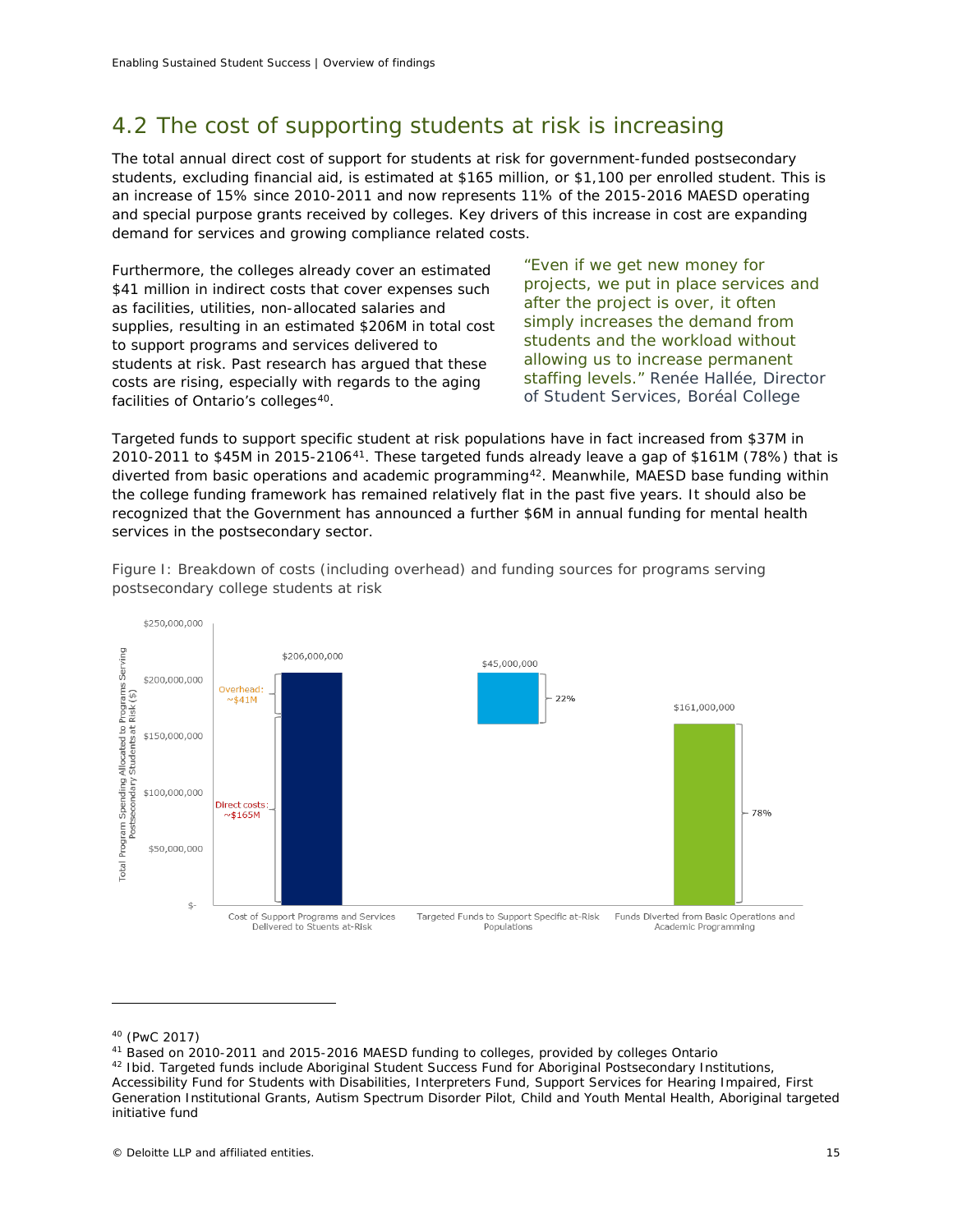# 4.3 Colleges face funding pressures for student at risk programs, even as outcomes improve

Total MAESD **operating grant funding per enrolled college student** has declined from approximately **\$7,000** in 2010-2011 to **\$6,400** in 2015-2016[43.](#page-17-0) This occurs even though anecdotally the retention gap between students at risk and the general student population appears to be closing, especially with indigenous students and students with disabilities. As discussed previously, the funds being provided are increasingly tied to specific at risk groups. For example, MAESD provides funding that is directly allocated to specific at risk groups through the Aboriginal Student Success Fund for Aboriginal Postsecondary Institutions,

Aboriginal Targeted Initiatives, the Accessibility Fund for Students with Disabilities, the Interpreters Fund, Support Services for Hearing Impaired, Autism Spectrum Disorder Pilot, Child and Youth Mental Health and First Generation Institutional Grants.

*"For students with mental health issues, the retention rate has closed to within a few percent of students without mental health issues…there used to be a gap of about 6-7% in retention rates, so the gap is closing." Janice Beatty, VP of Student Services, Sault College*

In response to these budgetary pressures, colleges have been diversifying their fundraising efforts. In particular, colleges have been driven to increase their recruitment of international students to access new revenue sources. In addition to expanding international recruitment, colleges have been applying to more non-MAESD funding sources, such as the Poverty Reduction Strategy Local Poverty Reduction Fund<sup>[44](#page-17-1)</sup>. Some colleges have also begun canvasing the private sector for funds with varying degrees of success. One college included in the study successfully passed a student resolution to levy a new

*"We have been reaching out to other groups for funding, but there is not a lot of money out there…we aren't seen as health care providers…we chase everything we see potential for, but are often not successful. Our students see this as such a critical issue that they have partnered with us to invest dollars in our programming." Janice Beatty, VP of Student Services, Sault College*

ancillary fee to pay for some mental health services, however, most colleges have not implemented such plans. These fundraising efforts require significant amounts of time and energy, and the general consensus is that there is little money available.

Based on this study, spending on student at risk programs and services represent a strong investment for governments by delivering an estimated **public rate of return of 13%**, and a **net present value of \$198 million**[45.](#page-17-2) This return is calculated based on costs from:

- **Direct program spending on student at risk programs and services**: Total direct spending on programs for student at risk programs and services has increased from **\$144 million** in 2010-2011 to **\$165 million** 2015-2016 and now represents **11% of total MAESD operating grant funding**
- **Increased retention:** Student at risk programs cost the government an estimated **\$84 million in total increased funding costs** allocated over a two year period (the length of a typical college degree) due to higher student retention

<span id="page-17-0"></span><sup>&</sup>lt;sup>43</sup> Based on 2010-2011 and 2015-2016 MAESD funding to colleges, provided by Colleges Ontario

<span id="page-17-1"></span><sup>44</sup> (Government of Ontario 2015)

<span id="page-17-2"></span><sup>&</sup>lt;sup>45</sup> See appendix 6.4 for detailed assumptions and a summary of approach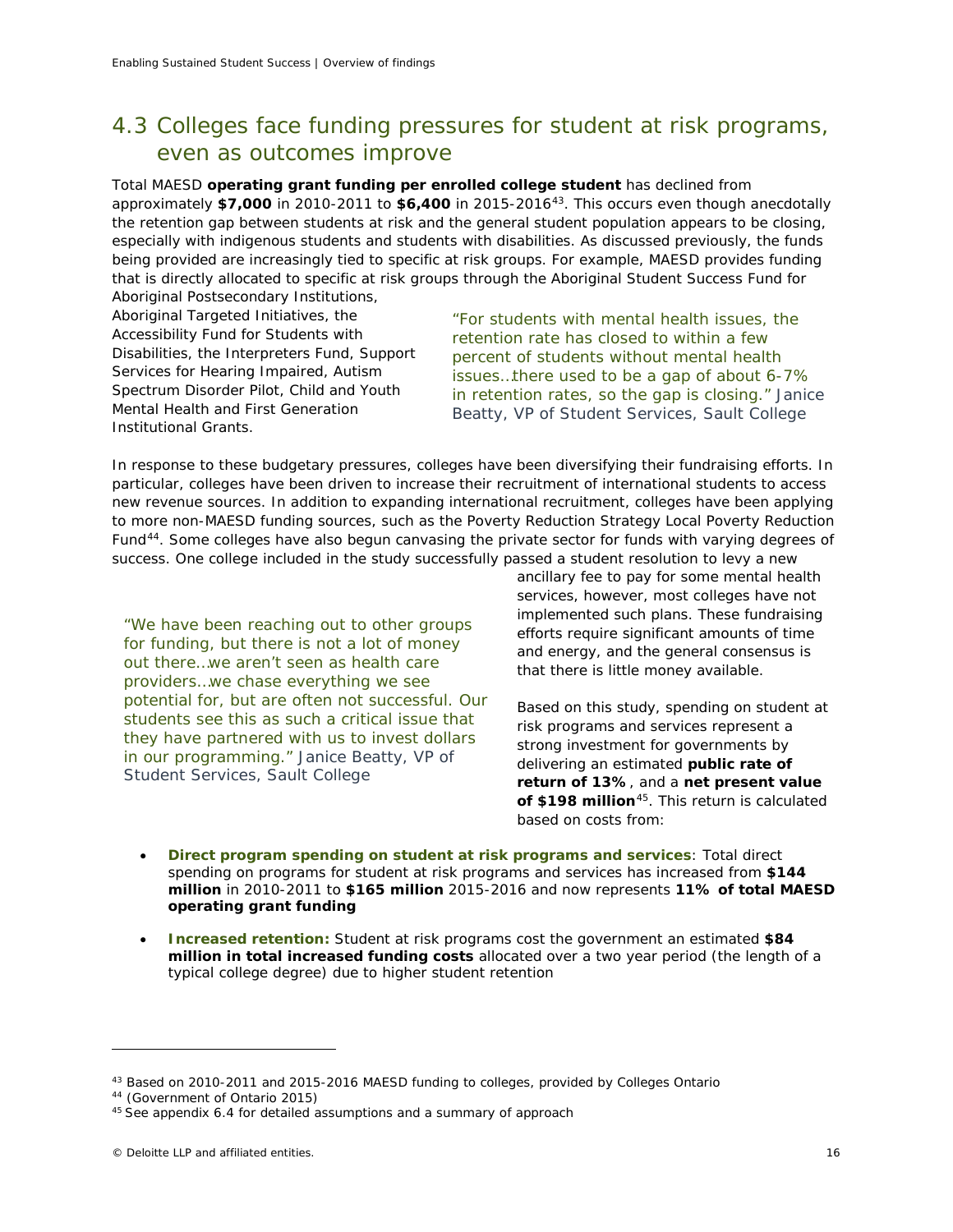• **Lost tax revenues**: These programs cost governments an estimated **\$20 million** in total lost tax revenue over a two year period from students leaving full time work to attend college

These costs are more than offset by benefits resulting from the additional college graduates through:

- **Increased annual tax revenues**: Higher wages generated by these additional college graduates create **\$18 million** to **\$48 million** in total increased annual tax revenue, with the variance depending upon the average incomes by age bracket for college graduates relative to high school graduates
- **Employment insurance savings:** The government benefits from an estimated **\$350 thousand** in total annual employment insurance savings because of stronger employment outcomes for these college graduates
- **Social assistance savings:** The government further benefits from **\$15 million in annual social assistance savings** from stronger employment outcomes for these college graduates

As a result, it is clear that investments in student at risk programs represent a strong public investment, even with without accounting for well-established additional benefits such as economic growth spillover effects, health benefits, civic participation benefits and intergenerational benefits.

# 4.4 Many initial innovation opportunities are already being pursued by the colleges

A majority of the colleges interviewed for the report indicated a shift had occurred towards more proactive and holistic student support. The goal of this shift has been to address problems before a crisis occurs. Other innovations have also been pursued regarding faculty and staff involvement, technological solutions, and community partnerships to share resources and knowledge. All of these innovations are being pursued to address rising needs and student complexity with the limited resources that are available. As a result, these innovations are driving towards doing more with less, while 78% of funds (\$161 million) are being diverted from basic operations and academic programing to pay for the net costs to colleges for student at risk programs and mitigate the gap in funding.

## 4.4.1 Proactive student care

The colleges are trying to shift towards proactive models of student care in a number of ways. The most common shift in college support to students over the past five years has been to reimagine the advising model itself. There is an increased focus on the advisor initiating more coordination across departments to provide holistic support to individual students, combined with increased specialization and enhanced training. Some colleges have begun co-locating offices to reduce the barriers to access and to enable support service providers to multitask and more quickly adjust to evolving demand. New, more specialized offices have also opened in response to growing areas of student need, such as mental health and wellness. Other colleges suggested that they are becoming more efficient at

supporting students with disabilities as their staff gain greater experience and establish precedents. Specifically, this has enabled greater efficiency when determining the appropriate accessibility accommodations for individual students with complex needs. The hope is that this institutional learning will translate to other student at risk areas as well.

*"It is our goal as an organization to become more nimble…to use more user or student centric design." Laura Stanbra, VP of Student Services, Algonquin College*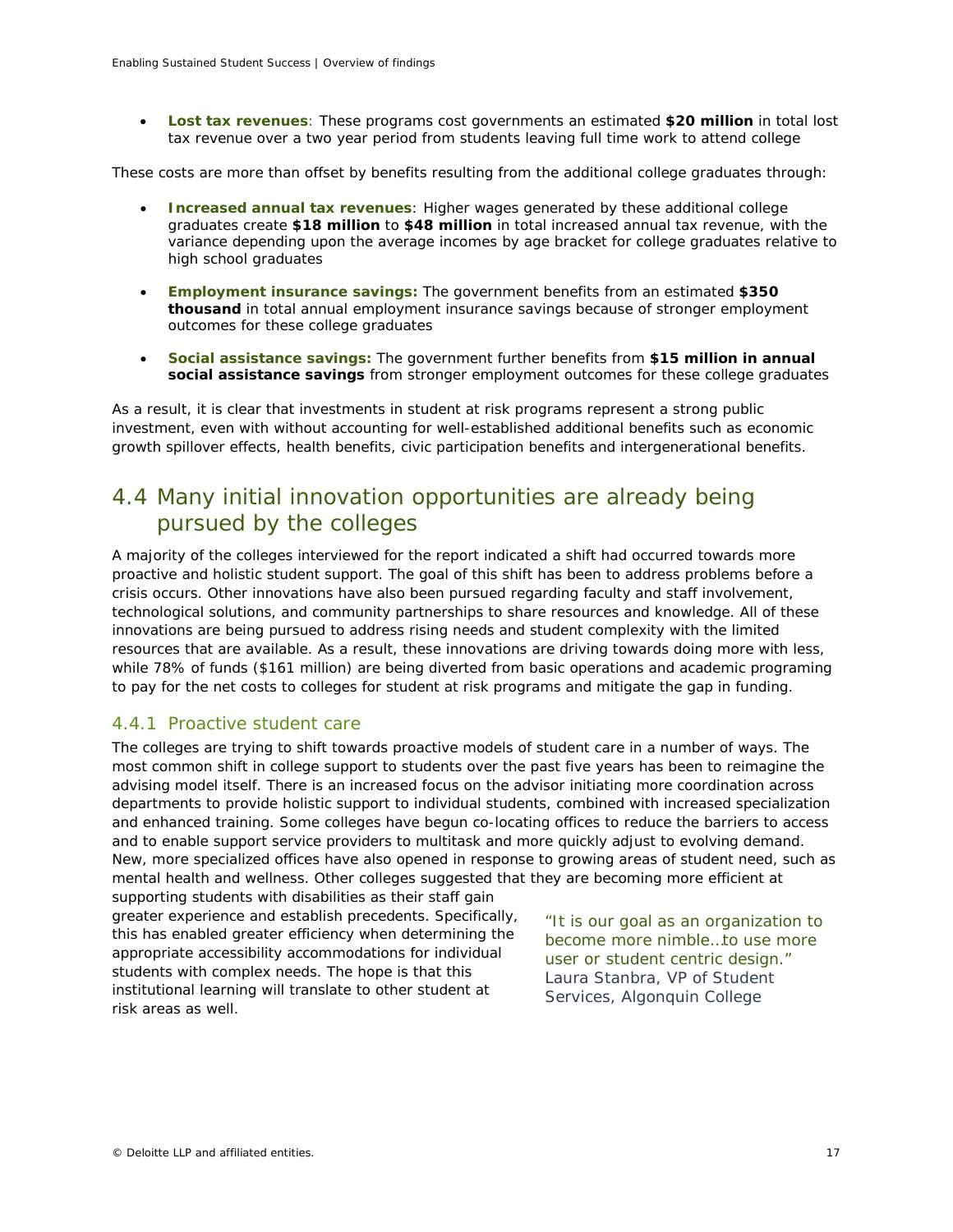Other innovations have focused on reimagining the transition period into college. This has been pursued through new orientation and upgrading programs for under-prepared learners that often are quickly oversubscribed. In addition, colleges are collaborating more closely with school boards to share individual learning plans. Unfortunately, due to budget constraints less effort has been allocated to the transition from college into society and the workforce, however, this may be a future area of

focus. For example, some colleges have started to consider developing resilience and life skills in their students so that they can better succeed in the community. Other colleges now provide surveys to students at the start of each semester to pre-identify any warning signs and proactively reach out to provide support. Unfortunately, these can be expensive to coordinate.

*"I spoke with an academic counsellor…she said you can't solve a student's academic problems until you address the underlying problems…we can't reasonably talk about test scores if a student's life is falling apart around them." Janice Beatty, VP of Student Services, Sault College*

# 4.4.2 Staff and faculty engagement

Most colleges involved in the study discussed mental health first aid training that had been provided to their faculty and staff. This initiative had been funded through a government grant to Humber College to provide training to all the colleges<sup>46</sup>. This training was initiated in response to the rising incidence of mental health and anxiety issues among students, combined with a recognition that academic and personal challenges are often interlinked. This initiative has been widely hailed as a success. Unfortunately, an unintended consequence has been the expansion of faculty roles beyond the comfort level of some. Recently, colleges have begun reporting some resistance from staff, in the form of disengagement and increasing sick leave or burnout.

# 4.4.3 Technological investments

To address cost concerns, colleges have already begun to use various models of service delivery in an attempt to maximize the amount of face to face interaction with students. A number of the colleges interviewed have also made significant investments in technology, such as customer relationship management (CRM) software to better track interactions with students. These are aimed at enabling

truly holistic student care by sharing information between departments and reducing the time spent on administrative functions. The VPs of Student Services interviewed hope to eventually use analytics to become better at proactively identifying students who may drop out, or worse, go into crisis. Unfortunately, these efforts require significant investment, especially as some colleges are grappling with legacy information systems. As a result, many colleges are lacking the funding to make this a priority.

*"We are trying to use automation in the right way and at the right time…looking into using technology to maximize the high impact in person support…legacy information systems are making this change slow and expensive." Laura Stanbra, VP of Student Services, Algonquin College*

## 4.4.4 Stronger community partnerships

As colleges perceive that their mandate has broadened into other areas of student support beyond academics, there has been an increased emphasis on community partnerships. Most colleges involved in the study have formed strong relationships with the school boards and high schools in their regions. These focus on better preparing students for the transition into postsecondary education. A number of colleges have also formed relationships with health service providers or agencies, such as the Canadian Mental Health Association (CMHA), to provide services to students and to train staff. A few colleges have established close ties with First Nations and northern communities to identify and prepare potential students for college. For example, Centennial College has formed close relationships

<span id="page-19-0"></span><sup>46</sup> (Laux 2013)

<sup>©</sup> Deloitte LLP and affiliated entities. 18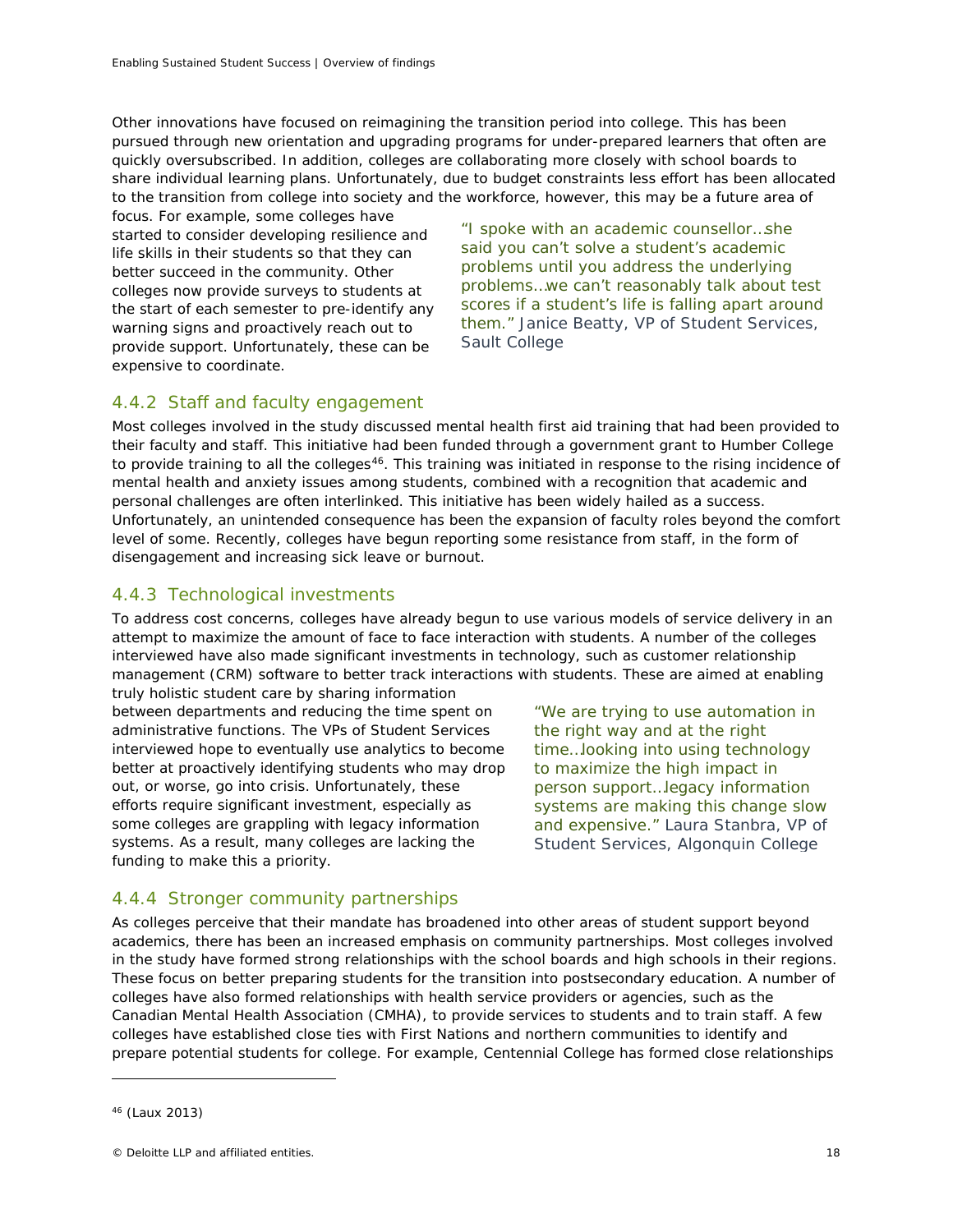with local chiefs and connects with them on a regular basis. Many colleges have started engaging with more employers to tailor course content and improve employment outcomes for students at risk. All of these efforts provide important benefits to students in the form of smoother transitions in and out of college that increase their potential for success. Canadore and the other smaller or northern colleges also reported a greater focus on community economic development that has led them to get involved in regional planning groups in order to better fill local skilled trades gaps. Unfortunately, many of the colleges interviewed expressed concerns over the capacity of the colleges and these partners to continue sustaining these relationships without fresh financial and political support.

# 4.5 Potential impacts

The analysis and consultations completed for this report illustrated a number of important potential impacts if the status quo is maintained in the face of the emerging trends discussed above. These include a shift from proactive to reactive student care, rising tensions over resource inequality, reduced collaboration with community partners and declining student access ultimately leading to negative impacts on student success.

## 4.5.1 A shift from proactive to reactive care

The VPs of Student Services interviewed for this report universally suggested that new innovations around proactive, holistic student at risk care and advising would be unsustainable without additional general funding. These advancements have been based on significant research that suggests proactive student support and advising<sup>47</sup> enhances student success outcomes such as graduation rates<sup>48</sup>.

*"Our current model is better and has fewer incidences of crisis, where hospitals and the police need to be involved…it is very expensive to send someone to hospital, and we can avoid more of these crises through preventative and proactive approaches…making referrals earlier." Janice Beatty, VP of Student Services, Sault College* Research, primarily conducted in the United States, suggests that these interventions are particularly important in commuter campuses, similar to many colleges in Ontario<sup>49</sup>. The interviewees suggested that a reduction in staffing levels of 10-15%, which could occur without future funding increases, would lead to a return to reactive, crisis management student services. These would focus on preventing harm rather than promoting student success. Proactive systems require

significant upfront and ongoing investment, however, most interviewees suggested that this support saved the public significant cost. For example, proactively addressing students at risk with mental health concerns is significantly more cost effective to the public rather than simply referring these students to the police.

## 4.5.2 Rising tensions over resource inequality

Throughout this analysis, Ontario's public colleges were supportive of collaboration and sharing of best practices. This is particularly true in non-competitive areas such as support for student at risk populations. As an example, Collège Boréal has developed relatively sophisticated video and teleconferencing courses and programs to support their network of 7 campuses and 35 access centres<sup>[50](#page-20-3)</sup>. Other colleges have begun learning from Collège Boréal and are implementing similar networks to reduce service costs and improve student outcomes. Another example is Humber College's mental health first aid training. In 2013, Humber College received Mental Health Innovation

<span id="page-20-0"></span><sup>&</sup>lt;sup>47</sup> Defined as "deliberate personal outreach from advisors to provide information or support to students before they need it" (Varney 2013)

<sup>48</sup> (Abelman and Molina 2002)

<span id="page-20-2"></span><span id="page-20-1"></span> $49$  (Braxton et al. 2013); (Fricker 2015)

<span id="page-20-3"></span><sup>50</sup> (Bates 2001); (Collège Boréal 2017)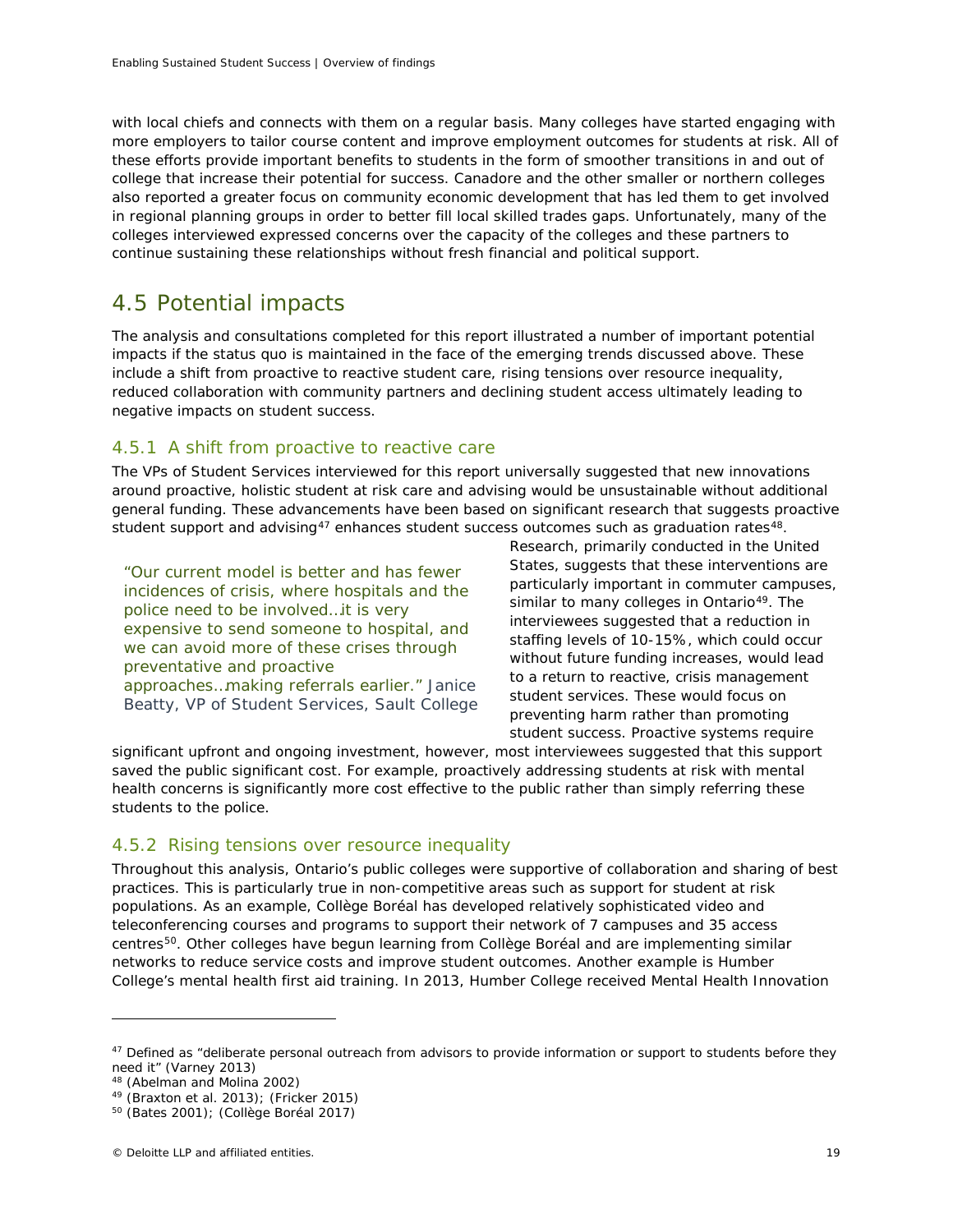funding to provide mental health first aid training to the province's 24 colleges and a few northern Ontario universities<sup>[51](#page-21-1)</sup>. The training was aimed at enabling representatives from each institution to become instructors for mental health first aid in order to quickly scale up to train more staff and reach a greater number of students.

Unfortunately some tension has started to arise due to funding inequality. The previously mentioned Mental Health Innovation Fund has supported 32 projects since 2012<sup>[52](#page-21-2)</sup>, however some colleges have not received any funding. Some efforts appear to be underway to address this<sup>53</sup>.

## 4.5.3 Reduced collaboration with community partners and staff

Colleges have expressed concern that their mandate has grown beyond core education to now include providing social services to students at risk in partnership with community groups. Given the

significant time and effort required to build and maintain relationships with community partners, many colleges suggested that these may fall by the wayside with further budgetary pressure. These partnerships are integral to the successful transition of students both into college and also into society after graduation. As discussed previously, colleges are getting better at ensuring success for their students through higher graduation rates. Since a college's mandate is primarily to serve its own students, its ability to work with community partners to support graduates in transition to the labour market may be compromised.

*"We have developed relationships with a number of community service providers…these providers are running out of funding just as we are running short of funding…often colleges have more scale so we are relied upon more heavily to provide the bulk of the resources, capacity and leadership." Shawn Chorney, VP of Student Services, Canadore College*

Collaboration may also potentially lessen between faculty and staff, and student services as faculty and staff are now learning to play a much larger role in student success than simply focusing on students' academic achievements.

## 4.5.4 Restricted student access

In response to growing budgetary constraints, a number of colleges indicated that some access limitations have recently been placed on high demand or expensive student services, such as counselling. It is expected that this will happen more frequently if funding levels remain at status quo and costs continue to rise. This could lead to increases in wait times that can result in a dramatic negative impact on the success of any intervention. Commonly cited benefits of providing care to

students on campus are reduced travel time and shorter wait times, which reduce a significant barrier to students accessing the support they need. This could lead to resistance on access to the appropriate resources both within the college and the health care system.

<span id="page-21-0"></span>*"The pressures are clear...student wait times are increasing and we have started putting limitations on the number of times advisors see students." Wayne Poirier, VP of Student Services, Mohawk College*

<span id="page-21-1"></span><sup>51</sup> (Laux 2013)

<span id="page-21-2"></span><sup>&</sup>lt;sup>52</sup> (Ministry of Advanced Education and Skills Development 2017)

<span id="page-21-3"></span><sup>53</sup> In March 2017, MAESD indicated that it would provide additional funding of \$100,000 per year to each college and university to offset their costs for front line student mental health service providers. Subsequent to the MAESD commitment, Ministers Matthews and Hoskins announced in May 2017 that additional funding of \$6 million per year for three years would be available to colleges and universities to support mental health services and supports. At the time of publishing, the government had not given any further details on how the college share of the total will be determined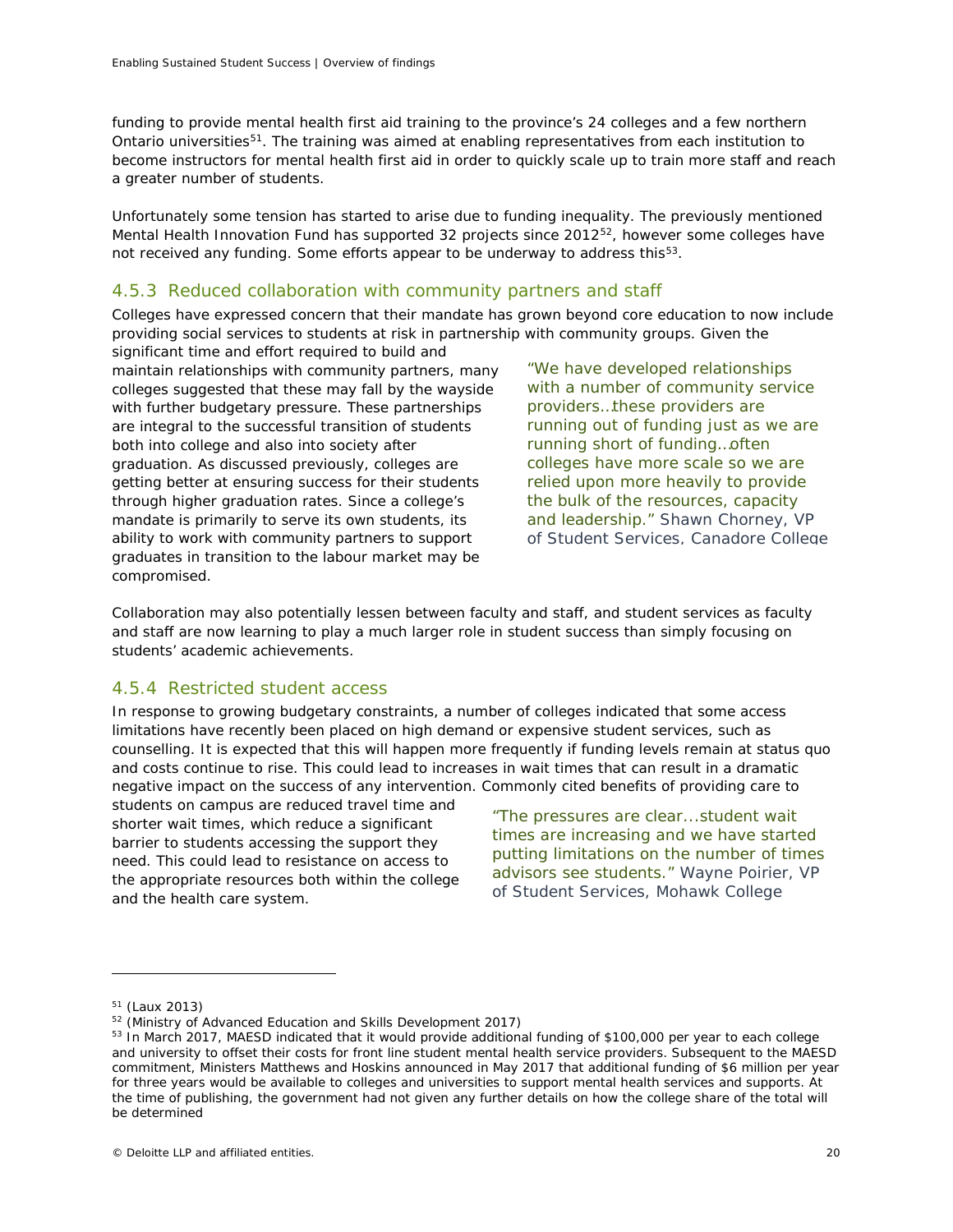# Areas of opportunity

Through this analysis it is clear that Ontario's public colleges are under increasing pressure regarding support for students at risk, even though these programs represent a strong public investment. In response, a few potential areas have been suggested that highlight important innovations and opportunities identified during the interviews. It is important to note that many of these areas of opportunity came from colleges themselves, who proposed that these could alleviate some pressure, improve sustainability and enhance student success – to the benefit of students, colleges and the province.

These opportunity areas are organized into four themes: improve collaboration to manage colleges' complex mandates, engage key stakeholders proactively regarding policy changes, focus on proactive care and sustainable funding models, and streamline transitions into postsecondary education.

# 5.1 Improve collaboration to manage colleges' complex mandates

As discussed previously, most VPs of Student Services involved in this study believe that the mandate of their college has grown to include social, health or community development components. This is creating funding sustainability challenges, but also collaboration opportunities for the sector:

• **Expand collaboration with colleges, MAESD, other ministries and community groups**: Interviewees suggested that positive intentions and goodwill exist between the Ministry and the colleges. The provincial government has been encouraging colleges to offer higher standards of care around accessibility, aboriginal affairs, mental health and sexual violence. In response some colleges have approached other ministries and organizations beyond MAESD for funding and support. Since colleges are feeling greater pressure and expectations to provide social services to their students and the community, interviewees recommended that non-MAESD ministries should be involved in providing program specific funding for colleges. For example, the Ministry of Indigenous Relations and Reconciliation for indigenous programming and the Accessibility Directorate of Ontario could help address accessibility needs for students with disabilities and mental health challenges. Pilot projects established in conjunction with relevant ministries are another means of assessing the impact of new approaches to student care. For example, a pilot project could explore the impact of personalized digital applications on access to mental health support. In addition, interviewees suggested that more opportunities for funding collaboration may exist between the colleges and a broader set of stakeholders in order to unlock greater benefit. The potential from this approach is illustrated by the **13% public rate of return** that benefits ministries beyond MAESD.

*"Per our mandate from the Ministry of Advanced Education and Skills Development we are focussing on our current students, but as soon as students graduate it becomes a Ministry of Community and Social Services' concern. We wish that there was better collaboration to ensure a more fluid transition of the student into the workplace and social life." Renée Hallée, Director of Student Services, Boréal College*

• **Share resources between postsecondary institutions**: A key theme from the interviews was that each college has developed important innovations in response to growing pressures and expanding college mandates. Support for students at risk was also highlighted as being ripe for greater collaboration across postsecondary institutions as it is a non-competitive area and because clear opportunities to improve long term efficiency exist from sharing resources across institutions. Some colleges have already started to work together more frequently,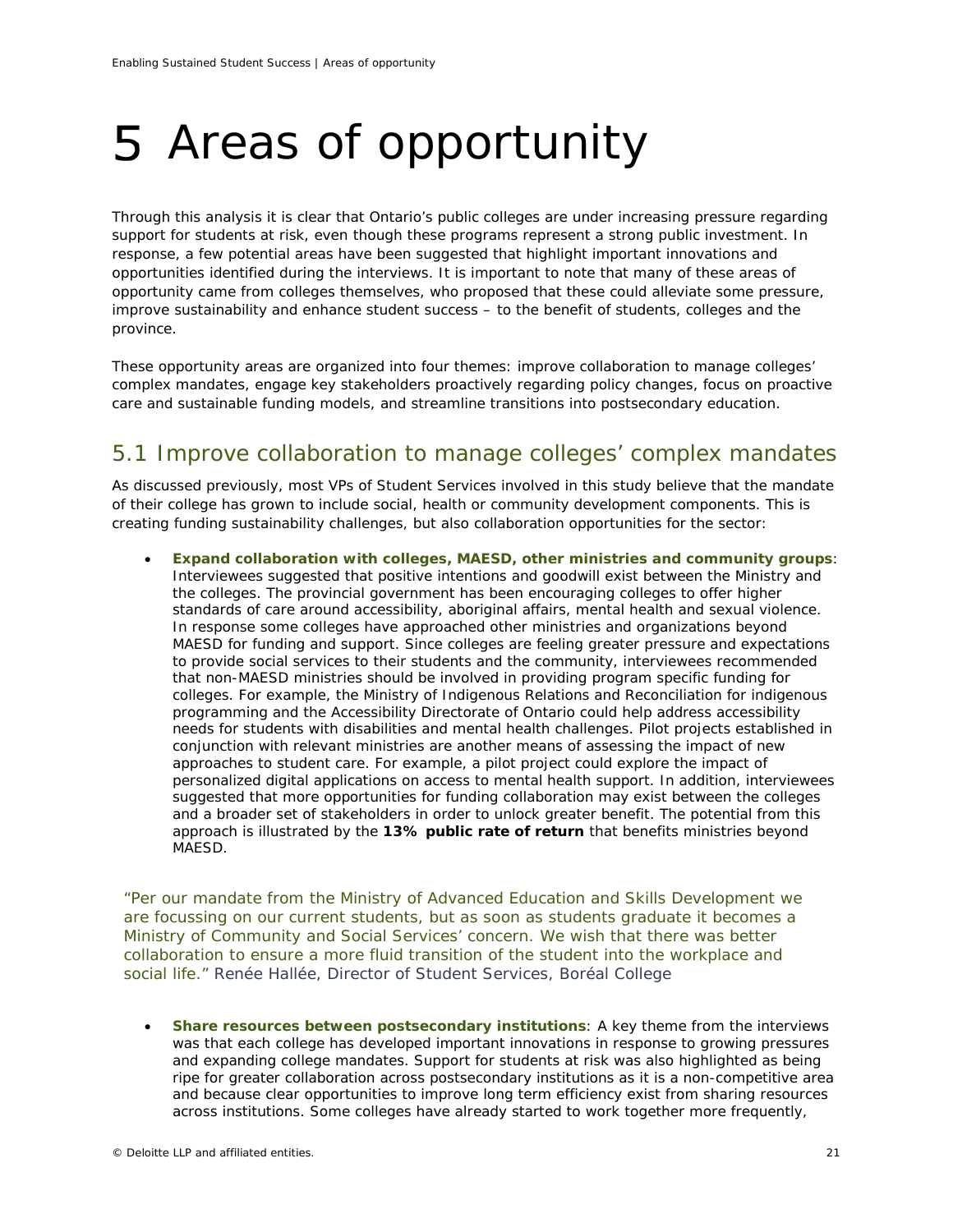however there may be an opportunity to expand these efforts for communal gain. As outlined earlier, Humber offered to coordinate Mental Health First Aid Training for all of the province's public colleges[54.](#page-23-0) Colleges have also started to collaborate more closely with other postsecondary institutions. Two examples are Centennial College's mentorship program run in partnership with McGill University<sup>[55](#page-23-1)</sup> and Mohawk's collaborative programs that share resources with McMaster University<sup>[56](#page-23-2)</sup>, although this model is more academic in nature.

*"Student services is less of a competitive field as it is more of a sharing or supporting function…it is a good environment for collaboration right now because of the common pressures we are facing." Jason Hunter, VP of Student Services, Humber College*

# 5.2 Engage key stakeholders proactively on policy changes

Interviewees suggested that evolving policy development has created increased pressure on some stakeholders through greater administrative burdens, and expanding faculty and staff expectations leading to disengagement. On this topic, interviewees offered a few potential opportunities to achieve efficiencies by more effectively engaging key stakeholders regarding key policy changes:

• **Proactively involve colleges in government policy development**: Interviewees suggested that enhanced, proactive collaboration with MAESD could more effectively achieve the province's policy objectives. Moving forward, interviewees suggested that the government could approach colleges to explore and understand the needs of individual students and their communities. Some of the responsibility to collaborate on key policy changes may also rest on the colleges themselves to organize and proactively approach government where possible. The colleges can provide input based on current work to develop student centric programs and services that enhance prevention and support.

*"Government level intervention can be blunt…often little time or flexibility are provided for good planning, and reporting is frequent. This takes away from our time with students and stretches us to properly implement other important initiatives". VP of Student Services at a college in Ontario*

• **Engage faculty and staff in expanded student support**: Interviews suggest that colleges should explore opportunities to more proactively engage faculty and staff groups prior to rolling out key initiatives. There may be an opportunity to explicitly include support for student groups at risk as a component of faculty and staff job descriptions. If newly hired staff recognize that this is part of their job and are adequately trained to fulfill this role, then there should be greater support and engagement.

# 5.3 Focus on proactive student care and sustainable funding models

Interviewees suggested that one-time funding can lead to important innovation within the system, but can also create new operational challenges through increased, potentially unsustainable student and community partner expectations. As a result, interviewees identified promoting the business case for proactive student care and advocating for sustainable funding models as key opportunities.

<span id="page-23-0"></span><sup>54</sup> (Laux 2013)

<sup>55</sup> (McGill University 2017)

<span id="page-23-2"></span><span id="page-23-1"></span><sup>56</sup> (McMaster University 2017)

<sup>©</sup> Deloitte LLP and affiliated entities. 22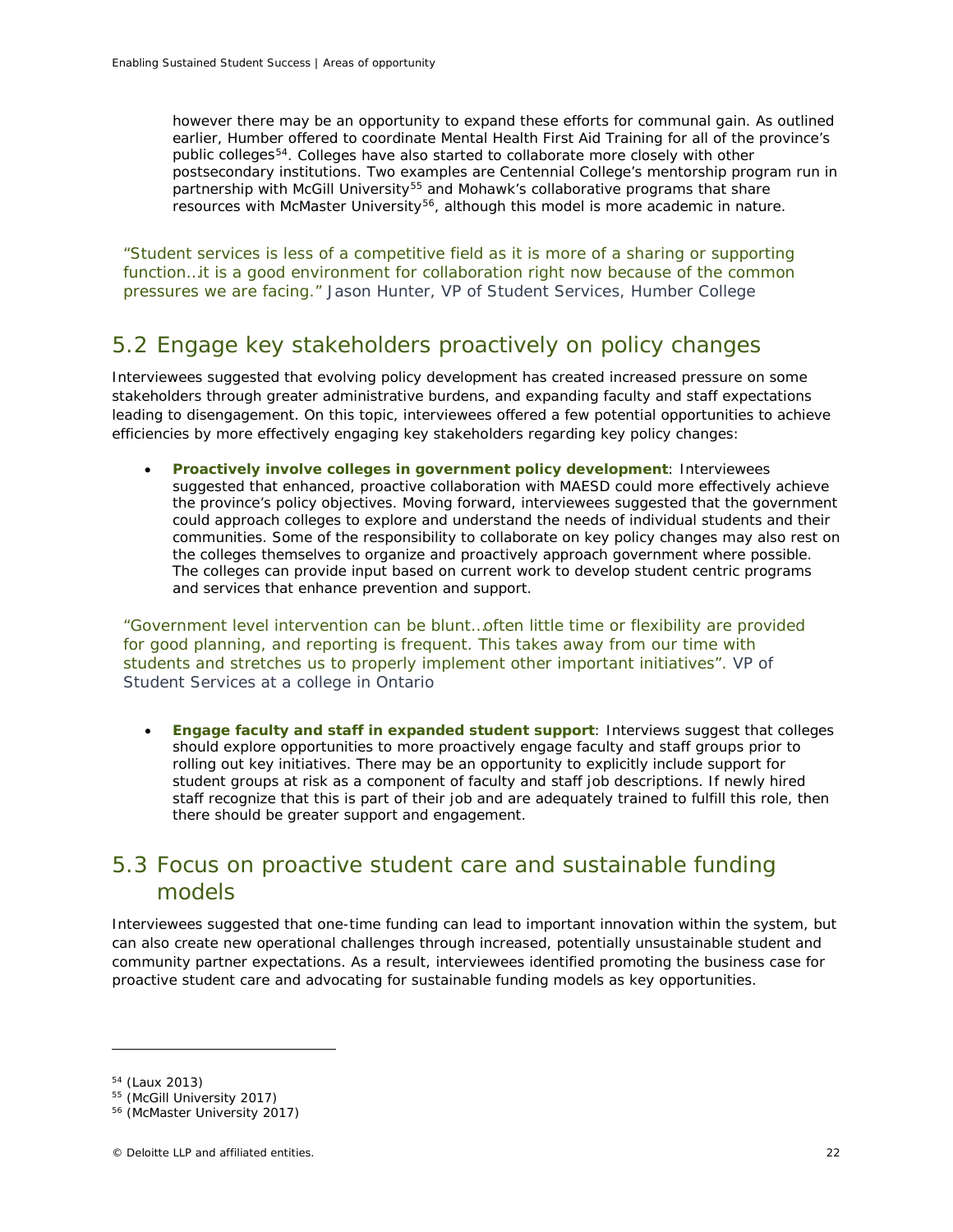• **Advocate for proactive student care**: Interviewees suggested that it is important to recognize the business case for proactive care in order to ensure funding and fully realize the benefits it provides. These programs involve higher up-front costs which have been linked to longer term savings. As such, many interviewees indicated that any decline in funding could lead to a return to student care focused on individual student crisis management. It was suggested that this is less cost effective in the long run and may pass on additional costs to other stakeholders. To protect funding for proactive student care, stakeholders could collaborate to share data that can effectively demonstrate the value of proactive care. There are also opportunities to share examples of successful messaging or communications used to convince other stakeholders of the business case behind proactive student advising and support. Once equipped with these tools, it will be important for college administrators to consistently reinforce this messaging across all interactions with other key stakeholders.

*"Some people think that student services are 'nice to haves' rather than 'need to haves', however, I would argue that all the data clearly shows that this area is very important for retention. Therefore, it is the right thing to do both ethically and from a business sense." Mike Dinning, VP of Student Services, Conestoga College*

- **Support innovative approaches by pursing pilot project funding**: Research suggests that there is important opportunity to test, assess, and learn from the impact of new initiatives on students and college resources. For example, there may be an opportunity to initiate a pilot to assess the impact of personalized digital applications that are intended to improve the mental wellness and resilience of students.
- **Promote greater continuity of funding**: Interviewees suggested that the greatest benefits from students at risk programs occur through the continuity of service provided to students. Interviewees argued that sustainable or renewable funding can provide an opportunity to better encourage long-term student success. As a result, the VPs of Student Services interviewed indicated that a preference exists for greater emphasis on sustainable funding, combined with a thoughtful use of one-time funding programs. For example, there may be opportunities to establish more automatic renewal processes if reasonable, sufficiently high hurdle requirements have been met for initial funding.

*"Our college was very fortunate to receive four years of mental health innovation funding, however we won't be able to continue the enhanced services we have developed without ongoing funding." Craig Stephenson, VP of Student Services, Centennial College*

# 5.4 Streamline student transitions into postsecondary education

An ongoing challenge discussed by interviewees was a perception that many high school graduates continue to be underprepared for postsecondary education. As a result, colleges have to expend significant resources on upgrading student skills and orienting new students who are underprepared for the rigors of postsecondary education. This suggests an important opportunity for efficiency gains to the system:

• **Encourage the Ministry of Education to improve the transition between secondary schools and college**: Interviewees indicated that because of an ongoing myth in Ontario that those pursuing vocational education and the trades do not require literacy and numeracy skills, students come to college unprepared for the rigors of their programs. Discussions with colleges suggest that the government could help facilitate a greater level of preparedness through policy and expectation setting within the primary and secondary school systems. Interviewees proposed that there could be greater recognition by high school guidance counsellors and academic advisors regarding the expectations students will need to meet before attending college. Interviewees also suggested that high school teachers, who are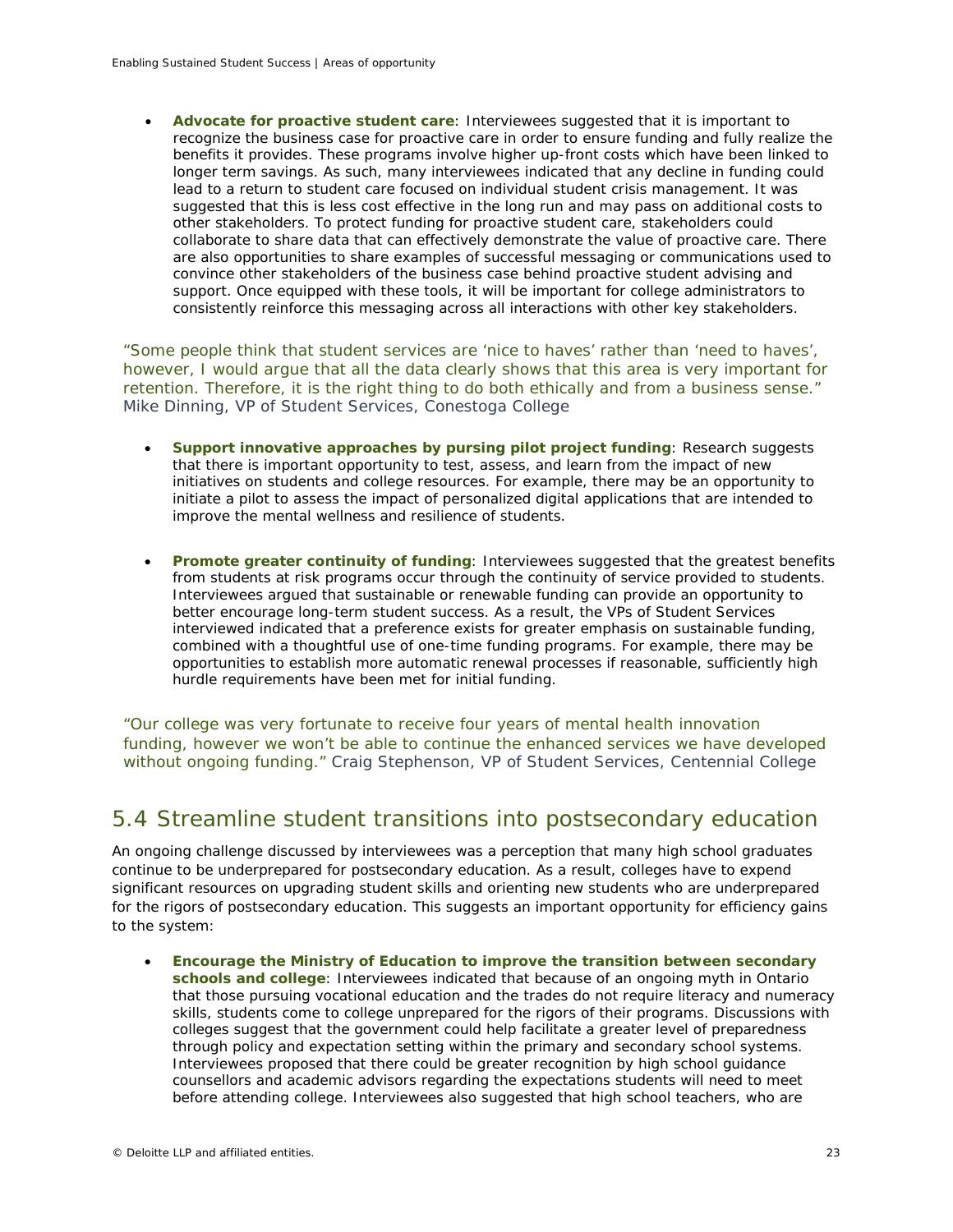often university educated, could be exposed more to the value proposition of the college system for students.

*"We are dealing with less prepared and less resilient students from high school…our services are absolutely essential to ensure that these students can survive, let alone thrive, in the workforce." Craig Stephenson, VP of Student Services, Centennial College*

# 5.5 Closing comments

A frequent question raised during this research was "is this different than before". It is clear that some of these challenges are not new, but that colleges are facing significant sustainability issues regarding their support for students at risk. Many student groups at risk are from the fastest growing populations, such as First Nations and recent immigrants. The ability of these students to attain the required skills to succeed in the college environment and the economy of the future is dependent upon receiving significant non-academic support. Ontario's public colleges see an opportunity, with greater support, to sustainably serve these groups as the province drives towards creating a knowledge based, innovative and inclusive economy. Driven by improved employment outcomes for students at risk graduating because of these programs, the **\$165 million in investments** for governmentfunded postsecondary student at risk programs provides a strong estimated **13% public rate of return**. This report has aimed to highlight important opportunities for key stakeholders, including government and colleges, to collaborate in order to address these challenges and prepare for the future.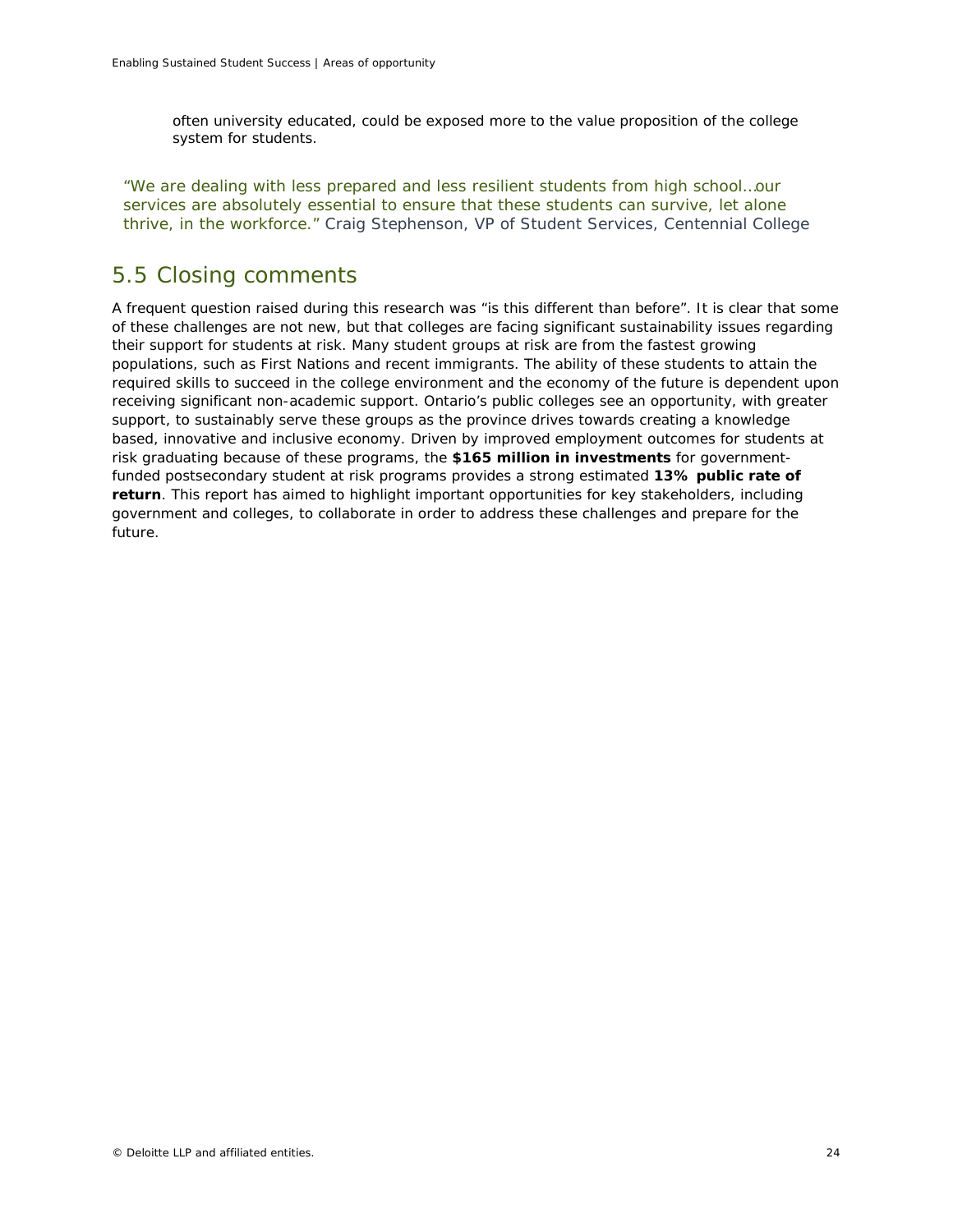# <span id="page-26-0"></span>Appendix

# 6.1 Description of approach

Deloitte relied on multiple sources of qualitative and quantitative evidence, including primary and secondary sources, to conduct the analysis. Specifically, the analysis involved the following components:

- 1. **Document / literature review and external research**:
	- a. Review of research and literature from academic sources, college and post-secondary education associations, think-tanks, individual post-secondary institutions, and government (primarily Canadian sources)
	- b. Quantitative research using statistics from sources such as Statistics Canada and Government of Ontario Ministries
- 2. **Primary research on college spending levels to support students at risk and the inventory of programs and services delivered**
	- a. Survey of Ontario's 24 public colleges to collect data on the range and total costs of programs/services to support students at risk (see Appendix 6.3 for a copy of the financial survey that was sent to colleges)

## 3. **Stakeholder consultations**

a. Interviews with the VPs of Student Services from 9 colleges in March of 2017

### 4. **Cost-benefit analysis of programs and services for students at risk**

a. Comparison of costs and benefits of programs and services delivered to students at risk from the perspective of government

Documents and literature were reviewed at the beginning of the process in order to frame the scope of the study, to inform the consultations with stakeholders, and to direct further analysis. Deloitte continually gathered documents and literature referenced during consultations with stakeholders, and monitored the field for the latest research and publications. Sources were catalogued according to the objective of the analysis for which they were relevant, and were used to inform the final analysis and recommendations. Appendix 6.5 provides a list of sources used throughout the project.

To analyze the costs and benefits of programs and services to support students at risk, Deloitte administered the financial cost survey to Vice-Presidents of Finance for all 24 Ontario colleges (see Appendix 6.3). The response rate was 100%. To calculate the benefits associated with these programs and services, Deloitte relied on the expertise of college administrators and statistics from reliable sources, such as census data. An overview of the cost-benefit methodology, approach and assumptions are provided in Appendix 6.4.2 of this report.

Stakeholder consultations were conducted with college administrators from 9 colleges to better understand the evolving nature of support for students at risk. The interviewees shared both perspectives from their experience and through particularly impactful stories from individual students. These colleges were chosen to represent a sampling of geography, size and language. The interviews were conducted in March 2017 with the following 9 colleges: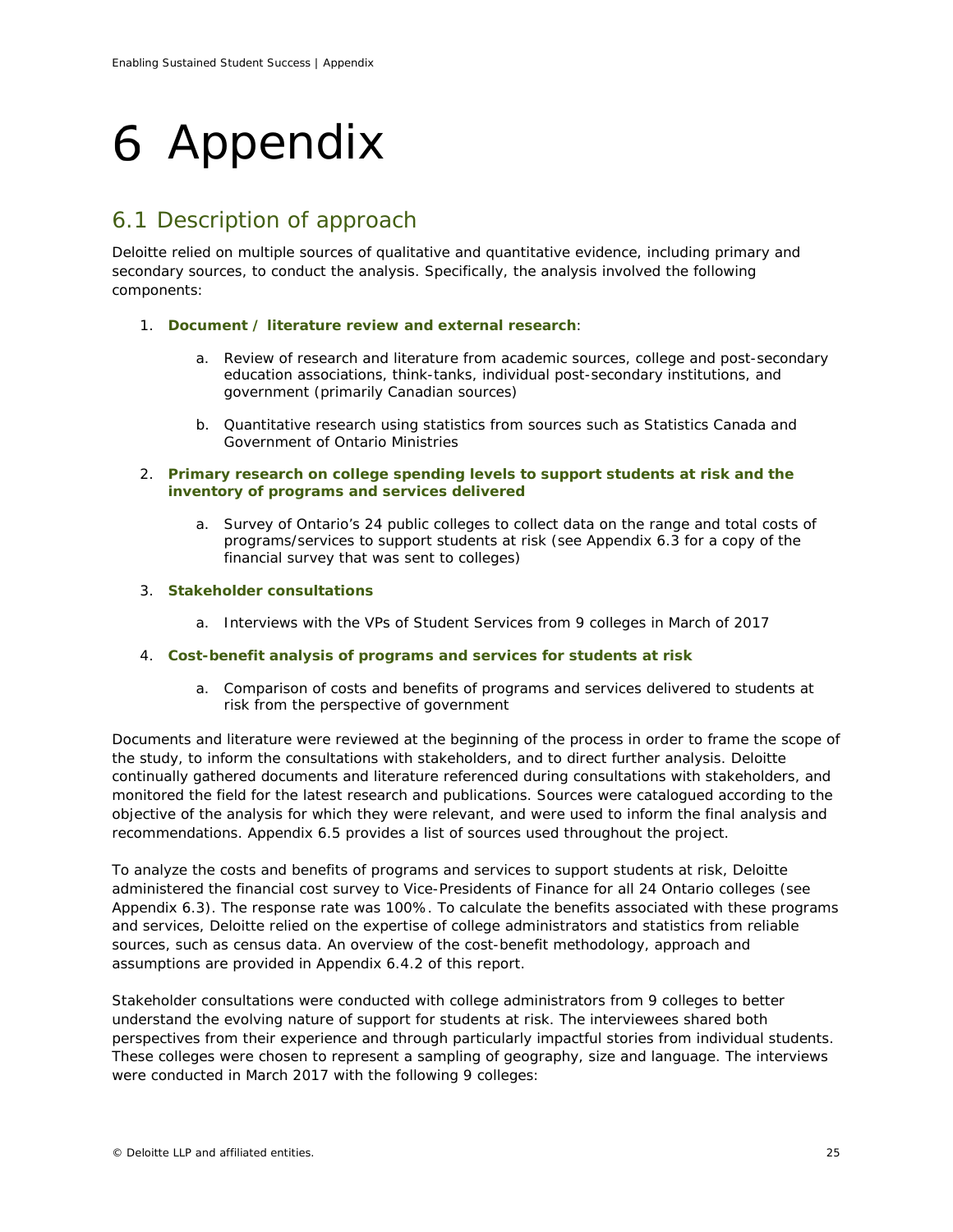- Algonquin College
- Conestoga College
- Collège Boréal
- Canadore College
- Centennial College
- Durham College
- Humber College
- Mohawk College
- Sault College

For these consultations, Deloitte worked with Colleges Ontario to develop an interview guide to be sent in advance. Each interview lasted approximately one hour. The interview guide is included in Appendix 6.2 of this report. To ensure accuracy and appropriate representation of these interviews, specific quotes or figures referenced during these interviews were verified through follow-up communication.

Based on these findings and conclusions, some initial insights and areas of opportunity have been identified for government and college administrators. A key emerging theme was an opportunity for greater collaboration and communication between stakeholders. This report therefore aims to address this gap by encouraging a more holistic consideration of the needs of student groups at risk and the support network required to enable their success. These are aimed at enabling the inclusive growth the province seeks.

# 6.2 Interview guide

### **Interview Introduction**

Deloitte is completing a study on behalf of Colleges Ontario to explore the role of Ontario's colleges in serving students at risk of not completing college studies (see Appendix 6.4.3 for a definition of a "student at risk"). This analysis will be an update of a study completed five years ago to assess the number of students at risk, the range of programs to help them, and the incremental costs involved.

This update will focus on two areas:

- Surveying colleges to update the costs incurred by colleges to help students at risk
- Interviewing select Vice Presidents of Student Services, from English and Francophone colleges, to assess whether pressures to attract, retain and graduate students at risk have changed in the past five years or are expected to change in the next decade

This study is an important component of the strategic plan for Colleges Ontario. The research will provide critical information that will be needed to support advocacy efforts and to illustrate the fundamental role and costs associated with raising the province's educational attainment rate.

This document contains prompting questions the Deloitte team will use to guide the discussion. Please inform Deloitte at the beginning of the interview if you are willing to be quoted, if you are willing to be named as an interviewee in the report, and if you wish to receive an emailed PDF copy of the final report.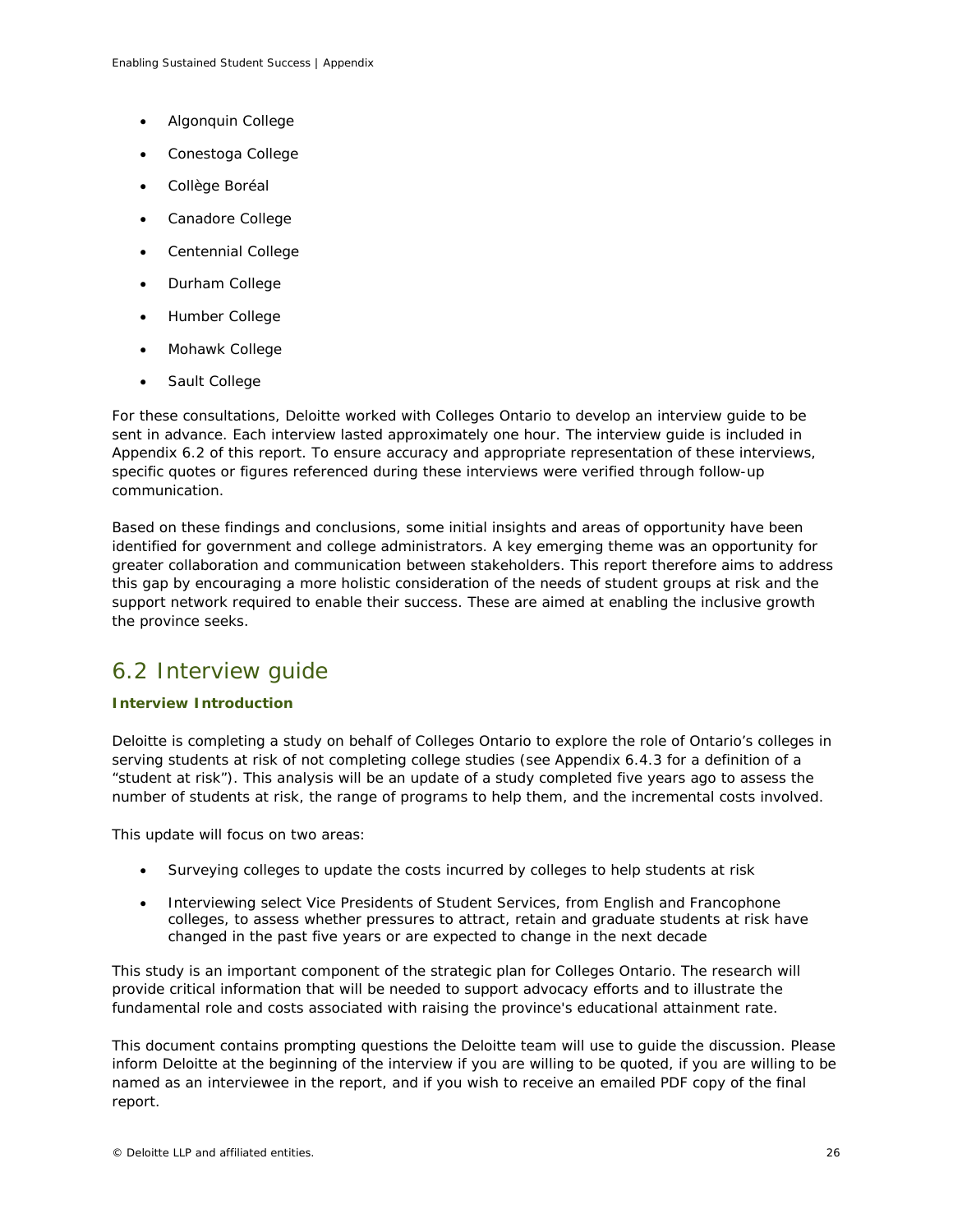### **Interview Questions**

## *Background and current state*

- 1. Please introduce yourself and your role within the college
- 2. Can you comment on your college's current broad priorities, successes and challenges related to students at risk?

## *Trends from the past five years*

- 3. Thinking about the past five years, what would you say have been the most significant changes in your college's support for students at risk?
- 4. How have the pressures your college is facing with students at risk changed over the past five years, and what evidence exists to demonstrate this?
	- a. **Overall pressure** from increased numbers of students at risk (i.e., via increased high school graduation rates, higher diagnosis rates), changes in the mix of student groups at risk, greater overlap between groups, increased complexity of student needs, greater budgetary pressure
	- b. **Group specific pressures** for students with learning, physical and mental health disabilities (i.e., due to new AODA requirements), sexual harassment and violence, under-represented groups (i.e., indigenous learners, immigrants and/or international students, under-prepared students, mature learners)
- 5. What have been the implications of these pressures and how has your college addressed these pressures? (i.e., through its priorities, policies, and programs, through identifying efficiencies to meet the needs of students at risk at a lower cost)

### *Future looking trends*

- 6. How do you expect the overall and group specific pressures discussed earlier will change over the next 10 years? Which changes will be most significant?
- 7. Please comment on the impact of continued fiscal pressure and the risk of budget cuts.
	- a. Assuming that staffing in student services dropped by 10-15%, what would be the most significant impacts on students at risk?
- 8. What opportunities for stronger integration do you see with external partners? (i.e., high schools, employers, school boards, government services)
	- a. Do you anticipate changes in the capacity of these organizations to deal effectively with referrals from your college?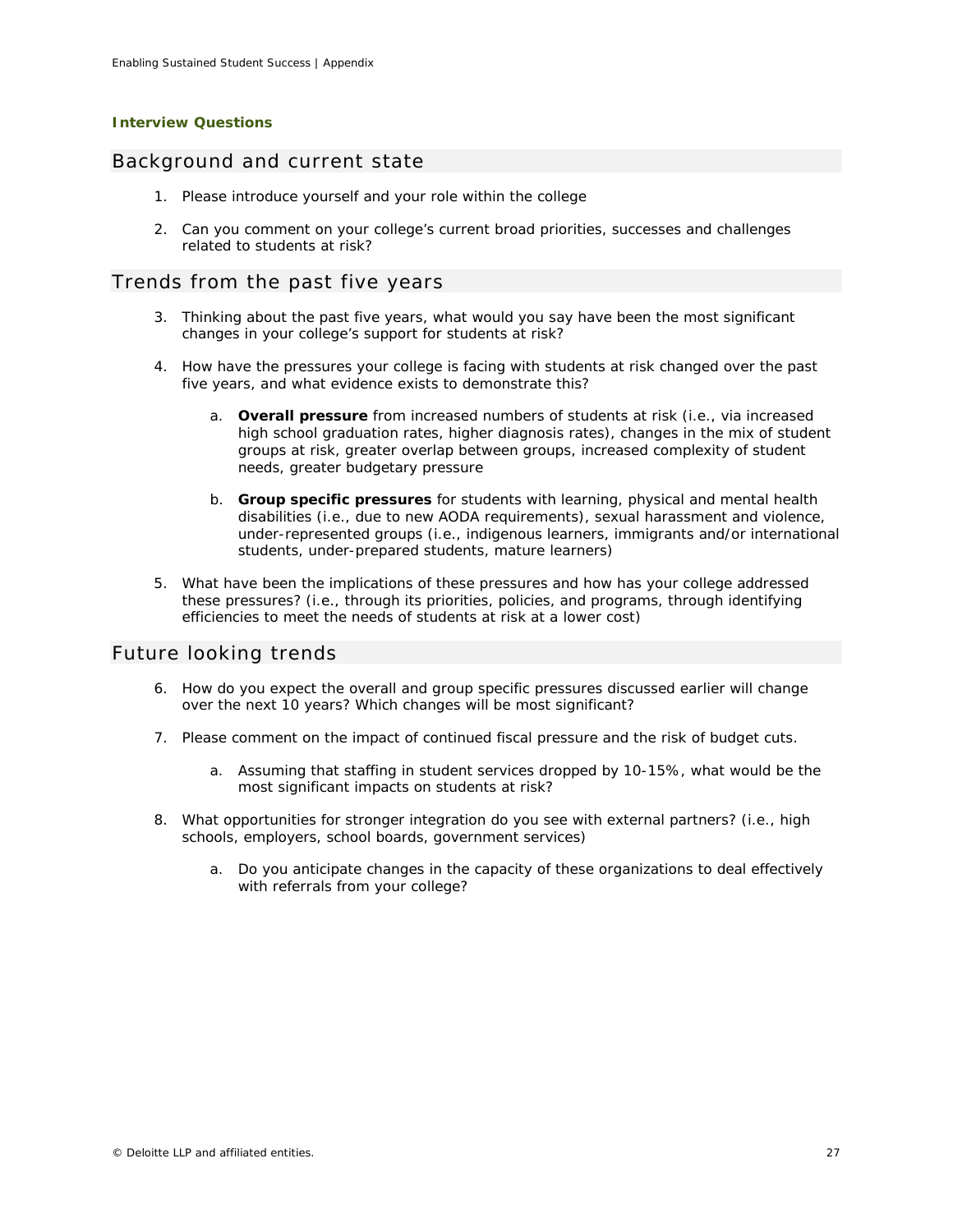# 6.3 College financial survey

## 6.3.1 Instructions

#### **Colleges Ontario / Deloitte Survey - Estimating the Incremental Costs and Benefits of Publicly Funded Programs and Services to Help Students At-Risk**

Please follow the instructions below for completing the survey and submit it electronically to Deloitte and copy Colleges Ontario. If you have any questions, please contact Deloitte at xxx-xxx-xxxx. **Deadline for Survey Completion: March 1, 2017**

#### **Purpose of Survey**

To estimate the costs and benefits incurred by Ontario's colleges in offering programs to help students at-risk of not commencing or completing college studies in 2015-16. Please note this survey is collecting information related only to publicly funded activities.

## **Instructions**

Please fill out the inputs tab by following the instructions below. Cells highlighted in green () require input. Cells highlighted grey () should not be modified.

#### **1. Contact Information**

a) Please email Deloitte at xxxxxx@deloitte.ca and Colleges Ontario at xxxx@collegesontario.org with the contact information for the person from the Finance Department who is responsible for coordinating this request as soon as possible. The request should be filled out by the Finance Department in consultation with the Vice President, Student Services, or

b) Fill out the contact information for your institution's Finance Department, as well as revenues generated by programs that target at-risk students. See below for definition of "Students At Risk".

#### **2. Program List, Descriptions, and Costs**

#### Program List:

a) The program list has been pre-populated with the responses that your institution submitted to the survey conducted in 2011. Please review with the VP, Student Services, the list of programs and services offered by your institution in the 2015-2016 year (April 1st 2015 - March 31st 2016) that have one of their primary purposes to attract, retain, and promote the success of students at-risk. If any of these programs have been discontinued, please uncheck the "Program is operational" checkbox, but do not delete the row. b) For any new programs, please add the program name(s) in the blank rows at the bottom of the table. Please enter one new program per row. Please refer to the list of Applicable Programs and Services below. Note that a program could include one- or two-semester programs, a series of courses, single courses, or other learning supports.

#### Descriptions:

c) If any new programs have been added, please ask your VP, Student Services, to arrange for a description for them to be filled out in the "Description of New Programs/Services" table at the bottom of the "Inputs" tab. Program/service descriptions are not needed for pre-existing programs/services.

#### Costs:

d) Fill out the cost estimates in the "Inputs" tab. The cells that require input are highlighted in green.

A. Personnel costs: fully salary costs (including an estimation of benefits) of personnel hired exclusively for the program/service (e.g. Aboriginal student counsellor) and partial salary B. Supplies, equipment, and instructional material costs; and

C. Other costs, excluding capital costs and college-wide overhead costs (e.g. maintenance costs for campus).

e) The cost table is set up to default to 100% funding from MAESD/post-secondary grants and fees. If the source of funding for a program/service is not MAESD/post-secondary grants and fees, please enter the relevant percentage (%) in the "Other government e.g. Employment Ont." column.

f) Please enter the college's "Total Contribution to Overhead" as a percentage of "Total Direct Program Operating Budget" at the bottom of the costs input table.

A. Definition of overhead: all indirect costs including rent and facilities, utilities, repair & maintenance, insurance, taxes, non-direct or non-allocated salaries (i.e., executive, management, administrative salaries), accounting, finance and supplies that are provided by the college. These costs are indirect and should therefore not be included in the Total Direct Program Operating Budgets listed in the survey

B. If you are unable to provide an overhead rate specific to these at risk student programs, please provide an an estimated average overhead rate (%) for your college and contact Deloitte to determine whether this number should be adjusted higher or lower for these programs

g) Please save the Excel file periodically as you input the data. Please submit the final survey to Deloitte at xxxxxr@deloitte.ca and copy Colleges Ontario at xxxxx@collegesontario.org by **March 1, 2017.**

h) For your reference, see the "2011 Survey Response" tab for the program list and cost data provided by your institution in 2011.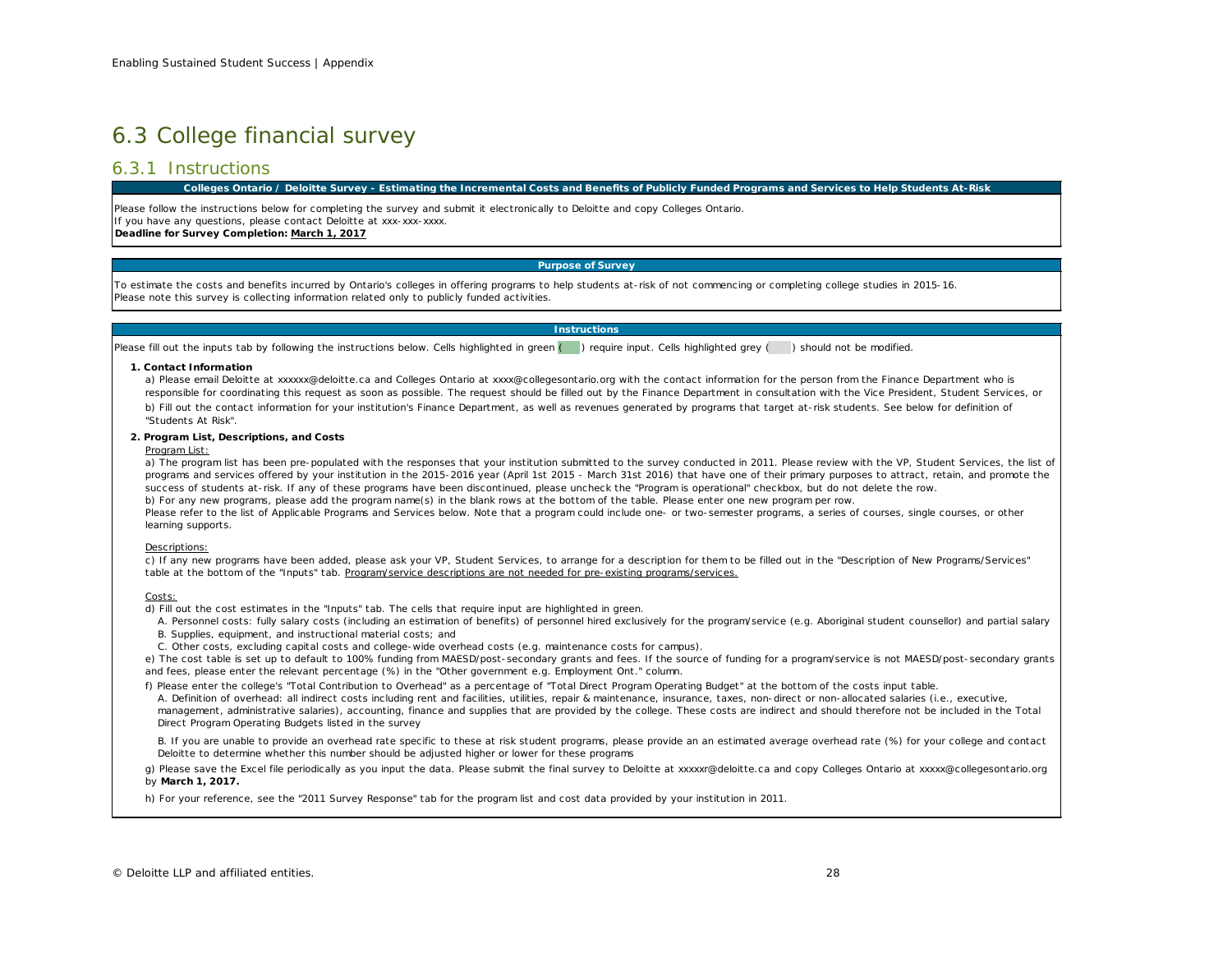## 6.3.2 Definition of students at risk and applicable programs

#### **Definition of "Students At Risk"**

Students who may be at-risk of not commencing or completing college studies may have some of the following characteristics:

- A. Students needing academic skills preparation such as math and literacy remedial courses in order to be successful in their career programs;
- B. Students who have been out of the system for an extended period of time;
- C. Students with disabilities (e.g. learning disabilities and mental health issues);
- D. Students from groups traditionally under-represented in post-secondary education, including:
	- Students from low-income families;
	- Students from families with no history of attending post-secondary education ("first generation" students);
	- First- and second-generation immigrants, particularly non-English speaking immigrants;
	- Those from single-parent (or other 'non-traditional') families or have dependents (children under 18 or adult dependents);
	- Those of Aboriginal or First Nations ancestry; and

E. Students facing informational barriers (e.g. lack of knowledge about potential success or benefits of post-secondary education) and/or advisement deficits (lack of access to counselling, lack of access to technology) resulting in a lack of clarity on career goals.

#### **Applicable Programs and Services**

- A. Recruitment, outreach and promotion costs directed towards under-represented students
- a. Promotion: targeted material and campaigns
- b. Influencing particular groups: partnerships; market analysis; development of strategies
- c. Outreach in the community
- d. Partnerships with secondary schools
- e. Academic assessment
- f. Other (please specify)
- B. Student orientation (only costs for targeted services)
	- a. Pre-admission advising;
	- b. New student orientation;
	- c . Assessment of needs (e.g. literacy skills assessments)
	- d. Student information services
- e. Other (please specify)
- C. Assistance with accessing financial aid (total spend for the financial aid office)
- D. Programs, courses and learning supports
- a. Literacy and math skill classes for students at-risk
- b. Foundation and pre-programs (including Employment Ontario funded programs such as pre-apprenticeship)
- c. Other unique preparatory programs and courses
- d. Peer tutoring and mentoring
- e. Writing, math or learning skills centers
- f. ESL/FSL/ LINC and vocational programs/ courses/ tutoring
- g. Bridging programs for immigrants
- h. Adapting course material or adapting teaching and learning methods (including materials for students with disabilities)
- i. Academic advising
- j. Counseling
- k. Disability services/supports (including learning disabilities and mental health)
- l. Targeted advising (e.g. career, pre-admissions, including due to sexual violence and harassment, and other)

m. Other (please specify)

- E. Retention and intervention strategies this includes the direct costs of addressing any accommodations required, including those required as a result of sexual violence and harassment
- a. Initiatives to identify and support students at-risk
- b. Other (please specify)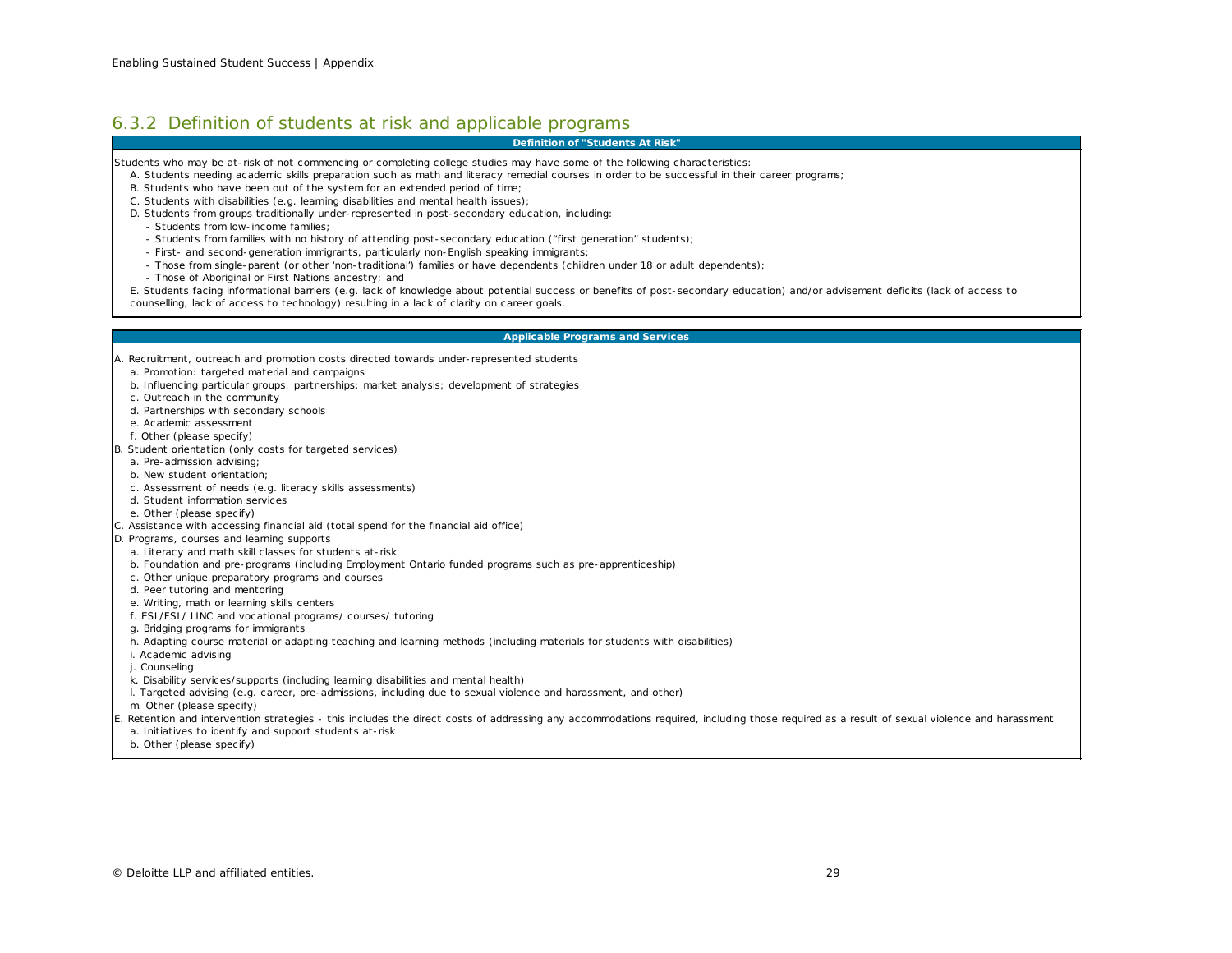# 6.3.3 List of programs and costs

**Colleges Ontario / Deloitte Survey - Estimating the Incremental Costs and Benefits of Publicly Funded Programs and Services to Help Students At-Risk**

If you have any questions, please contact Deloitte at xxxx@deloitte.ca or at xxx-xxx-xxxx.

This form should be filled out by the Finance Department in consultation with the Vice President, Student Services, or designate.

| <b>Inputs</b>                                                                                                                                                                              |                                                                                                   |                                                                             |                                                                                                                                              |                                                         |                                                                                  |                                                                           |                                            |                                                                  |  |  |  |
|--------------------------------------------------------------------------------------------------------------------------------------------------------------------------------------------|---------------------------------------------------------------------------------------------------|-----------------------------------------------------------------------------|----------------------------------------------------------------------------------------------------------------------------------------------|---------------------------------------------------------|----------------------------------------------------------------------------------|---------------------------------------------------------------------------|--------------------------------------------|------------------------------------------------------------------|--|--|--|
| College Name:<br>Finance Department Contact, Name:<br>Finance Department Contact, Phone & Extension:<br>Finance Department Contact, Email Address:                                         |                                                                                                   |                                                                             | 2015-2016 FY Revenue from any<br>specific ancillary fees that support<br>$\mathsf{s}$<br>programs and services for at-risk<br>students (\$): |                                                         |                                                                                  |                                                                           |                                            |                                                                  |  |  |  |
|                                                                                                                                                                                            | Program is<br>Operational                                                                         | <b>Estimated Total</b><br>Number of<br><b>Students Served</b><br>in 2015-16 | <b>Estimate Total</b><br>Number of<br>At-Risk<br>Students<br>Served in<br>2015-16                                                            | <b>Total Direct</b><br>Program Operating<br>Budget (\$) | Estimated<br>Proportion<br>Allocated to<br>Services for At-<br>Risk Students (%) |                                                                           | Primary Funding Source                     |                                                                  |  |  |  |
| Program Name                                                                                                                                                                               |                                                                                                   |                                                                             |                                                                                                                                              |                                                         |                                                                                  | <b>Budget Allocated</b><br>to Services for<br>Students At-Risk<br>$($ \$) | MAESD/Post<br>Secondary<br>(grants & fees) | Other<br>Government e.g.<br>Employment Ont.<br>(% if applicable) |  |  |  |
| Example                                                                                                                                                                                    | ☑                                                                                                 | 100                                                                         | 10                                                                                                                                           | 100,000,00<br>\$                                        | 20%                                                                              | 20,000.00<br>\$                                                           | 80%                                        | 20%                                                              |  |  |  |
|                                                                                                                                                                                            | ज                                                                                                 |                                                                             |                                                                                                                                              |                                                         |                                                                                  |                                                                           |                                            |                                                                  |  |  |  |
|                                                                                                                                                                                            | ☑                                                                                                 |                                                                             |                                                                                                                                              |                                                         |                                                                                  |                                                                           |                                            |                                                                  |  |  |  |
|                                                                                                                                                                                            | जि                                                                                                |                                                                             |                                                                                                                                              |                                                         |                                                                                  |                                                                           |                                            |                                                                  |  |  |  |
|                                                                                                                                                                                            | $\overline{M}$                                                                                    |                                                                             |                                                                                                                                              |                                                         |                                                                                  |                                                                           |                                            |                                                                  |  |  |  |
|                                                                                                                                                                                            | м                                                                                                 |                                                                             |                                                                                                                                              |                                                         |                                                                                  |                                                                           |                                            |                                                                  |  |  |  |
|                                                                                                                                                                                            | $\overline{M}$                                                                                    |                                                                             |                                                                                                                                              |                                                         |                                                                                  |                                                                           |                                            |                                                                  |  |  |  |
|                                                                                                                                                                                            | ज                                                                                                 |                                                                             |                                                                                                                                              |                                                         |                                                                                  |                                                                           |                                            |                                                                  |  |  |  |
|                                                                                                                                                                                            | $\overline{M}$                                                                                    |                                                                             |                                                                                                                                              |                                                         |                                                                                  |                                                                           |                                            |                                                                  |  |  |  |
|                                                                                                                                                                                            | $\overline{M}$                                                                                    |                                                                             |                                                                                                                                              |                                                         |                                                                                  |                                                                           |                                            |                                                                  |  |  |  |
|                                                                                                                                                                                            | ज                                                                                                 |                                                                             |                                                                                                                                              |                                                         |                                                                                  |                                                                           |                                            |                                                                  |  |  |  |
|                                                                                                                                                                                            | ल                                                                                                 |                                                                             |                                                                                                                                              |                                                         |                                                                                  |                                                                           |                                            |                                                                  |  |  |  |
|                                                                                                                                                                                            | ज                                                                                                 |                                                                             |                                                                                                                                              |                                                         |                                                                                  |                                                                           |                                            |                                                                  |  |  |  |
|                                                                                                                                                                                            | न्न                                                                                               |                                                                             |                                                                                                                                              |                                                         |                                                                                  |                                                                           |                                            |                                                                  |  |  |  |
|                                                                                                                                                                                            | 冈                                                                                                 |                                                                             |                                                                                                                                              |                                                         |                                                                                  |                                                                           |                                            |                                                                  |  |  |  |
|                                                                                                                                                                                            | ल                                                                                                 |                                                                             |                                                                                                                                              |                                                         |                                                                                  |                                                                           |                                            |                                                                  |  |  |  |
| <b>TOTAL (excluding overhead)</b>                                                                                                                                                          | ज                                                                                                 |                                                                             |                                                                                                                                              | $$^{\circ}$<br>$\blacksquare$                           |                                                                                  | \$                                                                        |                                            |                                                                  |  |  |  |
|                                                                                                                                                                                            | Total Contribution to Overhead (%)                                                                |                                                                             |                                                                                                                                              |                                                         | 0%                                                                               |                                                                           |                                            |                                                                  |  |  |  |
|                                                                                                                                                                                            | Total Contribution to Overhead (\$)   \$                                                          |                                                                             | $\blacksquare$                                                                                                                               |                                                         | \$                                                                               |                                                                           |                                            |                                                                  |  |  |  |
| <b>GRAND TOTAL (including overhead)</b>                                                                                                                                                    |                                                                                                   |                                                                             |                                                                                                                                              | \$<br>$\overline{\phantom{a}}$                          |                                                                                  | $\mathbf{\hat{z}}$                                                        |                                            |                                                                  |  |  |  |
|                                                                                                                                                                                            |                                                                                                   |                                                                             |                                                                                                                                              |                                                         |                                                                                  |                                                                           |                                            |                                                                  |  |  |  |
| Description of New Programs/Services (by line item above)<br>Full-time and Part-time Administrative, Academic and Support staff required to operate Counselling Services areas that impact |                                                                                                   |                                                                             |                                                                                                                                              |                                                         |                                                                                  |                                                                           |                                            |                                                                  |  |  |  |
| 0. Example                                                                                                                                                                                 |                                                                                                   |                                                                             |                                                                                                                                              |                                                         |                                                                                  |                                                                           |                                            |                                                                  |  |  |  |
|                                                                                                                                                                                            | Students-at-Risk. The college has extended hours on Tuesday and Thursday evenings; and Saturdays. |                                                                             |                                                                                                                                              |                                                         |                                                                                  |                                                                           |                                            |                                                                  |  |  |  |
|                                                                                                                                                                                            |                                                                                                   |                                                                             |                                                                                                                                              |                                                         |                                                                                  |                                                                           |                                            |                                                                  |  |  |  |
|                                                                                                                                                                                            |                                                                                                   |                                                                             |                                                                                                                                              |                                                         |                                                                                  |                                                                           |                                            |                                                                  |  |  |  |
|                                                                                                                                                                                            |                                                                                                   |                                                                             |                                                                                                                                              |                                                         |                                                                                  |                                                                           |                                            |                                                                  |  |  |  |
|                                                                                                                                                                                            |                                                                                                   |                                                                             |                                                                                                                                              |                                                         |                                                                                  |                                                                           |                                            |                                                                  |  |  |  |
|                                                                                                                                                                                            |                                                                                                   |                                                                             |                                                                                                                                              |                                                         |                                                                                  |                                                                           |                                            |                                                                  |  |  |  |
|                                                                                                                                                                                            |                                                                                                   |                                                                             |                                                                                                                                              |                                                         |                                                                                  |                                                                           |                                            |                                                                  |  |  |  |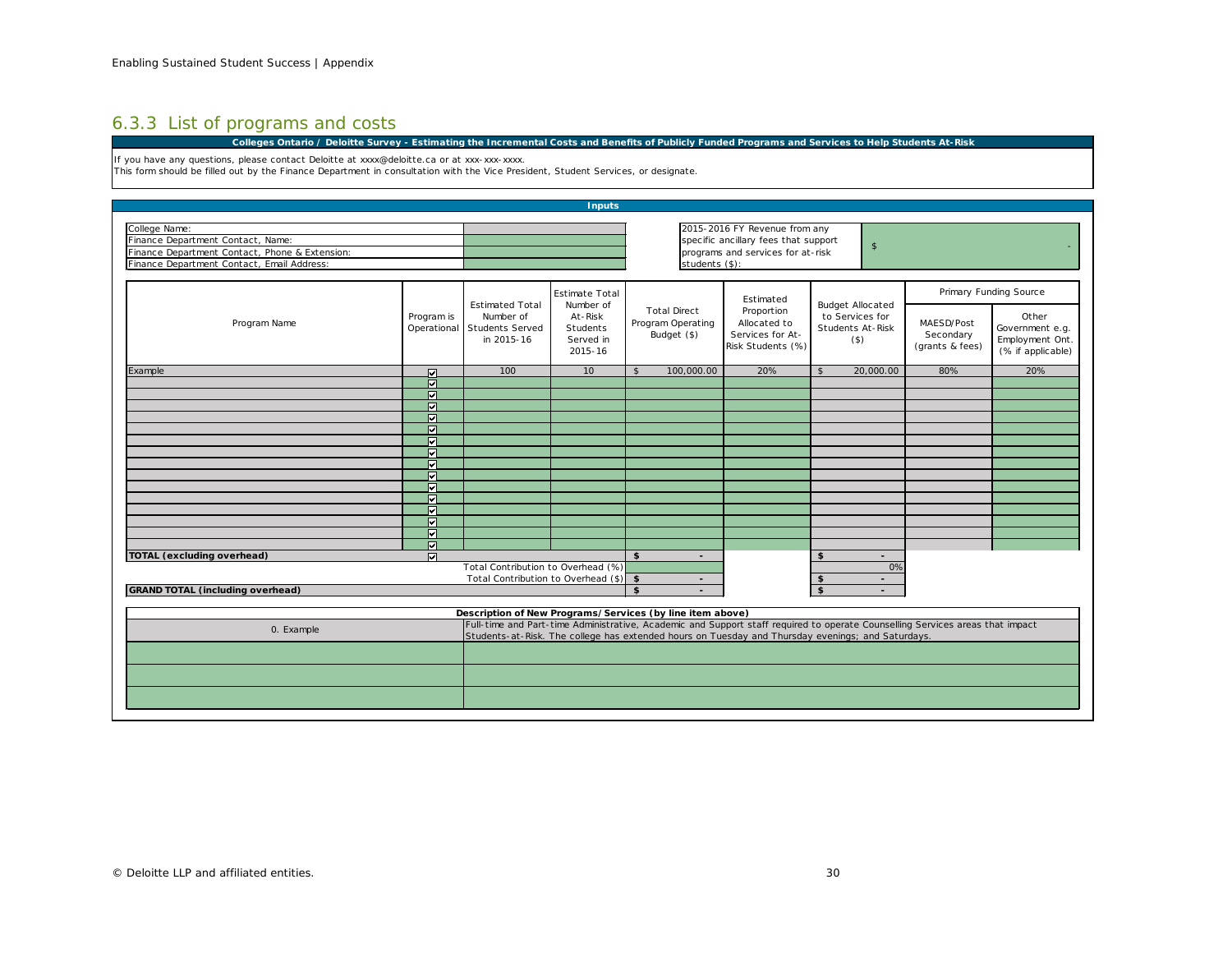# 6.4 Summary of cost-benefit methodology and assumptions

# 6.4.1 Financial survey

Financial surveys (provided in Appendix 6.3) were administered by Deloitte to the Vice Presidents of Finance for all 24 of Ontario's public colleges. The response rate was 100%. Upon completion of the surveys, Deloitte reviewed responses for completeness and to ensure that the programs and services indicated fell within the scope of the study. Where Deloitte was uncertain about the accuracy or applicability of an entry, colleges were contacted to request additional information and clarification, and revisions were made where necessary. To ensure accuracy and consistency across all responses, Deloitte categorized the following programs and services as non MAESD / postsecondary funded, based on current provincial funding structures:

- Second Career Program
- School College Work Initiative (SCWI)
- Literacy and Basic Skills Program (LBS)
- Language Instruction for Newcomers to Canada (LINC)
- Apprenticeship Training
- Work Safety Insurance Board Programs (WSIB)
- Academic Upgrading

Funding related to financial support was also purposefully excluded from these totals as it is considered a core function of the college. Beyond these specific programs and services, Deloitte deferred to the expertise of college administrators and assumed that the operating budgets, percentage of costs associated to serving students at risk, and funding sources were accurate and complete.

## 6.4.2 Cost-benefit analysis

To calculate the additional costs and public benefits from these programs and services, Deloitte leveraged statistics from reliable sources, such as Statistics Canada, and the expertise of college administrators. Assumptions were made as necessary due to limitations in available data and as required to perform a cost-benefit analysis of projected future benefits. The majority of assumptions within the analysis remained consistent with the cost-benefit analysis conducted in a similar 2012 report<sup>57</sup>, while most data inputs were updated using the most recent, publicly available data from reliable sources. Overall assumptions regarding the number of full time equivalent students, the numbers of students at risk served and the improved graduation rate for these students due to the programs and services were developed using pre-existing research and verified through collaboration with Colleges Ontario. Below is a summary of the approach and assumptions used to calculate the costs and benefits in the analysis:

## *6.4.2.1 General assumptions*

• The number of students at risk was calculated using the total first-year college enrolment for 2015-2016

<span id="page-32-0"></span><sup>57</sup> (Deloitte 2012)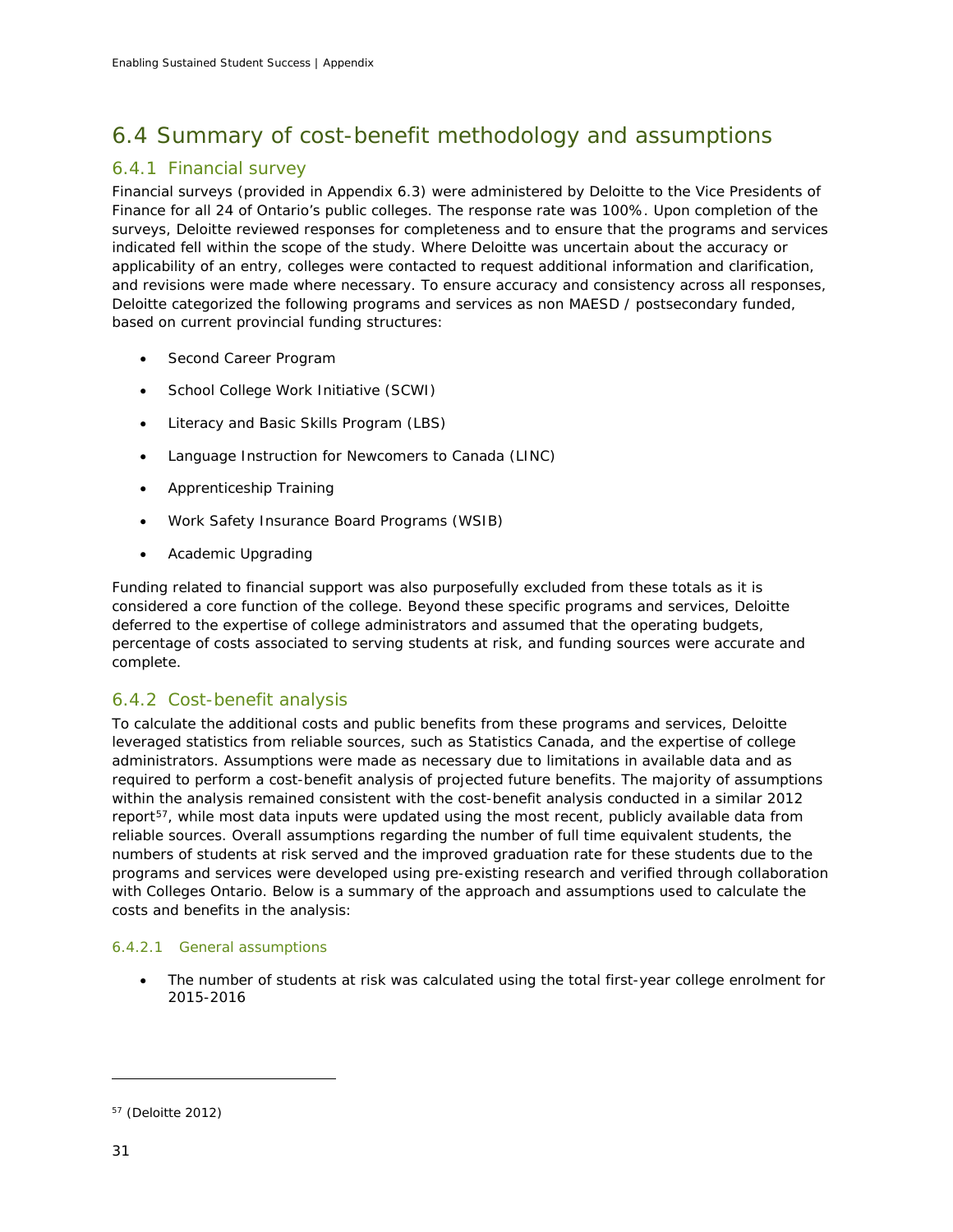- 35% of college students are at risk and access at least one program/service intended to attract, retain and promote the success of students at risk during the course of their study
- As a result of accessing these programs/supports, there is a 35 percentage point increase in the graduation rate of students at risk
- Students enter college with a high school diploma level of education
- Students are assumed to remain in college for 2 full-time years of study
- Students graduate at age 21, and work until retirement age of 65
- Male and female graduates earn the same income, and work without interruption until retirement age
- College graduates participate in the labour force until retirement age (i.e., they are employed, or unemployed for less than the full year and seeking work)
- Net present value is calculated with a real discount rate of 8%

## *6.4.2.2 Assumptions and approach to calculate the costs to government*

Costs to government include the total costs of programs/services delivered to students at risk that are funded through MAESD/post-secondary funding, as well as the costs of providing increased funding to colleges because of the higher retention rate of students as a result of these programs. College financial survey results were used to calculate the total program/service costs funded through MAESD/postsecondary funding.

Note that to better understand the actual investment made by the colleges into these programs, an estimated overhead rate was developed with each of the colleges. Since many Ministry grants are not eligible to cover these indirect expenses, overhead was excluded from the net present value and internal rate of return figures. The applicable programs and services for inclusion in these program costs are included in Appendix 6.4.4.

To calculate costs from higher retention, Deloitte used the estimated funding per student per year based on data provided by Colleges Ontario. A key consideration is that colleges are funded based on enrolment levels reported as of November 1, February 1, and June 1. Therefore, Deloitte took into account the fact that students who would have otherwise dropped out before these dates each semester would not have cost the government additional funding, as they would have dropped out before enrolment counts were finalized. The following assumptions were made to calculate retention costs to government:

- The students who graduate as a result of accessing support programs and services would have otherwise dropped out of college at a constant rate over the course of two years of study
- Government would have to provide additional per-student funding for each student who did not drop out as a result of accessing programs and services, calculated using the MAESD/postsecondary funding level per FTE student in Ontario in 2015-2016[58](#page-33-0)
- While the increased retention of students at risk may, in reality, result in certain colleges requesting, and receiving, additional grants and funds to support these students (e.g. funds for students with disabilities, funding for Aboriginal services), these are not included

<span id="page-33-0"></span><sup>58</sup> (Financial Accountability Office of Ontario 2016)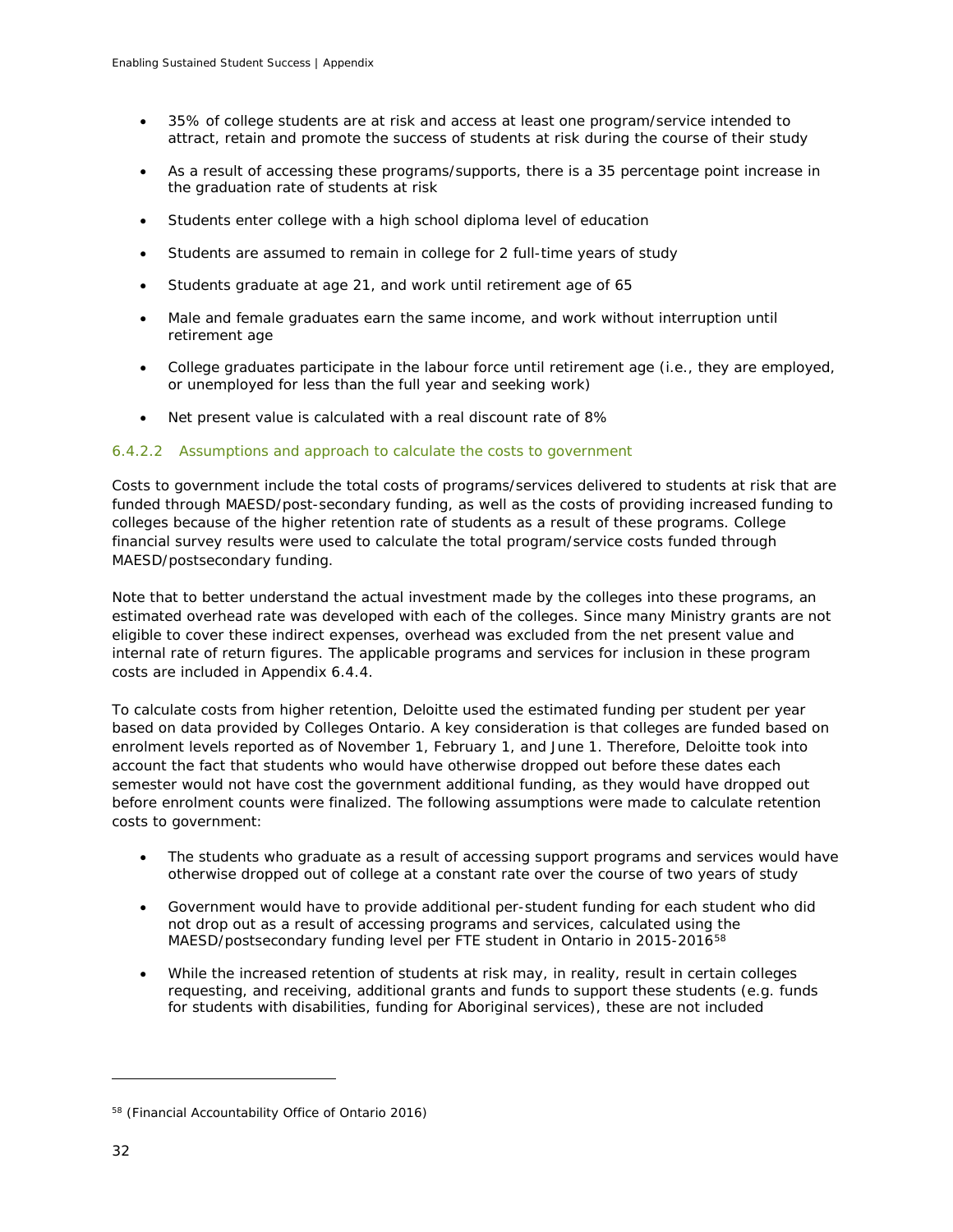An additional cost to government is lost tax revenue from college students who would otherwise have been employed and earned income. To calculate this cost, the following assumptions were made:

- The employment rate of graduates, if they did not attend college, would have been equal to the employment rate of college applicants in the 2015-2016 year<sup>59</sup>. These students would have earned the average income of a high school-educated Ontarian earner in their age bracket and paid the corresponding amount of federal and provincial income tax
- The cost of lost income tax revenue to government is offset by the fact that a considerable proportion of college students work while in college. It is assumed that the percentage of students at risk who work while in college is equal to the percent of underrepresented college students who are employed while enrolled, and their earnings are equal to the average earnings of a college student employed during their studies

## *6.4.2.3 Assumptions and approach to calculate the benefits to government*

The benefits to government as a result of programs and services to support students at risk were calculated in terms of increased income tax revenue as a result of higher earnings for graduates. As well, government benefits include reduced Ontario Works (OW), Ontario Disability Support Program (ODSP) and Employment Insurance (EI) payments due to lower dependency rates associated with higher educational attainment levels. To calculate these benefits, the following assumptions were made:

- Graduates earn the average income of college-educated income-earning Ontarians in their age bracket (e.g. 20-24, 25-29, etc.). If they had not graduated, they would have earned the average income of high school-educated Ontarians who earns income in their age bracket, using Labour Force Survey Data for 2016
- Federal and provincial tax rates for 2016 were used, including the basic personal tax amount<sup>[60](#page-34-1)</sup>
- The percentage of college students who self-identified in 2015-2016 as accessing disability support services (14%<sup>61</sup>) reflects the actual percentage of students who have a disability and access disability support services
- The education level distribution of Ontarians with disabilities is equal to the education level distribution of Canadians with disabilities, using Statistics Canada data from 2012<sup>[62](#page-34-3)</sup>
- The breakdown of OW/ODSP recipients with a post-secondary education, in terms of the proportion with a college education, is equal to the breakdown of the general Ontario postsecondary educated population, using 2011 data from the Commission for the Review of Social Assistance in Ontario<sup>[63](#page-34-4)</sup>
- All college students with a disability would receive ODSP as opposed to OW if they were to rely on social assistance
- The incremental cost per OW/ODSP recipient is equal to the average cost per OW/ODSP case using provincial government reported annual expenditures, using 2015-2016 expenditure data and the January 2017 caseload from the Ministry of Community and Social Services<sup>[64](#page-34-5)</sup>

<span id="page-34-0"></span><sup>59</sup> (Colleges Ontario 2017)

<span id="page-34-1"></span><sup>60</sup> (C. R. A. Government of Canada 2017)

<span id="page-34-2"></span><sup>61</sup> (Colleges Ontario 2017)

<span id="page-34-3"></span><sup>62</sup> (S. C. Government of Canada 2013; Turcotte 2014)

<span id="page-34-4"></span> $63$  (Commission for the Review of Social Assistance in Ontario 2012)

<span id="page-34-5"></span><sup>64</sup> (Ontario 2016a)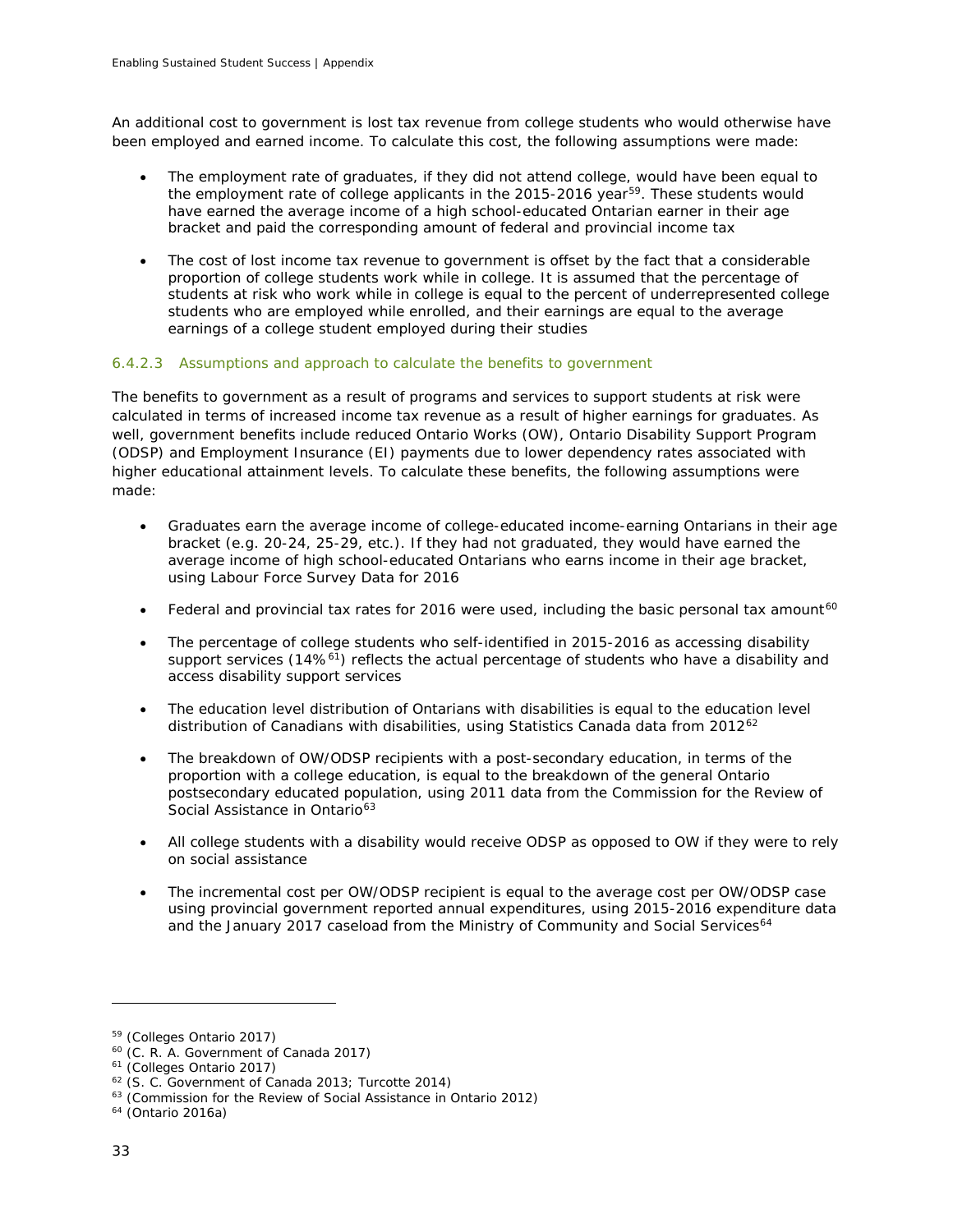- Due to limitations on the availability of data, it is assumed that the monthly caseload of OW and OWDSP recipients is equal to the annual caseload of unique recipients $65$
- College graduates without a disability will rely on OW at a rate equal to the calculated provincial probability of relying on OW among college graduates. Had they not attended college, they would have relied on OW at a rate equal to the calculated provincial probability of relying on OW among secondary school graduates
- College graduates with a disability will rely on ODSP at a rate equal to the calculated provincial probability of relying on ODSP for adults with disabilities with a college education. Had they not attended college, they would have relied on ODSP at a rate equal to the calculated provincial probability of relying on ODSP among secondary school graduates
- Students at risk who graduate experience unemployment at a rate equal to the provincial average unemployment rate for Ontarians with a college-level education in 2014. Had they not graduated from college, they would have been unemployed at a rate equal to the provincial average unemployment rate for Ontarians with a secondary school education in 2014<sup>[66](#page-35-1)</sup>
- Unemployed individuals with college or high school level education qualify for Employment Insurance benefits at a rate equal to the Ontario qualification rate in 2015[67](#page-35-2)
- Unemployed individuals receive regular EI benefits in the amount equal to the national average weekly amount for 2015-2016, and for the average duration of claims<sup>[68](#page-35-3)</sup>

This analysis does not include the benefits such as economic growth spillover effects, health benefits, civic participation benefits and intergenerational benefits.

## 6.4.3 Definition of "At Risk" students

The analysis focused on programs and services for students at risk of not commencing or completing college studies. The likelihood of an individual attending and graduating from college is ultimately based on their personal situation and abilities. Furthermore, being 'at risk' is a continuum, rather than an 'either/or' designation. However, there are characteristics associated with lower likelihood of attending college and greater difficulty in successfully completing a program of study. Students at risk frequently show a multiplicity of these factors. In other words, having one of these characteristics was often not enough for a student to be at risk of not staying in the system; however students that exhibited a number of these factors are often at risk of not succeeding in college. Below is the definition that was used to frame the analysis.

Students who may be at risk of not commencing or completing college studies may have some of the following characteristics:

- A. Students needing academic skills preparation such as math and literacy remedial courses in order to be successful in their career programs;
- B. Students who have been out of the system for an extended period of time;
- C. Students with disabilities (e.g., learning disabilities and mental health issues);
- D. Students from groups traditionally under-represented in post-secondary education, including:
	- a. Students from low-income families

<span id="page-35-0"></span><sup>65</sup> (Ontario 2017)

<span id="page-35-1"></span><sup>66</sup> (Council of Ontario Universities 2015)

<span id="page-35-2"></span><sup>&</sup>lt;sup>67</sup> (S. C. Government of Canada 2016)

<span id="page-35-3"></span><sup>&</sup>lt;sup>68</sup> (S. C. Government of Canada 2016)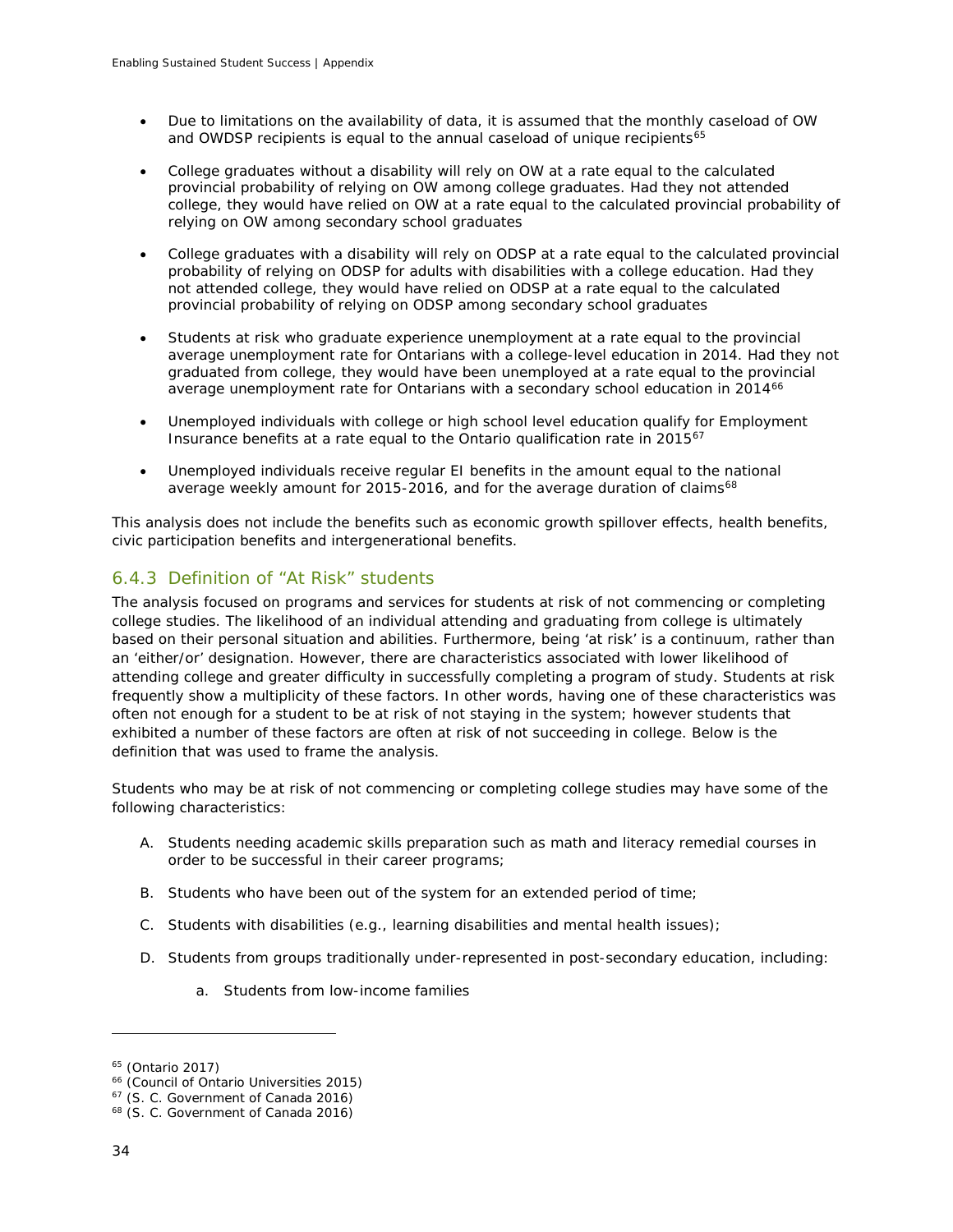- b. Students from families with no history of attending post-secondary education ("first generation" students);
- c. First- and second-generation immigrants, particularly non-English speaking immigrants;
- d. Those from single-parent (or other 'non-traditional') families or students who have dependents (children under 18 or adult dependents);
- e. Those of Aboriginal or First Nations ancestry; and
- E. Students facing informational barriers (e.g., lack of knowledge about potential success or benefits of post-secondary education) and/or advisement deficits (e.g., lack of access to counselling, lack of access to technology) resulting in a lack of clarity on career goals.

This definition was developed by Colleges Ontario and Deloitte based on research into post-secondary enrolment trends and barriers. It remained largely consistent with the definition from past research<sup>[69](#page-36-0)</sup>.

## 6.4.4 Applicable Programs and Services

The analysis focused on the programs and services offered by colleges to help students at risk of not commencing or completing their college studies in 2015-2016. Specifically, Deloitte examined the programs and services offered by colleges which have as one of their primary purposes to attract, retain, and promote the success of students at risk. Colleges were provided with the following list of applicable programs and services for which to provide descriptions and cost data. Deloitte informed colleges that this list was not exhaustive, and additional programs and services could be included, provided that serving students at risk was the focus.

- A. Recruitment, outreach and promotion costs directed towards under-represented students
	- a. Promotion: targeted material and campaigns
	- b. Influencing particular groups: partnerships; market analysis; development of strategies
	- c. Outreach in the community
	- d. Partnerships with secondary schools
	- e. Academic assessment
	- f. Other (please specify)
- B. Student orientation (only costs for targeted services)
	- a. Pre-admission advising;
	- b. New student orientation;
	- c. Assessment of needs (e.g. literacy skills assessments)
	- d. Student information services
	- e. Other (please specify)

<span id="page-36-0"></span> $69$  (Deloitte 2012)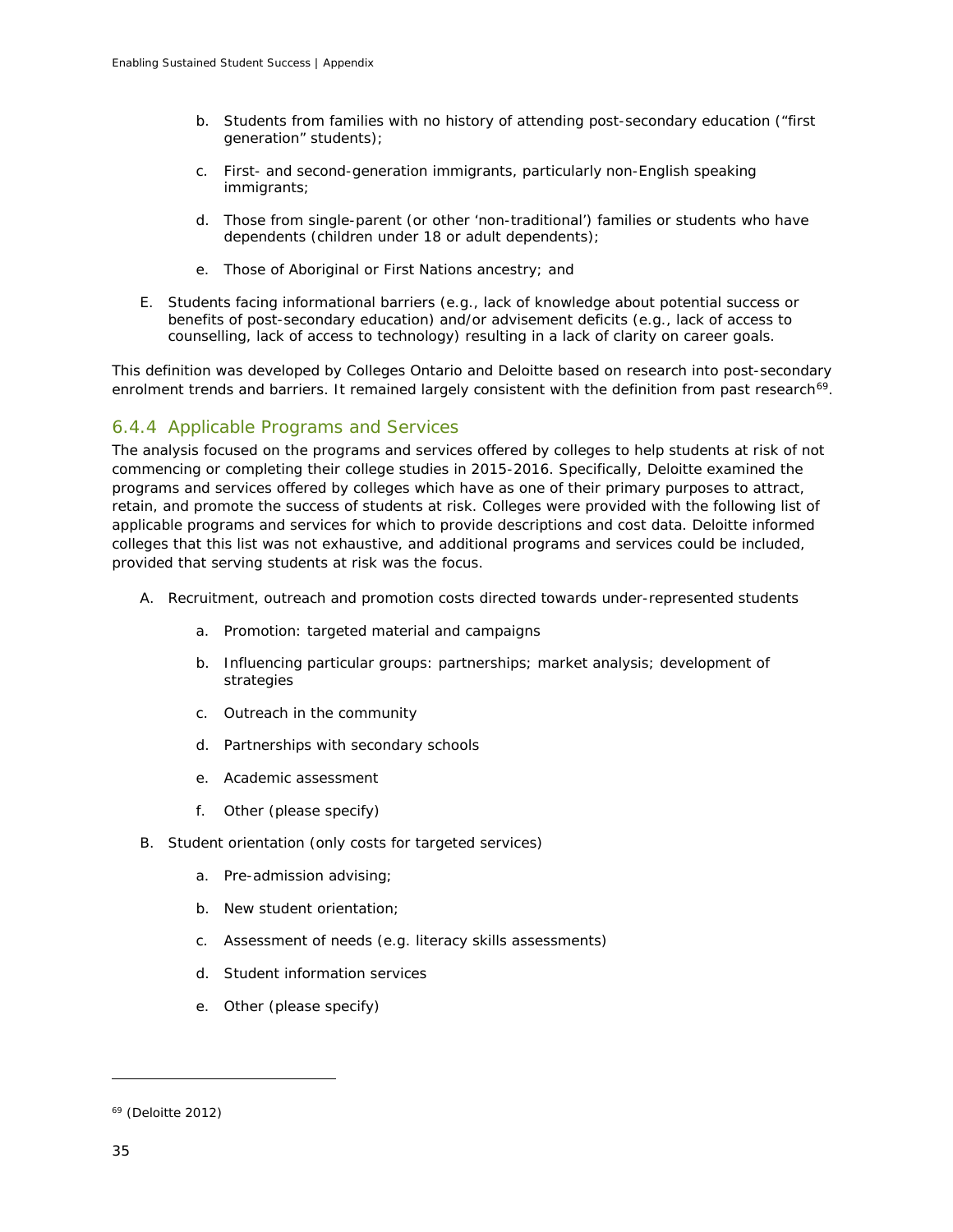- C. Assistance with accessing financial aid (total spend for the financial aid office)<sup>[70](#page-37-0)</sup>
- D. Programs, courses and learning supports
	- a. Literacy and math skill classes for students at-risk
	- b. Foundation and pre-programs (including Employment Ontario funded programs such as pre-apprenticeship)
	- c. Other unique preparatory programs and courses
	- d. Peer tutoring and mentoring
	- e. Writing, math or learning skills centers
	- f. ESL/FSL/ LINC and vocational programs/ courses/ tutoring
	- g. Bridging programs for immigrants
	- h. Adapting course material or adapting teaching and learning methods (including materials for students with disabilities)
	- i. Academic advising
	- j. Counseling
	- k. Disability services/supports (including learning disabilities and mental health)
	- l. Targeted advising (e.g. career, pre-admissions, including due to sexual violence and harassment, and other)
	- m. Other (please specify)
- E. Retention and intervention strategies this includes the direct costs of addressing any accommodations required, including those required as a result of sexual violence and harassment
	- a. Initiatives to identify and support students at-risk
	- b. Other (please specify)

Undoubtedly, initiatives undertaken by employers, industry groups, and secondary schools to promote college graduation and employment among students at risk have an impact. However, it is outside the scope of this analysis to assess mechanisms beyond college programs and interventions. As well, financial barriers are a major roadblock for many potential college students, but financial assistance was outside the scope of this study since financial assistance is generally outside the scope of colleges' control. The Ontario Student Assistance Program (OSAP) is administered by the Ministry of Advanced Education and Skills Development (MAESD) on behalf of the federal and provincial governments.

<span id="page-37-0"></span> $70$  Excluded from cost-benefit totals per Colleges Ontario guidance, as it is considered a core function of the school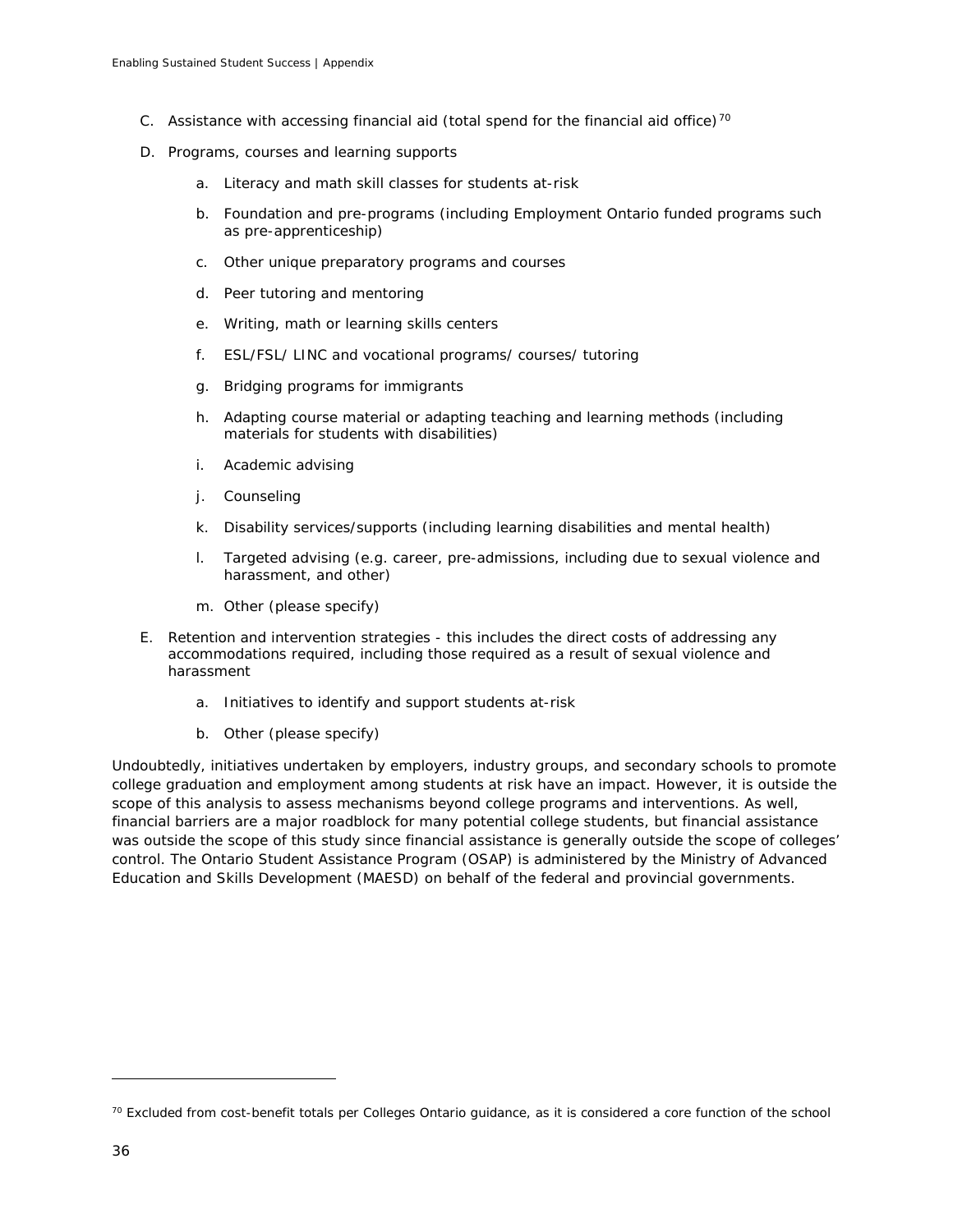# 6.5 Supplemental Research: Mental Health on Campus

The study was expanded to include a greater focus on mental health due to a trend towards increasingly prevalent mental health challenges for students in postsecondary education. The supplemental analysis aimed to validate this trend with existing data and understand the impact of mental health on college resources and programing. To explore this topic in more detail, an initial discussion was conducted with experts from three colleges to align the definitional framework for students with more complex mental health challenges. Next, a series of follow up group interviews were organized with each of the colleges previously interviewed for the report.

## *Key themes*

Through these interviews it quickly became clear that Ontario's colleges are approaching a tipping point from rising demands due to the growing number of students facing mental health challenges and due to an increasing complexity of cases. These cases are presenting important challenges and opportunities for the colleges moving forward. Although the challenges from increased strain on limited staff resources are real, the colleges stressed that this should not be portrayed as a purely negative story, due to reduced stigma around mental health and stronger student success rates for students with mental health challenges.

## *Rising demands*

The colleges involved in the study identified that there have been consistent increases in the number of students facing mental health challenges, the complexity of cases, and the amount of support required by these students. Data availability can be challenging, but some of this growth in the number of students facing mental health challenges appears to have been driven by increasing numbers of students with increasingly complex needs. Mental health challenges are highly contextual to the individual and can be complicated to categorize, however often these students will exhibit multiple signs of distress, and may eventually require one or more accommodations. In addition to growing numbers of students with increasingly complex needs, the stress on student services centres has been compounded by a growing number of students with less complex needs. These students with less complex needs are being identified as exhibiting initial signs of distress, even without necessarily having a formal diagnosis. Increasing numbers of these students are now accessing services for a variety of reasons including reduced stigma and changed legislation that reduces the need for a diagnosis before receiving some supports. These trends can be demonstrated through the total numbers of visits to counsellors and the number of visits per student rising across most of the colleges involved in the study (e.g., a 26% increase in the number of counselling visits per student at Mohawk College since 2013-2014 and an almost five-fold increase in the number of case management visits reserved for more serious cases at Centennial College since 2014-2015), with mental health being a reason for many if not most of these visits.

These trends can also be illustrated by the growing number of students registering with college accessibility centres and the types of diagnoses being registered. Data is limited on the underlying causes behind these mental health challenges, though many of the colleges specifically mentioned growing numbers of students with addictions issues and co-morbidity of diagnoses, which both present new, more complex challenges. At Durham College for example, the number of students with a mental health diagnosis has risen over 69% since 2014-2015 and the percent of students with co-morbidity of mental health diagnoses has increased from 15% in 2012-2013 to 41% in 2016-2017 (See Figure II for more details).

*"The signs of distress that are under discussion could be related to grief, which is not a mental health issue, it is a natural life process. Or could be from a chemical or hormonal imbalance not related to brain functions, or could be a result of any number of physical ailments." Meri Kim Oliver, VP of Student Services, Durham College*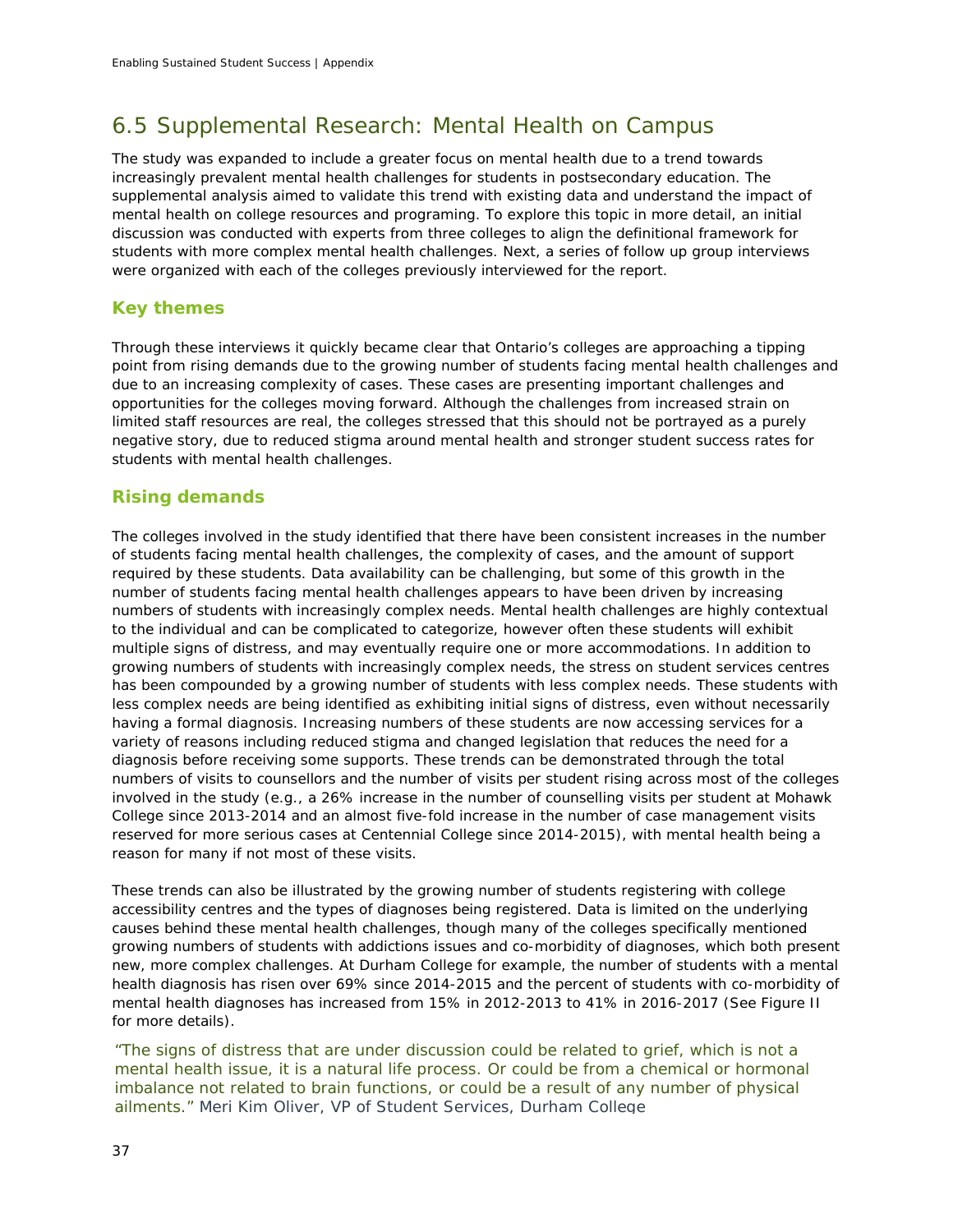

In addition to the above trends, most of the colleges indicated that they are also experiencing increasingly frequent and more challenging accommodation requests from students (i.e., retaking tests, requesting extensions on project deadlines, missing class for extended periods). Some of these new challenges with accommodation are due to the Ontario Human Rights Commission (OHRC) decision in 2016 to remove the requirements to first disclose a diagnosis before gaining access to accommodation. These requests can create significant scheduling and planning challenges, and increase the need for coordination and collaboration across faculty and staff. Interviewees did however suggest that past experience managing accommodation requests for their apprenticeship programming may have helped prepare them for some of these policy changes.

*"Complex cases can be a real challenge for a college's support team. It does not take many complex cases to really burden down or overwhelm the student support services centre." Meg Houghton, Director, Student Access, Wellness and Development, Humber College*

Two case studies listed below help illustrate the highly contextual, often complex needs and accommodation requirements of students facing mental health challenges:

### *Stories from the front line:*

- *A student with a mental health condition started at Durham College after a failed attempt at another college. The student was previously receiving accommodations through extra time on tests, but was unprepared for the non-academic demands of postsecondary education. Durham College set up ongoing Accessibility coach appointments, weekly peer mentoring appointments and connected the student with other services. As a result, the student was successful in completing the program and is thinking of continuing for further postsecondary education.*
- *A student was diagnosed with ADHD and mental health challenges regarding emotional regulation. The student is currently working through a second attempt at college and receives support through bi-weekly counselling, bi-weekly wellness coaching, crisis drop-in support, extensive use of learning skills advisors and a mental health nurse. Some involvement by the Dean has been required given the nature of the student's requests. The student is currently progressing well, but requires ongoing emotional management support.*

## *Key challenges and opportunities*

The trends discussed above are raising some important challenges and opportunities for colleges around the intake and student management process, effectively tracking data, creating alignment across stakeholders and addressing resource inequality. The intake process is important and will become increasingly important as a tool to enable more individual, proactive and stepped models of care. Many of the colleges interviewed are grappling with how to triage the type of support a student needs in order to improve care and reduce the burden on the college support system. For example, Collège Boréal found that some students were attending formal counselling sessions and tying up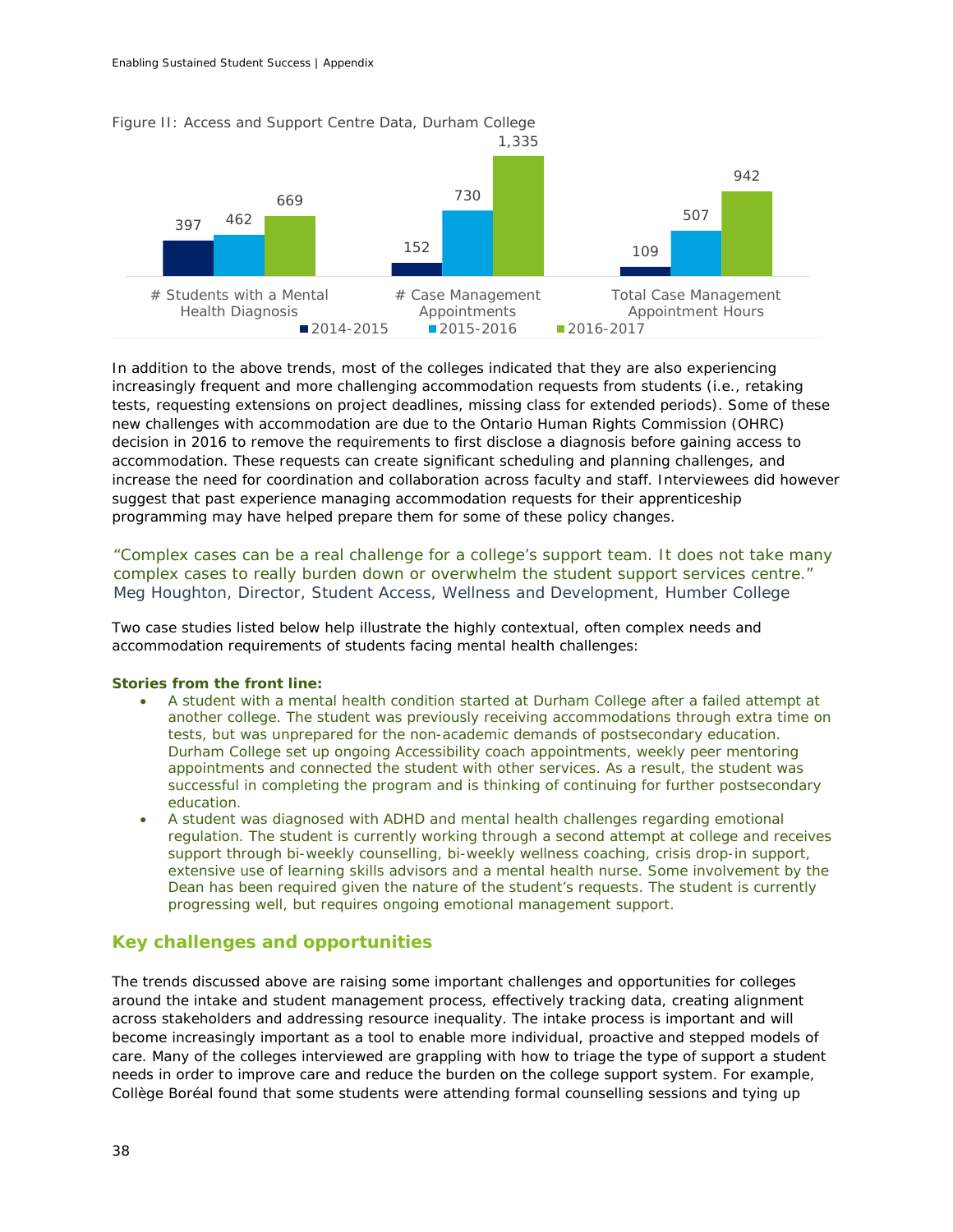resources, when more informal "compassionate chats" would be more appropriate. The college has recently changed their model to better ensure students with less complex mental health challenges are being referred to appropriate counselling and provided with resources to help them manage their mental health, before initiating formal case management. Related to this, many colleges suggested a

*"There is a trend of anxiety and depression increasing, often through self-identification. This could come from awareness and education through strategies in schools, media and stigma reduction. But, we also need to make sure we are supporting and engaging students to receive diagnosis and medical treatment appropriately" Louisa Drost, Director of Counselling, Accessible Learning Services and Health Services, Mohawk College*

challenge around effective data collection beyond the disability and accommodation numbers from their accessibility centre, largely due to the lack of a common definition and set of data that is tracked across campuses. Although the National College Health Assessment (NCHA) attempts to create a common set of available data, it currently does not separate out college and university results. As a result, Mohawk College is collaborating with five other colleges to develop college-specific data that enable enhanced understanding and decision making. Some initial work has been conducted to develop a common definitional framework through province-wide standards and guidelines for the kinds of documentation that post-secondary students must provide when they are seeking academic accommodation[71.](#page-40-0)

Creating alignment across stakeholders has also been a challenge. Faculty are being expected to take on a greater role in student mental health and accommodation, and develop deeper knowledge and understanding of mental health. Many of the colleges expressed a desire to break down silos and create more alignment across the student services and academic programing divisions to better manage student needs. Beyond the campus borders, many colleges have expressed challenges establishing stronger connections with community partners in order to create a longer-term support network for students.

The colleges also identified some key challenges related to resource allocation. These include determining the balance of staff between counselling, case management, and planning. This balance can be especially challenging due to difficulties with resource inequality across the province. Interviewees suggested that the larger, more urban campuses are better able to achieve the economies of scale required to maintain longer term, more consistent programing. Smaller, more rural colleges are more reliant on stable, external funding to maintain and develop effective programing. Increased scale can also help prevent one, or a few, serious cases from overwhelming the student services department and creating challenges for other students.

## *Reasons for optimism*

Across all the group interviews, college representatives were clear that this should not be portrayed as purely a negative story. All saw positives through reduced stigma, greater understanding of mental health and enhanced support for students. Many suggested that some of the rising demands on colleges are a result of colleges' broader education, training and awareness efforts focused on mental health, combined with better results in ensuring the retention of these students. A few commented that students with more complex mental health concerns would previously have been considered at risk, but that the student success gap has narrowed between students with mental health challenges and other students. As a result, individuals who would previously have struggled to integrate and contribute to the community and Ontario's economy are now able to do so.

<span id="page-40-0"></span><sup>71</sup> (Condra and Condra 2015)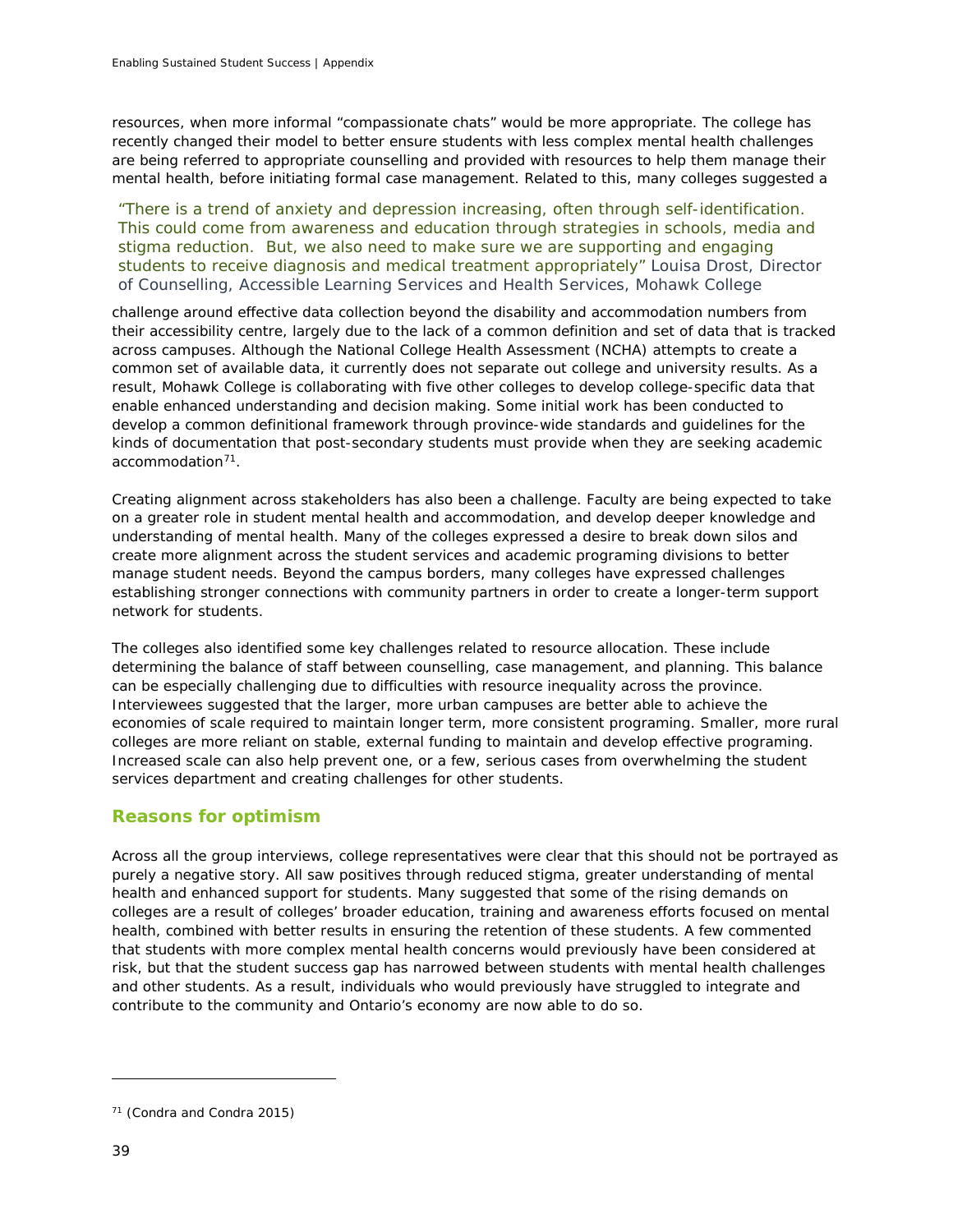## *Conclusions*

The colleges indicated that some skepticism has been raised regarding the growing numbers of students with mental health challenges. It is important to recognize that postsecondary education intentionally pushes students and creates stressors on students in order to better prepare them for their lives. Yet, it is important to avoid trivializing the significant challenges faced by individual students and the support systems of these colleges. Demand for campus support services has been increasing with a lack of corresponding resource increases, creating real and significant challenges in enabling the success of these students.

*"We are approaching a tipping point. Every year demand (in the form of numbers and complexities) has outstripped capacity from the year before. We have been prompted to manage growth by finding new ways to deliver rather than by simply adding new resources. This requires us to be mindful, creative, and intentional of how we are providing services - all to position students for success." Dr. Craig Stephenson, Vice-President, Student and Community Engagement, Centennial College*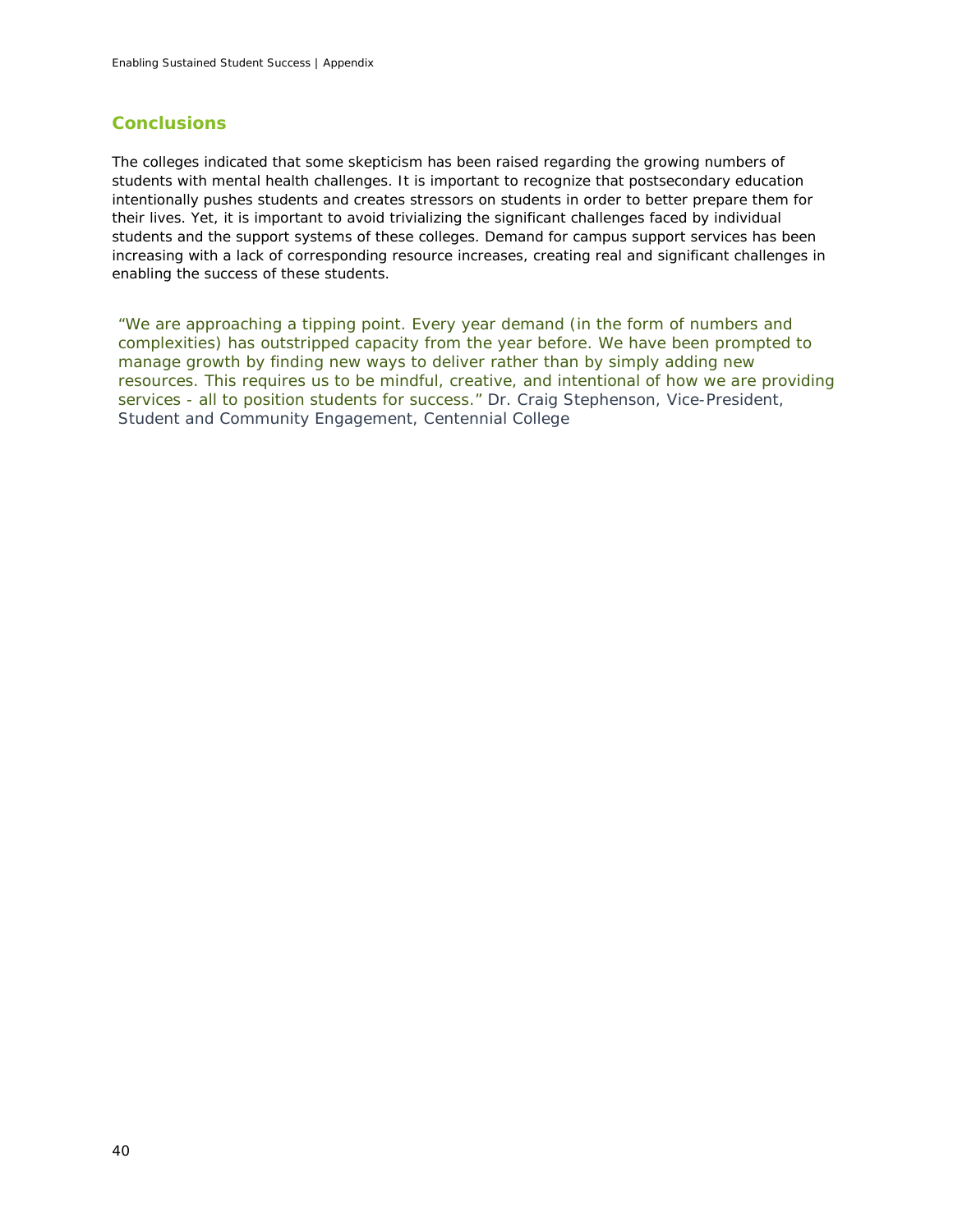## 6.5.1 Mental Health Discussion Guide

## **Introduction**

Deloitte is completing a study on behalf of Colleges Ontario to explore the role of Ontario's colleges in serving students at risk of not commencing or completing college studies. The study has been expanded to include a greater focus on mental health due to a trend towards increasingly prevalent mental health challenges for students in postsecondary education. Please see the Appendix for a definition of students "at risk" and for a definitional framework for students with more serious mental health challenges.

The supplemental analysis will attempt to validate this trend with existing data and understand the impact of mental health on your resources and programing. In order to gather additional information, Deloitte will be facilitating a series of one hour group discussions with the nine Vice-Presidents of Student Services who were previously interviewed.

This document contains prompting questions the Deloitte team will use to guide the discussion. Please inform Deloitte at the beginning of the discussion if you are willing to be quoted in the report.

### **Discussion Questions**

- 1. Are you comfortable with the definitional framework for more serious mental health challenges listed in the appendix?
- 2. What data is currently tracked / monitored regarding students with mental health challenges? (e.g., number of diagnosed students, types of diagnoses, number of counselling visits per student, average length of visits, benefit program spending by drug type)
- 3. How reliable is this data and how is it used? (i.e., to drive decision making, gain access to funding)
- 4. What trends have you observed with students facing mental health challenges over the past five years? (e.g., number of students, complexity of cases, types of mental health challenges, demographic groups most impacted). What data or evidence exists to support these trends?
- 5. What challenges does mental health raise for your college? (i.e., what has the impact been on programing and resourcing over the past five years in terms of staff time, funding and services that are devoted to students with serious or complex mental health issues)
- 6. What quantitative or qualitative data and stories can you share for your college to use as a case study to illustrate the trends your college is facing regarding student mental health over the last five years? (i.e., health centre data, data reported to the Ministry of Advanced Education and Skills Development)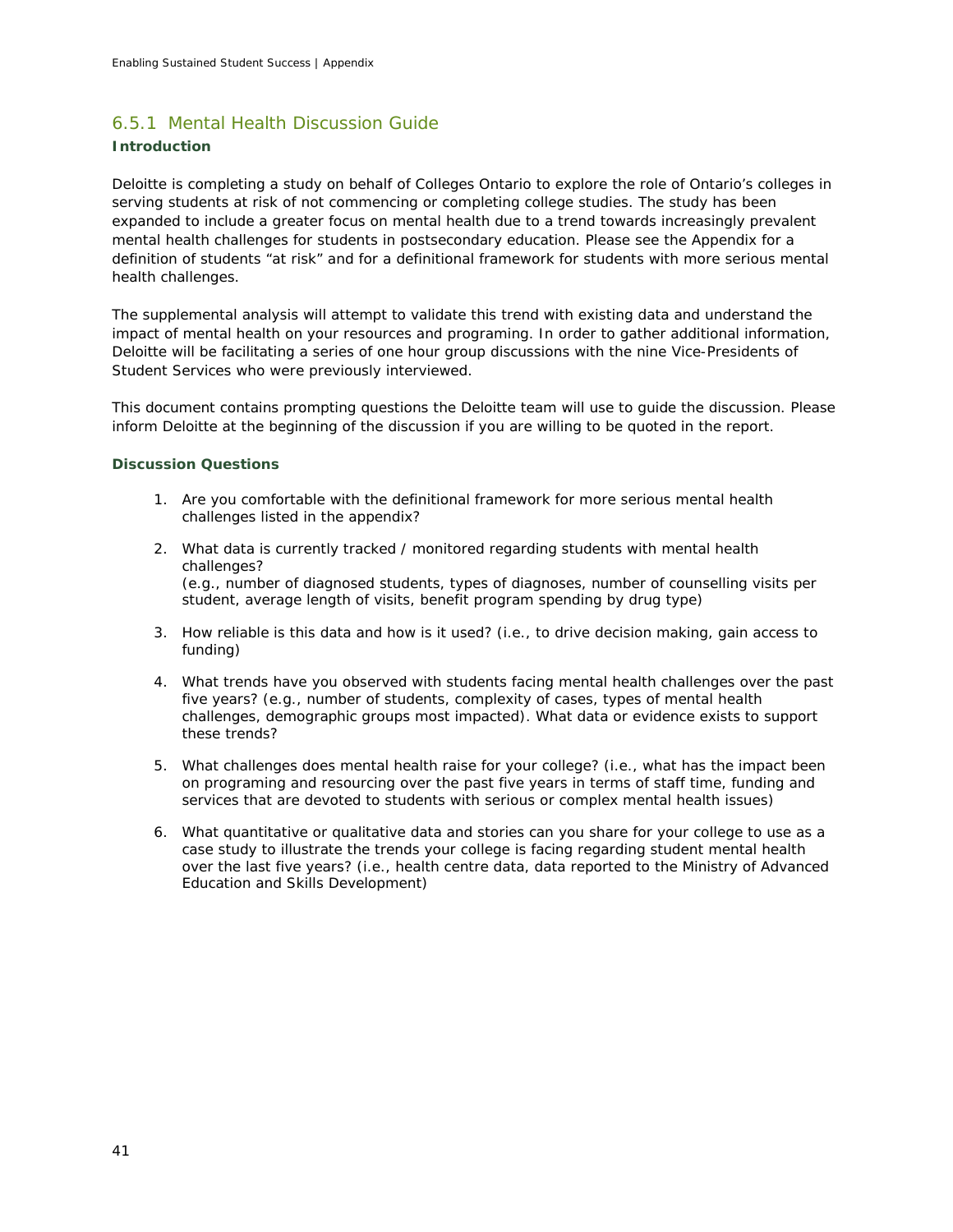## **Definitional Framework for Students with More Complex Mental Health Challenges**

- **Regulatory context:** In 2016, the Ontario Human Rights Commission removed the requirement to first disclose a specific Diagnostic and Statistical Manual of Mental Disorders (DSM) diagnosis before a student can gain access to accommodation, although documentation of a diagnosis (e.g., schizophrenia, major depression disorder, anxiety disorders, post-traumatic stress disorder, personality disorders, addictions) may eventually be required<sup>[72](#page-43-0)</sup>. Additionally, postsecondary institutions are required to ensure that their facilities are accessible and that disabilities are accommodated to the point of undue hardship<sup>[73](#page-43-1)</sup>. For the purposes of this study, students receiving accommodation for a mental health disability will be considered to have a more serious mental health challenge
- **Definition of a mental health disability or challenge:** "The student experiences functional limitations due to a [mental] health condition that impairs the student's academic functioning at a learning and/or access level while pursuing post-secondary studies"[74](#page-43-2)
- **There is recognition that a continuum of mental health challenges exist based on the seriousness of the distress. Some signs or symptoms of a student being in distress include significantly decreased academic performance, combined with**[75](#page-43-3):
	- o Withdrawal Recent social withdrawal and loss of interest in others
	- o Drop in functioning An unusual drop in functioning, at school, work or social activities, such as quitting sports, failing in school or difficulty performing familiar tasks
	- o Problems thinking Problems with concentration, memory or logical thought and speech that are hard to explain
	- o Increased sensitivity Heightened sensitivity to sights, sounds, smells or touch; avoidance of over-stimulating situations
	- o Apathy Loss of initiative or desire to participate in any activity o<br>  $\overline{P}$  Feeling disconnected A vaque feeling of being disconnected from
	- Feeling disconnected A vague feeling of being disconnected from oneself or one's surroundings; a sense of unreality
	- o Illogical thinking Unusual or exaggerated beliefs about personal powers to understand meanings or influence events; illogical or "magical" thinking typical of childhood in an adult
	- o Nervousness Fear or suspiciousness of others or a strong nervous feeling<br>o Unusual behavior Odd, uncharacteristic, peculiar behavior
	- Unusual behavior Odd, uncharacteristic, peculiar behavior
	- o Sleep or appetite changes Dramatic sleep and appetite changes or decline in personal care
	- o Mood changes Rapid or dramatic shifts in feelings

If several of the following signs and symptoms are occurring, it is suggested to follow up with a mental health professional. One or two of these symptoms alone can't predict a mental illness. But if a person is experiencing several at one time and the symptoms are causing serious problems in the ability to study, work or relate to others, he/she should be seen by a mental health professional. People with suicidal thoughts or intent, or thoughts of harming others, need immediate attention.

## - **Indicators of more serious mental health challenges include**[76](#page-43-4)**:**

o **Lack of a stressor**: Some anxiety can occur in response to a stressor (e.g., an upcoming exam), however individuals with an anxiety disorder may be anxious most

<span id="page-43-0"></span><sup>72</sup> (Ontario Human Rights Commission 2016)

<span id="page-43-1"></span><sup>73</sup> (Ontario Human Rights Commission 2017)

<span id="page-43-2"></span><sup>74</sup> (Condra and Condra 2015)

<span id="page-43-3"></span><sup>&</sup>lt;sup>75</sup> (American Psychiatric Association n.d.)

<span id="page-43-4"></span><sup>76</sup> (ULifeline 2017; HeretoHelp BC 2015)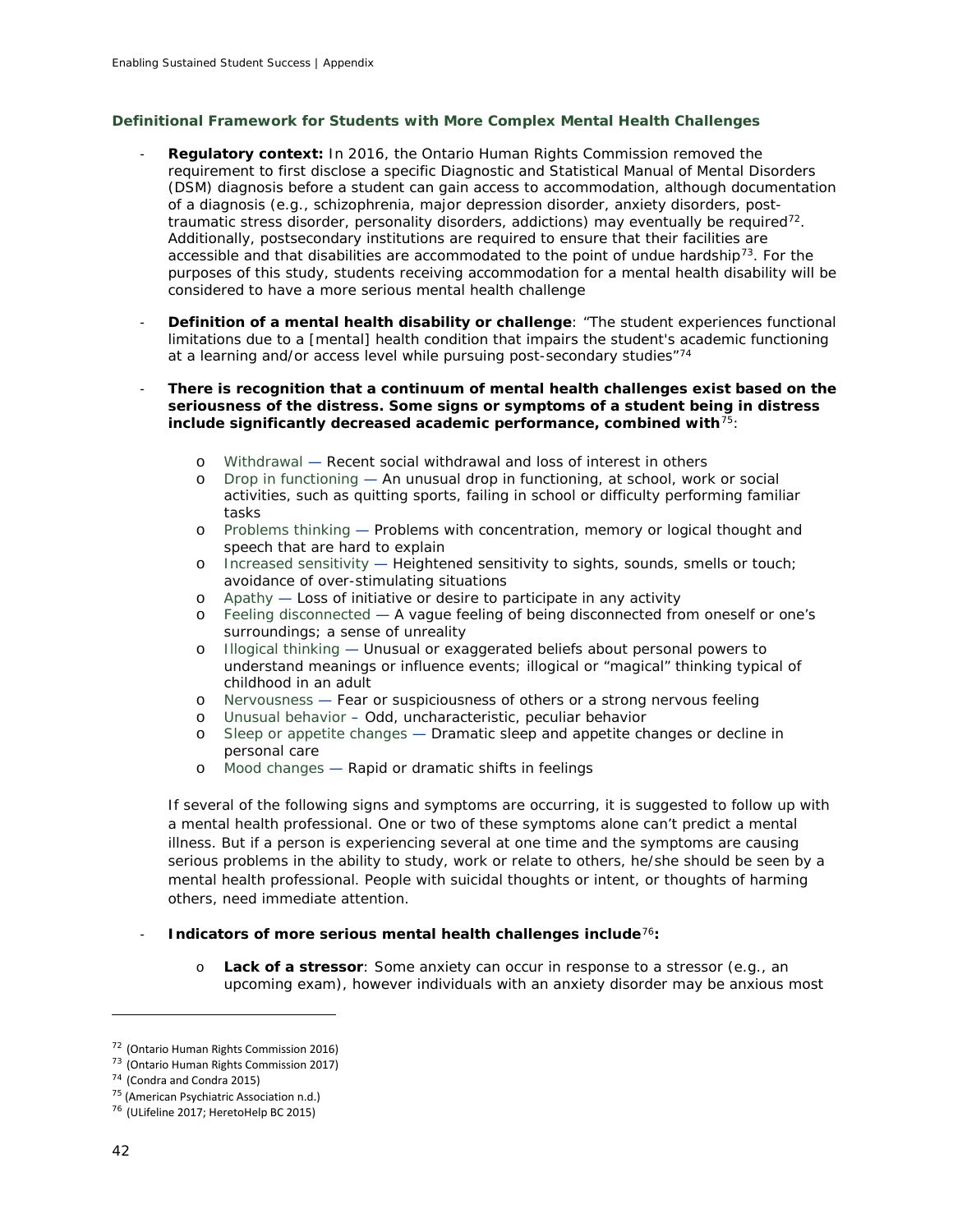or all of the time, even without the presence of a stressor. As a result this anxiety may appear unexpectedly

- o **Greater intensity and length of mental health challenge**: More serious mental health challenges exist when anxiety or impairment start earlier, last for longer, or is more intense than what would be expected given a stressor (e.g., an upcoming exam)
- o **Greater impairment**: Avoidance of normal activities (e.g., skipping class, missing tests, stopping going to work) and a feeling / belief that the anxiety / mental health challenge is impossible to control or manage
- o **Presence of other symptoms**: The presence of physical symptoms (e.g., dizziness, light-headedness, sweating, trembling, heart pounding, headaches, nausea) and other psychological symptoms (e.g., inability to concentrate, racing or negative thoughts) such as the symptoms listed above can also indicate more serious mental health challenges

# 6.6 Sources

- Abelman, Robert, and Anthony Molina. 2002. "Style over Substance Reconsidered: Intrusive Intervention and at-Risk Students with Learning Disabilities."
	- http://www.nacadajournal.org/doi/pdf/10.12930/0271-9517-22.2.66.
- American College Health Association. 2013. "National College Health Assessment II: Ontario Canada Reference Group Executive Summary Spring 2013." American College Health Association. http://oucha.ca/pdf/2013\_Reference\_Group\_Exec\_Summary.pdf.
- ———. 2016. "National College Health Assessment II: Ontario Canada Reference Group Executive Summary Spring 2016." American College Health Association. http://oucha.ca/pdf/2016\_NCHA-
- II\_WEB\_SPRING\_2016\_ONTARIO\_CANADA\_REFERENCE\_GROUP\_EXECUTIVE\_SUMMARY.pdf. American Psychiatric Association. n.d. "Warning Signs of Mental Illness." *Warning Signs of Mental*
- *Illness*. https://www.psychiatry.org/patients-families/warning-signs-of-mental-illness. Bates, Tony. 2001. *Teaching Faculty How to Use Technology: Best Practices from Leading Institutions*.
- Greenwood Publishing Group.
- Bougie, Evelyne, Karen Kelly-Scott, and Paula Arriagada. 2013. "The Education and Employment Experiences of First Nations People Living Off Reserve, Inuit, and Métis: Selected Findings from the 2012 Aboriginal Peoples Survey." Statistics Canada. http://www.statcan.gc.ca/pub/89-653-x/89-653-x2013001-eng.pdf.
- Braxton, John M., William R. Doyle, Harold V. Hartley III, Amy S. Hirschy, Willis A. Jones, and Michael K. McLendon. 2013. *Rethinking College Student Retention*. John Wiley & Sons.
- Canada's Public Policy Forum. 2014. "Schizophrenia in Canada: The Social and Economic Case for a Collaborative Model of Care." The Public Policy Forum. https://www.ppforum.ca/sites/default/files/Schizophrenia%20in%20Canada%20- %20Final%20report.pdf.
- CBC News. 2017. "Ontario to Invest \$50M into Publicly Assisted Colleges." *CBC News*. Accessed April 7. http://www.cbc.ca/news/canada/toronto/ontario-colleges-funding-1.4052775.
- Centre for Innovation in Campus Mental Health. 2017. "Centre for Innovation in Campus Mental Health." *Centre for Innovation in Campus Mental Health*. Accessed April 13. http://campusmentalhealth.ca/project/mental-health-hub/.
- Collège Boréal. 2017. "Collège Boréal | Your French Language College in Ontario." *Collège Boréal*. Accessed April 5. http://www.collegeboreal.ca/home/.
- Colleges Ontario. 2012. "Environmental Scan 2011: Student and Graduate Profiles." Toronto: Colleges Ontario.
	- http://www.collegesontario.org/research/2011\_environmental\_scan/2011\_scan\_students.pdf.
- ———. 2017. "Environmental Scan 2016: Student and Graduate Profiles." Toronto: Colleges Ontario. http://www.collegesontario.org/research/2016\_Environmental\_Scan/CO\_EnvScan\_2016\_PROF ILES\_WEB.pdf.
- Commission for the Review of Social Assistance in Ontario. 2012. "A Discussion Paper: Issues and Ideas." http://www.socialassistancereview.ca/uploads/File/A-Discussion-Paper---Issues-and-Ideas---English.pdf.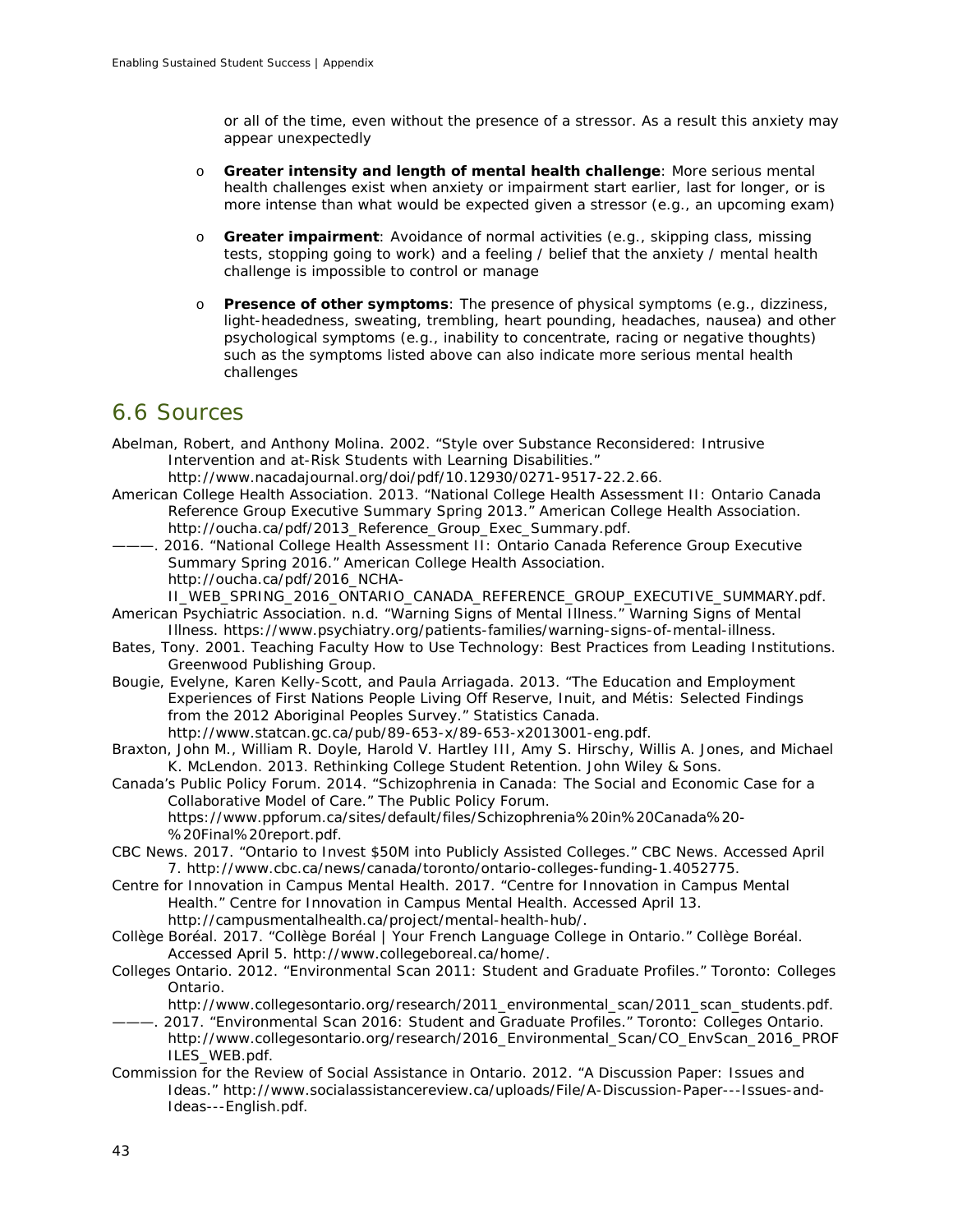Condra, Michael, and Eleanor Condra. 2015. "Recommendations for Documentation Standards and Guidelines for Post-Secondary Students with Mental Health Disabilities." Kingston, ON: Queen's University and St. Lawrence College Partnership Project. http://campusmentalhealth.ca/wp-content/uploads/2015/09/COMPLETE-Recommendation-DOCUMENT-AUG-24th.pdf.

- Council of Ontario Universities. 2015. "University Works: 2015 Employment Report." Toronto: Council of Ontario Universities. http://cou.on.ca/wp-content/uploads/2015/06/COU-University-Works-Report-2015.pdf.
- Deloitte. 2012. "Breaking Down Barriers to Student Success: Expanding a High-Performance Workforce." Toronto: Colleges Ontario. http://www.collegesontario.org/research/externalreports/Deloitte%20Final%20Report%20%20July%202012.pdf.
- Dion, Nicholas. 2014. "Emphasizing Numeracy as an Essential Skill." Toronto: Higher Education Quality Council of Ontario.

http://www.heqco.ca/SiteCollectionDocuments/Numeracy%20ENG.pdf.

Dion, Nicholas, and Vicky Maldonado. 2013. "Making the Grade? Troubling Trends in Postsecondary Student Literacy." Toronto: Higher Education Quality Council of Ontario.

http://www.heqco.ca/SiteCollectionDocuments/HEQCO%20Literacy%20ENG.pdf.

Financial Accountability Office of Ontario. 2016. "The Funding of Postsecondary Education in Ontario." *Financial Accountability Office of Ontario*. http://www.faoon.org/en/Blog/Publications/Post\_Secondary.

- Findlay, Leanne. 2017. "Depression and Suicidal Ideation among Canadians Aged 15 to 24." Statistics Canada. http://www.statcan.gc.ca/pub/82-003-x/2017001/article/14697-eng.pdf.
- Fricker, Tim. 2015. "The Relationship between Academic Advising and Student Success in Canadian Colleges: A Review of the Literature." *College Quarterly* 18 (4).

http://collegequarterly.ca/2015-vol18-num04-fall/fricker.html.

- Government of Canada, Canada Revenue Agency. 2017. "Canadian Income Tax Rates for Individuals Current and Previous Years." January 4. http://www.cra-arc.gc.ca/tx/ndvdls/fq/txrts-eng.html.
- Government of Canada, Statistics Canada. 2013. "Table 2.7 Adults with and without Disabilities by Sex and Age Group, Ontario, 2012. Canadian Survey on Disability 2012: Data Tables." December 3. http://www.statcan.gc.ca/pub/89-654-x/2013001/tbl/tbl2.7-eng.htm.
- ———. 2016. "The Daily Employment Insurance Coverage Survey, 2015." November 16. http://www.statcan.gc.ca/daily-quotidien/161116/dq161116b-eng.htm.

Government of Ontario. 2015. "Poverty Reduction in Ontario." *Ontario.ca*. August 24. https://www.ontario.ca/page/realizing-our-potential-ontarios-poverty-reduction-strategy-2014-2019.

HeretoHelp BC. 2015. "What's the Difference between Anxiety and an Anxiety Disorder?" http://www.heretohelp.bc.ca/ask-us/whats-the-difference-between-anxiety-and-an-anxietydisorder.

Laux, Sara. 2013. "Humber to Offer Mental Health First Aid Training to All Ontario Colleges." Text. *Humber Today*. March 26. http://www.humber.ca/today/news/humber-offer-mental-healthfirst-aid-training-all-ontario-colleges.

McGill University. 2017. "Centennial College Mentorship Program | Social Equity and Diversity Education Office - McGill University." Accessed April 11. https://www.mcgill.ca/equity\_diversity/students/engagement/centennial-college-mentorshipprogram.

McMaster University. 2017. "Mohawk/McMaster Affiliated Certificates." Secondary Page. *McMaster Faculty of Social Sciences*. Accessed April 11.

https://socialsciences.mcmaster.ca/mohawk/mohawk-mcmaster-affiliated-certificates.

- Ministry of Advanced Education and Skills Development. 2017. "The Mental Health Innovation Fund." *News.ontario.ca*. Accessed April 5. https://news.ontario.ca/maesd/en/2015/01/the-mentalhealth-innovation-fund.html.
- Ontario, Government of. 2015. "Accessibility Rules for Educational Institutions." Text. *Ontario.ca*. June 1. https://www.ontario.ca/page/accessibility-rules-school-libraries.
- 2016a. "Expenditure Estimates for the Ministry of Community and Social Services (2016-17)." Text. *Ontario.ca*. March 2. https://www.ontario.ca/page/expenditure-estimates-ministrycommunity-and-social-services-2016-17.
- ———. 2016b. "September 2016 Mandate Letter: Advanced Education and Skills Development." Text. *Ontario.ca*. September 16. https://www.ontario.ca/page/september-2016-mandate-letteradvanced-education-and-skills-development.